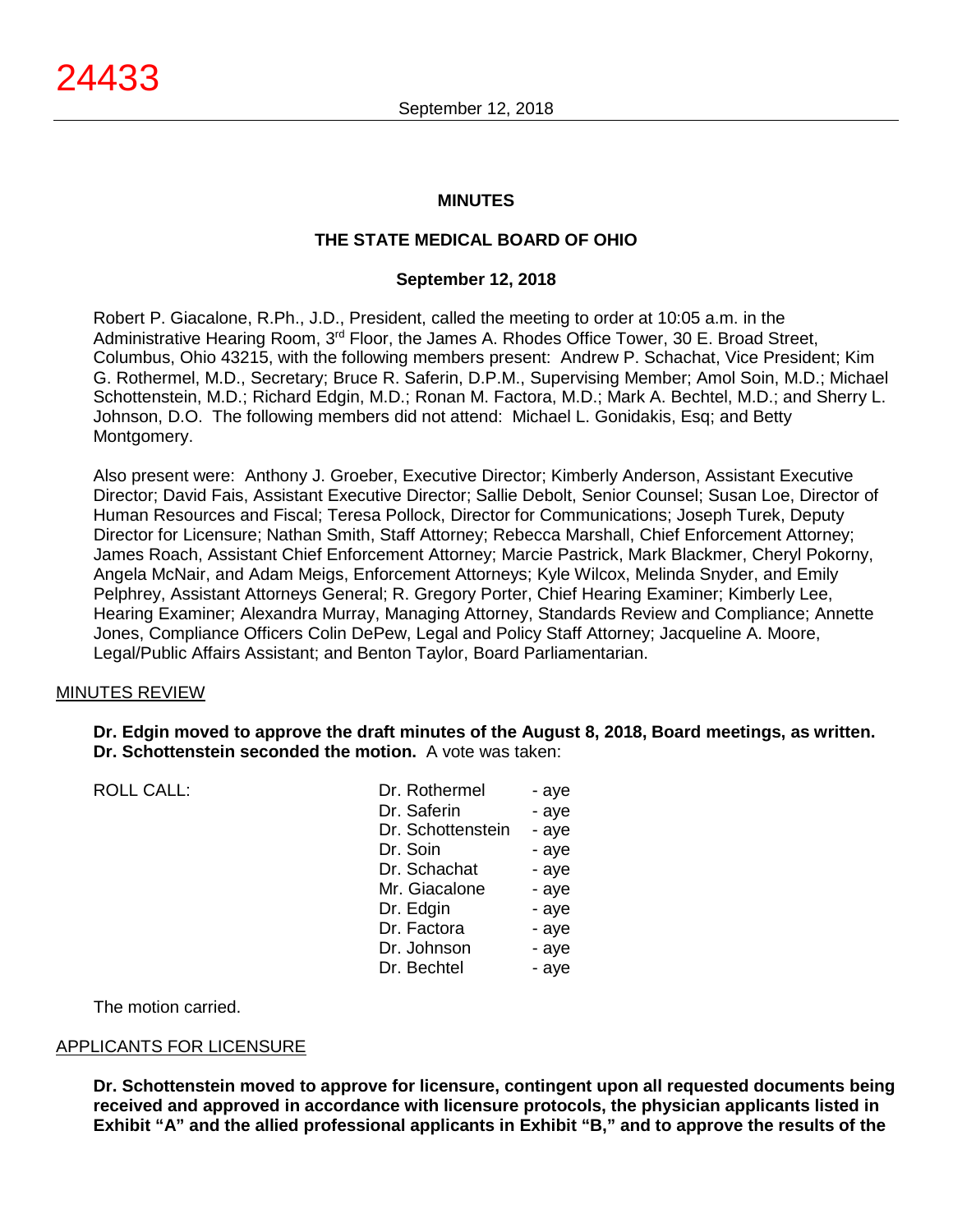**August 27, 2018 Cosmetic Therapy Examination in Exhibit "C" and to certify as passing and license those receiving a score of 75 or greater on their examination, and to certify as failing and deny licensure to those who received a score of less than 75 on the examination, as listed in the Agenda Materials and handouts. Dr. Soin seconded the motion.** A vote was taken:

ROLL CALL:

| Dr. Rothermel     | - aye |
|-------------------|-------|
| Dr. Saferin       | - aye |
| Dr. Schottenstein | - aye |
| Dr. Soin          | - aye |
| Dr. Schachat      | - aye |
| Mr. Giacalone     | - aye |
| Dr. Edgin         | - aye |
| Dr. Factora       | - aye |
| Dr. Johnson       | - aye |
| Dr. Bechtel       | - aye |

#### The motion carried.

**Dr. Schottenstein moved to approve for licensure, contingent upon all requested documents being received and approved in accordance with licensure protocols, the applicants listed in Exhibit "D" for the Certificate to Recommend Medical Marijuana, as listed in the Agenda Supplement and handouts. Dr. Soin seconded the motion.** A vote was taken:

| <b>ROLL CALL:</b> | Dr. Rothermel     | - aye |
|-------------------|-------------------|-------|
|                   | Dr. Saferin       | - aye |
|                   | Dr. Schottenstein | - aye |
|                   | Dr. Soin          | - aye |
|                   | Dr. Schachat      | - aye |
|                   | Mr. Giacalone     | - aye |
|                   | Dr. Edgin         | - aye |
|                   | Dr. Factora       | - aye |
|                   | Dr. Johnson       | - aye |
|                   | Dr. Bechtel       | - aye |
|                   |                   |       |

The motion carried.

#### REPORTS AND RECOMMENDATIONS

Mr. Giacalone announced that the Board would now consider the Reports and Recommendations appearing on its agenda.

Mr. Giacalone asked whether each member of the Board had received, read and considered the hearing records, the Findings of Fact, Conclusions of Law, Proposed Orders, and any objections filed in the matters of: John Harlem Johnson, M.D.; and Christopher R. Seman, D.O. A roll call was taken:

ROLL CALL:

| Dr. Rothermel     | - aye |
|-------------------|-------|
| Dr. Saferin       | - aye |
| Dr. Schottenstein | - aye |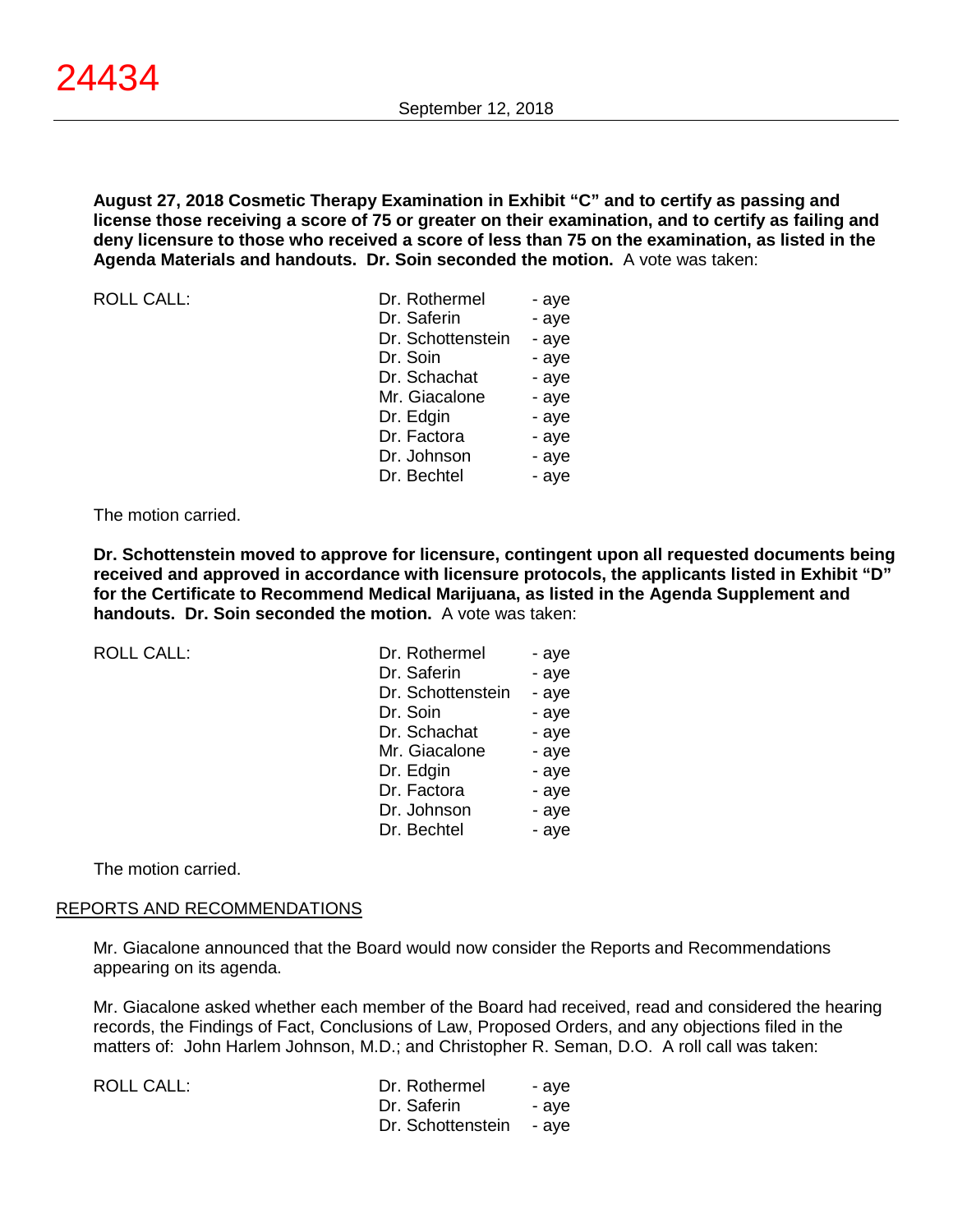| Dr. Soin      | - aye |
|---------------|-------|
| Dr. Schachat  | - aye |
| Mr. Giacalone | - aye |
| Dr. Edgin     | - aye |
| Dr. Factora   | - aye |
| Dr. Johnson   | - aye |
| Dr. Bechtel   | - aye |

Mr. Giacalone asked whether each member of the Board understands that the disciplinary guidelines do not limit any sanction to be imposed, and that the range of sanctions available in each matter runs from dismissal to permanent revocation. A roll call was taken:

 $ROILCAII$ :

| Dr. Rothermel     | - aye |
|-------------------|-------|
| Dr. Saferin       | - aye |
| Dr. Schottenstein | - aye |
| Dr. Soin          | - aye |
| Dr. Schachat      | - aye |
| Mr. Giacalone     | - aye |
| Dr. Edgin         | - aye |
| Dr. Factora       | - aye |
| Dr. Johnson       | - aye |
| Dr. Bechtel       | - aye |
|                   |       |

Mr. Giacalone noted that, in accordance with the provision in section 4731.22(F)(2), Ohio Revised Code, specifying that no member of the Board who supervises the investigation of a case shall participate in further adjudication of the case, the Secretary and Supervising Member must abstain from further participation in the adjudication of any disciplinary matters. In the matters before the Board today, Dr. Rothermel served as Secretary and Dr. Saferin served as Supervising Member. In addition, Dr. Bechtel served as Secretary and/or Supervising members in the matter of John Harlem Johnson, M.D.

Mr. Giacalone reminded all parties that no oral motions may be made during these proceedings.

The original Reports and Recommendations shall be maintained in the exhibits section of this Journal.

#### JOHN HARLEM JOHNSON, M.D.

Mr. Giacalone directed the Board's attention to the matter of John Harlem Johnson, M.D. objections To Mr. Porter's Report and Recommendation have been filed and were previously distributed to Board members.

Mr. Giacalone stated that a request to address the Board has been filed on behalf of Dr. J. Johnson. Five minutes will be allowed for that address.

Dr. J. Johnson was represented by his attorney, Lisa Reisz.

Ms. Reisz stated that it would have been easy for Dr. J. Johnson to have agreed to a permanent surrender of his Ohio medical license in this matter. However, Dr. J. Johnson is coping with his mistakes and he believes that this issue does not define the rest of his life. Ms. Reisz added that Dr. J. Johnson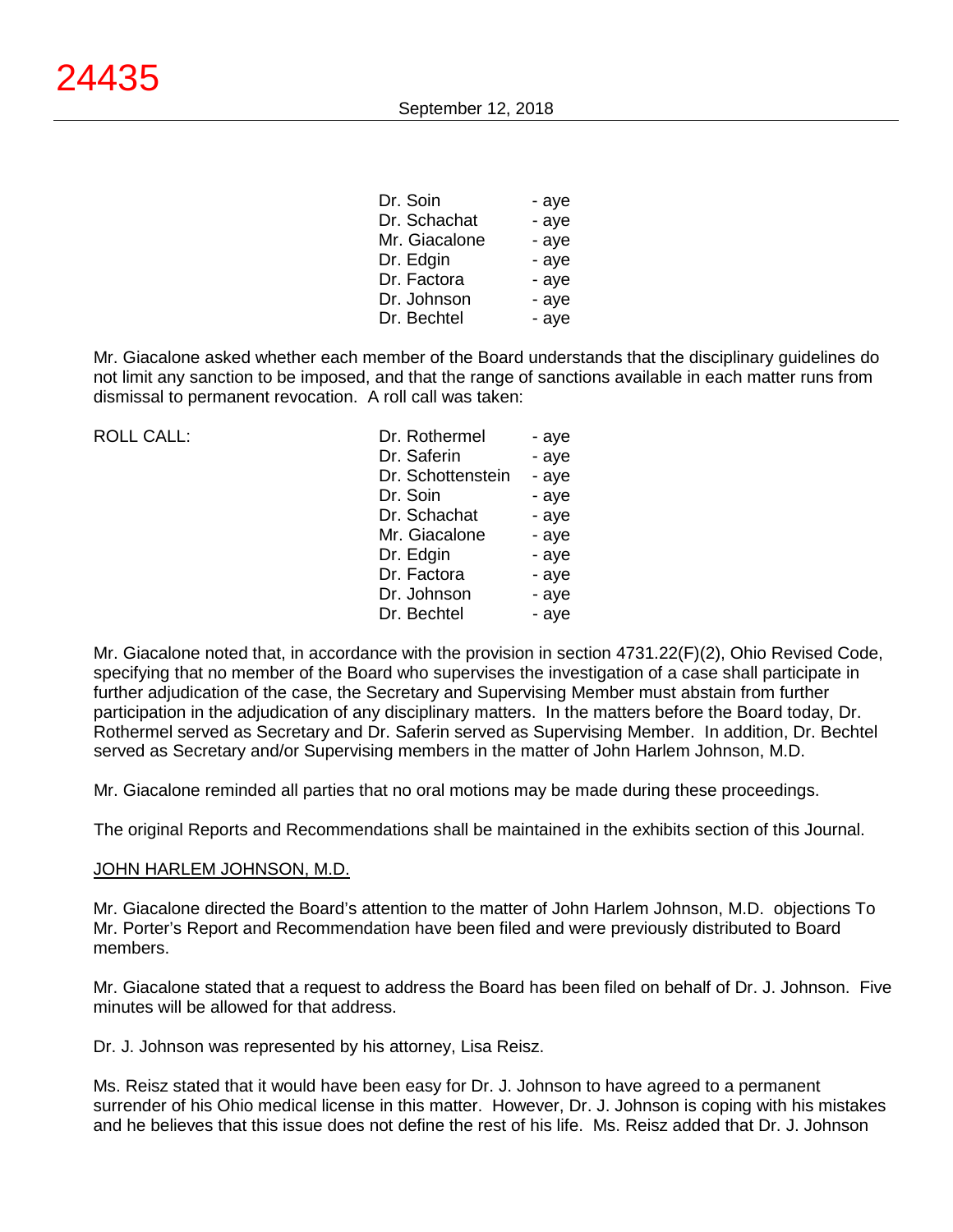believes that he can be rehabilitation and can be a good doctor again under whatever conditions the Board sees fit.

Ms. Reisz stated that due to his incarceration, Dr. J. Johnson could not appear before the Board personally today and he was only given 20 minutes to testify via telephone at his hearing. Ms. Reisz stated that Dr. J. Johnson wanted an opportunity to address the Board in person and convince the Board that he can someday return to the practice of medicine. Therefore, Ms. Reisz asked the Board to defer making a decision to permanently revoke Dr. J. Johnson's medical license until he can explain himself in person.

Ms. Reisz continued that Dr. J. Johnson is clearly paying a high price for his action and he is hoping that the mistakes he made during a very dark period in his life do not define the rest of his life. Ms. Reisz stated that she has practiced law before the Board for a number of years and has seen many physicians personally appear before the Board. Ms. Reisz stated that the personal engagement process is a very important part of the Board's procedures. Ms. Reisz asked that Dr. J. Johnson have the opportunity to appear before the Board at some point upon his release from prison. Ms. Reisz stated that the decision of whether to permanently revoke Dr. J. Johnson's license does not need to be made today and that deferring the decision presents no harm to the public. Ms. Reisz stated that Dr. J. Johnson would probably not be able to practice again, if he is given the opportunity, until at least 2023.

Ms. Reisz reiterated her request that the Board meet with Dr. J. Johnson in person to see if this incident was simply a mistake during a dark period fueled by alcoholism and desperate decisions related to his businesses.

Mr. Giacalone asked if the Assistant Attorney General wished to respond. Ms. Snyder stated that she did wish to respond.

Ms. Snyder stated that the felonies that Dr. J. Johnson was convicted of will not be rehabilitated with time. Ms. Snyder agreed with the Hearing Examiner that these felonies were intentional and willing exploitation of Dr. J. Johnson's patients. Ms. Snyder stated that Dr. J. Johnson used his medical practice to launder money to receive kickbacks for his own personal gain. Ms. Snyder pointed out that Dr. J. Johnson has been sentenced to four years in prison and he will have been out of the practice of medicine for several years when he is released.

Ms. Snyder asked the Board to adopt the Hearing Examiner's Proposed Order.

#### **Dr. Schottenstein moved to approve and confirm Mr. Porter's Findings of Fact, Conclusions of Law, and Proposed Order in the matter of John Harlem Johnson, M.D. Dr. Soin seconded the motion.**

Mr. Giacalone stated that he will now entertain discussion in the matter of Dr. J. Johnson.

Dr. Schachat remarked that Ms. Reisz spoke well on behalf of Dr. J. Johnson and he appreciated her comments.

Dr. Schachat stated that around February 2017, Dr. J. Johnson entered into a plea agreement. In May 2017, in the U.S. District Court in Southern Florida, Dr. J. Johnson was found guilty of one count of Conspiracy to Defraud the United States. Dr. J. Johnson was sentenced to 60 months of incarceration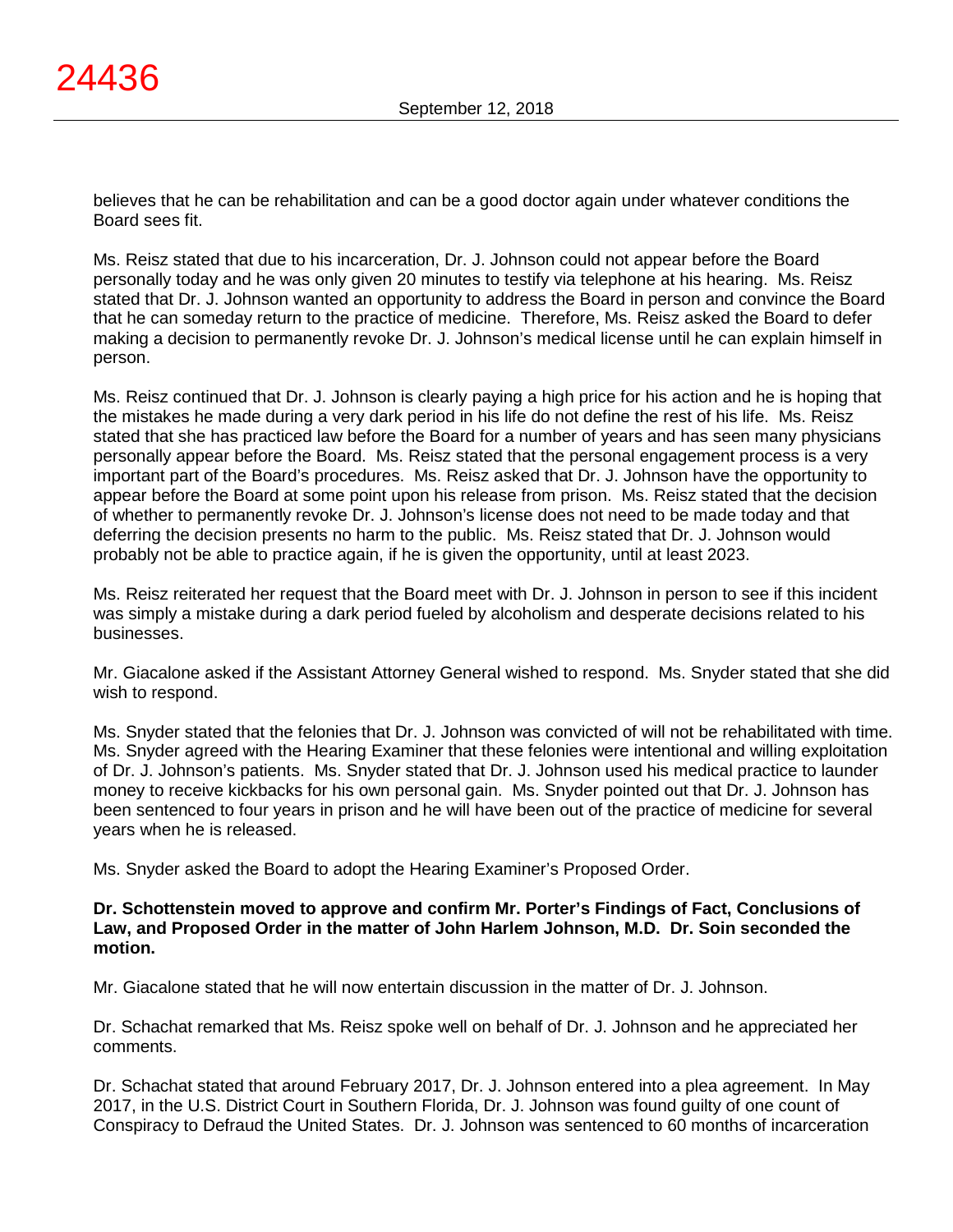followed by three years of probation and was ordered to pay restitution in excess of \$15,000,000 jointly and severally with his co-defendants.

In July 2015 Dr. J. Johnson was indicted by the U.S. District Court in Western Pennsylvania, and in June 2017 he pleaded guilty to failure to pay employment taxes. Dr. J. Johnson was sentenced to 60 months of incarceration followed by three years of probation and ordered to pay restitution of about \$722,000.

In June 2017 in U.S. District Court Western District of Pennsylvania, Dr. J. Johnson pleaded guilty to one count of Conspiracy. Dr. J. Johnson was sentenced to 24 months of imprisonment followed by three years of probation and ordered to pay restitution of \$2,300,000.

Dr. Schachat stated that Dr. J. Johnson's criminal conviction in Florida had been related to mail fraud, wire fraud, receiving illegal kickbacks involving compounding pharmacies, and medical billing issues. Dr. Schachat noted that this involved hundreds of prescriptions for a compounded pain cream. Dr. Schachat stated that the criminal convictions in Pennsylvania related to multiple counts of failure to pay employment taxes. The sentences from the Pennsylvania convictions were set to run concurrently with the Florida sentence.

Dr. Schachat continued that in his telephone testimony from prison and in his written statements, Dr. J. Johnson stated that he became invested in many businesses and that the businesses failed because he is a terrible business person. Dr. J. Johnson attributed many of the problems to alcohol abuse. Rather than winding down the businesses, Dr. J. Johnson tried to save them by alternative means, such as diverting money that should have gone to employment taxes or arranging kickbacks which he then used to try to fund his businesses. While Dr. J. Johnson does not deny his actions, he says that his actions arose from a desire to help his businesses. Dr. Schachat stated that Dr. J. Johnsons' actions also constituted taking advantage of his patients. Dr. Schachat noted that while in prison, Dr. J. Johnson is continuing to pay his restitution, he is taking re-entry courses, and he is attending Alcoholics Anonymous meetings.

Dr. Schachat stated that while he appreciates that Dr. J. Johnson cooperated with prosecutors and admitted to his actions, he agreed with the Hearing Examiner that Dr. J. Johnson had intentionally and willingly exploited his patients. While Dr. J. Johnson attributes his actions to being a bad business person, Dr. Schachat pointed out that two of the three convictions were related to the clinical care of patients.

Dr. Schachat stated that Dr. J. Johnson may serve nearly six more years in prison, his attorney believes that he could be released by 2023 or possibly as early as 2021. The objections filed on Dr. J. Johnson's behalf asked that the Board delay its decision in this case. Dr. Schachat opined that this is not a reasonable request. Dr. Schachat further opined that the objections were not persuasive. Dr. Schachat stated that Dr. J. Johnson took advantage of his patients and prescribed medications that they did not need. Dr. Schachat stated that Dr. J. Johnson's conduct is far outside that which is appropriate and the passage of time will not change the facts of this case. Dr. Schachat stated that he agreed with the Proposed Order to permanently revoke Dr. J. Johnson's medical license

Dr. Soin stated that he also concurs with the Proposed Order of permanent revocation. Dr. Soin stated that saying that Dr. J. Johnson is a bad business person is not a good excuse because there are multiple instances and many different scenarios in this case. Dr. Soin noted that one particular patient was charged \$22,717.66 for a compounded pain cream. Dr. Soin opined that this is a demonstration of bad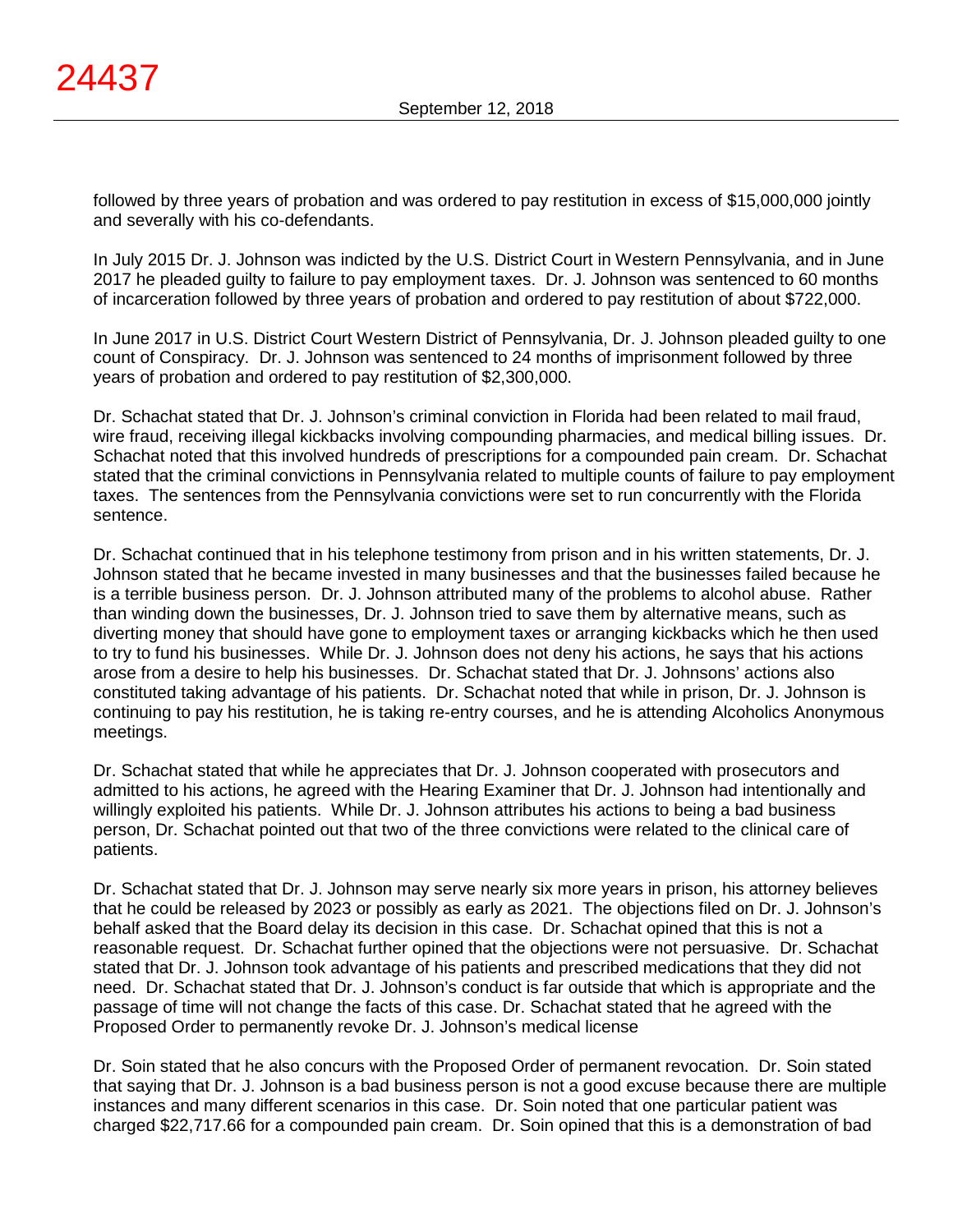faith, stating that these compounded pain creams are often just generic drugs mixed together by a pharmacist. Dr. Soin further noted that the urine drug testing that Dr. J. Johnson was involved in resulted in \$2,300,000 in kickbacks. Dr. Soin opined that given his past behaviors, Dr. J. Johnson is not fit to practice medicine.

Dr. Schottenstein stated that Dr. J. Johnson's counsel has characterized Dr. J. Johnson's behavior as a mistake or a series of mistakes. Dr. Schottenstein stated that when he thinks of a mistake, he thinks of an error that occurs due to a misunderstanding. However, Dr. Schottenstein viewed Dr. J. Johnson's behavior as very intentional and reckless. Dr. Schottenstein pointed out that by his own testimony, Dr. J. Johnson knew what he was doing was wrong and he did it anyway. Dr. Schottenstein's sense was that there was a lot of effort and strategizing on Dr. J. Johnson's part to figure out ways to break the law. Dr. Schottenstein opined that Dr. J. Johnson knew the consequences of his actions and there was nothing accidental or mistaken about them.

Dr. Schottenstein stated that Dr. J. Johnson repeatedly referred to himself as a poor businessman. Dr. Schottenstein stated that this case is not before the Board today because Dr. J. Johnson was a poor businessman. Rather, this case resulted from the highly unethical behavior that Dr. J. Johnson engaged in to try to compensate for the fact that he was a poor businessman.

Dr. Schottenstein was glad that Dr. J. Johnson is using his time wisely during his imprisonment to improve himself, and he regretted the situation that Dr. J. Johnson now finds himself in. However, Dr. Schottenstein could not contemplate a lesser sanction that permanent revocation, given the magnitude of Dr. J. Johnson's unethical behavior. Dr. Schottenstein stated that Dr. J. Johnson abused his position of trust in the physician/patient relationship, and that leads to a lack of trust in the profession by the public. Dr. Schottenstein opined that there is nothing to be gained in delaying the Board's decision and reexamining this issue years from now.

Mr. Giacalone agreed with the previous Board members' comments. Mr. Giacalone opined that Dr. J. Johnson knew that he was scamming the system and, worse yet, scamming his patients. Consequently, Mr. Giacalone opined that Dr. J. Johnson does not to continue to practice medicine in Ohio.

A vote was taken on Dr. Schottenstein's motion to approve:

ROLL CALL:

| Dr. Rothermel     | - abstain |
|-------------------|-----------|
| Dr. Saferin       | - abstain |
| Dr. Schottenstein | - aye     |
| Dr. Soin          | - aye     |
| Dr. Schachat      | - aye     |
| Mr. Giacalone     | - aye     |
| Dr. Edgin         | - aye     |
| Dr. Factora       | - aye     |
| Dr. Johnson       | - aye     |
| Dr. Bechtel       | - abstain |

The motion to approve carried.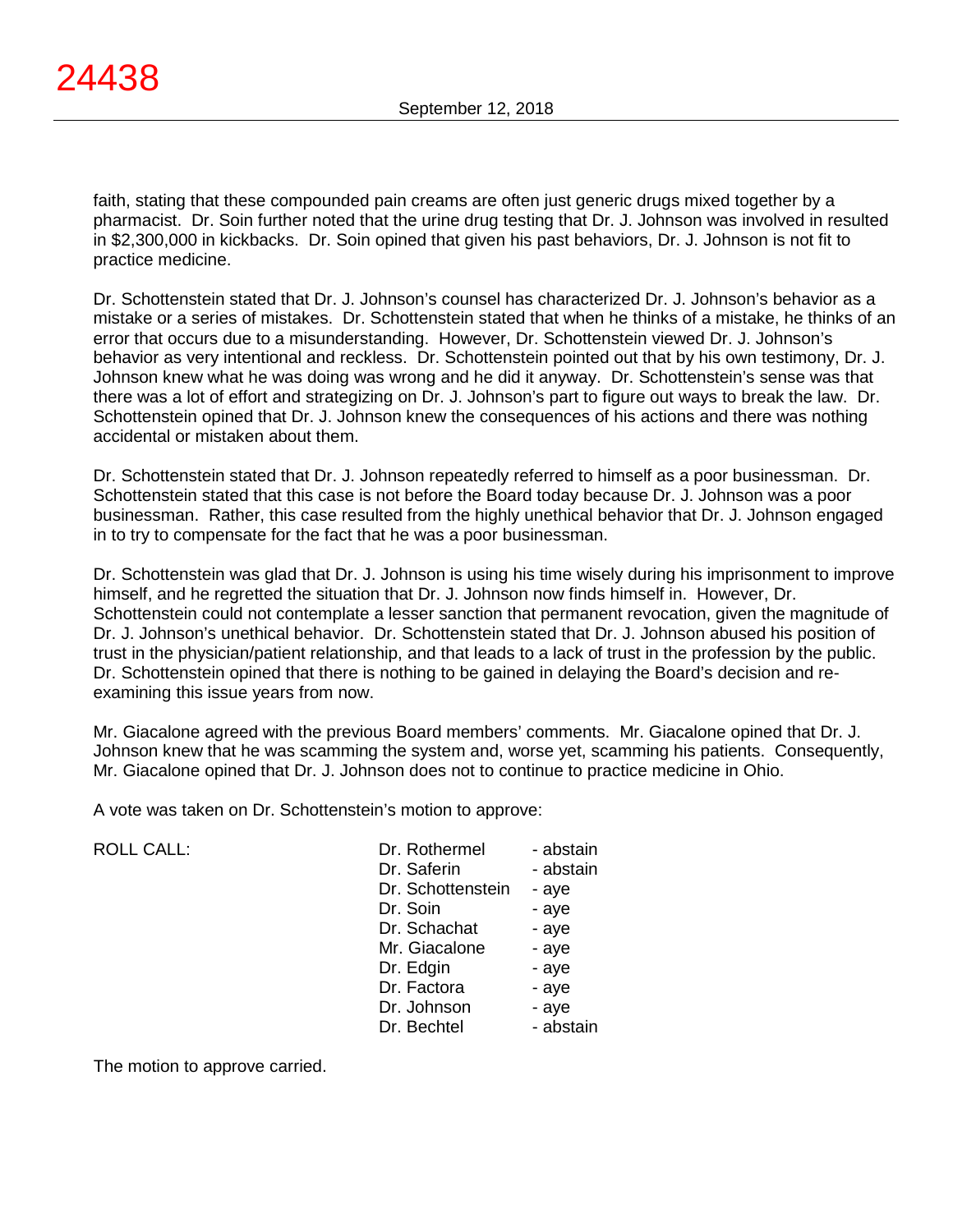## CHRISTOPHER R. SEMAN, D.O.

Mr. Giacalone directed the Board's attention to the matter of Christopher R. Seman, D.O. Objections to Ms. Shamansky's Report and Recommendation have been filed and were previously distributed to Board members.

Mr. Giacalone stated that a request to address the Board has been filed on behalf of Dr. Seman. Five minutes will be allowed for that address.

Dr. Seman was represented by his attorney, Heidi Dorn.

Ms. Dorn stated that Dr. Seman's objections to the Hearing Examiner's Report and Recommendation address substantial legal issues found in the hearing record. Ms. Dorn stated that rather than reviewing the written objections, she will allow Dr. Seman to explain this matter that he self-reported to the Board over three years ago.

Dr. Seman stated that he reported this matter to the Board in March 2015 because his conduct was contrary to his own ethics and contrary to the ethics to which physicians are held. Dr. Seman stated that his actions were offensive to anyone who read about them. Dr. Seman stated that he was a much different person in 2013 and he now refers to that time period as the biggest transgression in his life. Dr. Seman stated that at that time he was much more arrogant and had a poor understanding of proper boundaries. Dr. Seman stated that he allowed a workplace relationship boundary to become blurred and develop into a friendship when it should have remained collegial. That friendship developed into a romantic and intimate affair with Dr. Seman's coworker, known as Patient 1, when both of them were married. Dr. Seman stated that he offers no excuse for his behavior beyond failed human reasoning. Dr. Seman stated that he deeply regrets his behavior and the hurt his actions have caused to Patient 1, to himself, and to both their families.

Dr. Seman continued that his objectivity became clouded by emotions and he prescribed medication to Patient 1 despite being involved in a personal relationship with her. Dr. Seman stated that these actions compromised and endangered everything that he believed in professionally and personally. Dr. Seman stated that on a personal level, he will suffer the penalty of seeing the damage of his actions caused to his wife, his family, and his community, as well as an unborn child who lost his or her life. Dr. Seman added that his also realizes and regrets that his conduct caused the same damage to his former coworker and her family.

Dr. Seman stated that he was worked very hard since he reported this matter in 2015 to change his persona, professional ethics, and boundaries. Dr. Seman stated that he left the practice where he and his former coworker both worked and where she continues to work. Dr. Seman stated that he has also experienced a time of unemployment, which brought further consequences to his family and his patients. Dr. Seman stated that throughout the past three years he has attended personal counseling, been mentored by his parish priest, attended continuing medical education (CME) courses on professional boundaries and ethics, and has implemented the lessons from each of these into his personal and professional life. Dr. Seman added that he now maintains strict and proper boundaries in his professional and personal life.

Dr. Seman stated that whatever happens today, he will continue to apply all the ethics guidelines he has learned, in addition to what the Board requires, to better his current service to the community of patients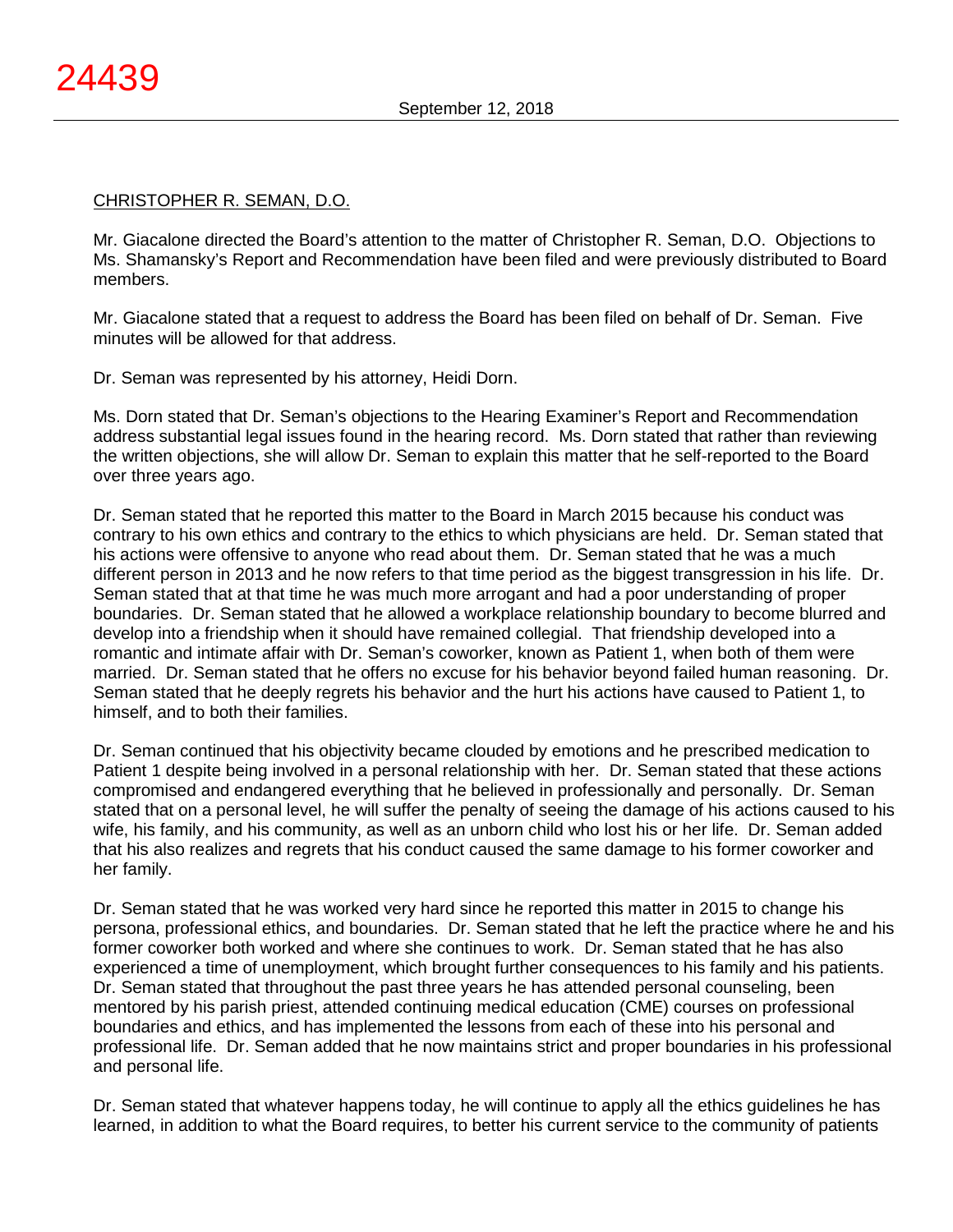he serves. Dr. Seman expressed remorse for failing to uphold the ethics of his profession and that he will never again commit these errors. Dr. Seman asked the Board to consider a ruling that will address its concerns but also allow Dr. Seman continue to practice so as to not interrupt patient care. Dr. Seman noted that there are few psychiatrists practicing in his area.

Mr. Giacalone asked if the Assistant Attorney General wished to respond. Ms. Snyder stated that she did wish to respond.

Ms. Snyder noted that many times during his address, Dr. Seman referred to Patient 1 as his coworker. Ms. Snyder stated that Dr. Seman is attempting to minimize his violation by saying he is sorry for something that he doesn't really believe he did. Ms. Snyder stated that Dr. Seman claims to understand the importance of boundaries, but then implies that this woman did not count because she was not a patient and that this was not really sexual misconduct. Ms. Snyder stated that, in fact, this woman did count and she was a patient.

Ms. Snyder continued that Dr. Seman cultivated a relationship with someone with whom he already had an imbalance of power due to being her superior in the workplace. Ms. Snyder stated that Dr. Seman acted as a therapist to Patient 1, acted as a friendly ear, and gave her drugs. Ms. Snyder stated that Dr. Seman methodically broke down the professional barriers between him and Patient 1 by encouraging her to tell him her problems. Ms. Snyder stated that Dr. Seman heard Patient 1's confessions, knew her weak spots, and knew that she was emotionally vulnerable because he is a psychiatrist. Ms. Snyder stated that Dr. Seman was so cavalier about his boundaries that he had sex with Patient 1 in the office.

Ms. Snyder stated that in furtherance of this sexual relationship, Dr. Seman prescribed her months' worth of birth control pills so Patient 1 would not become pregnant. Ms. Snyder added that Dr. Seman also prescribed anti-depressants to keep Patient 1 happy and occasionally prescribed antibiotics when she had yeast infections. Ms. Snyder stated that these prescriptions were not for Patient 1's health, noting that Dr. Seman never bothered to perform an evaluation or even keep a medical record.

Ms. Snyder stated that this relationship went on for a year-and-a-half and every time Patient 1 would try to pull away, Dr. Seman would bring her back. Ms. Snyder stated that the relationship ended when Patient 1 became pregnant, at which point Dr. Seman went into damage-control mode, not to correct what he did to Patient 1, but to protect his marriage and his employment. Dr. Seman took Patient 1 to the hospital and ordered a blood test to confirm the pregnancy. Ms. Snyder stated that when the pregnancy was confirmed, Dr. Seman told his wife about the relationship and began trash Patient 1's reputation in the workplace.

Ms. Snyder stated that this was not simply an affair as Dr. Seman would have you believe. Ms. Snyder stated that there was nothing consensual about this relationship. Rather, this is a case where Dr. Seman, as Patient 1's superior and as a physician, used his position to get her into bed. Ms. Snyder stated that Dr. Seman targeted and manipulated Patient 1, and he not only damaged her but he also undermined the trust that is the cornerstone of the medical profession. Ms. Snyder stated that this is why this is an important case, because there is no question that Patient 1 was Dr. Seman's patient.

Ms. Snyder stated that the Hearing Examiner's Proposed Order is the minimum penalty that this Board has determined to be appropriate for sexual misconduct violations. Ms. Snyder opined that Dr. Seman has not shown any mitigation to justify the minimum penalty. Ms. Snyder opined that a one-year suspension of Dr. Seman's medical license is appropriate.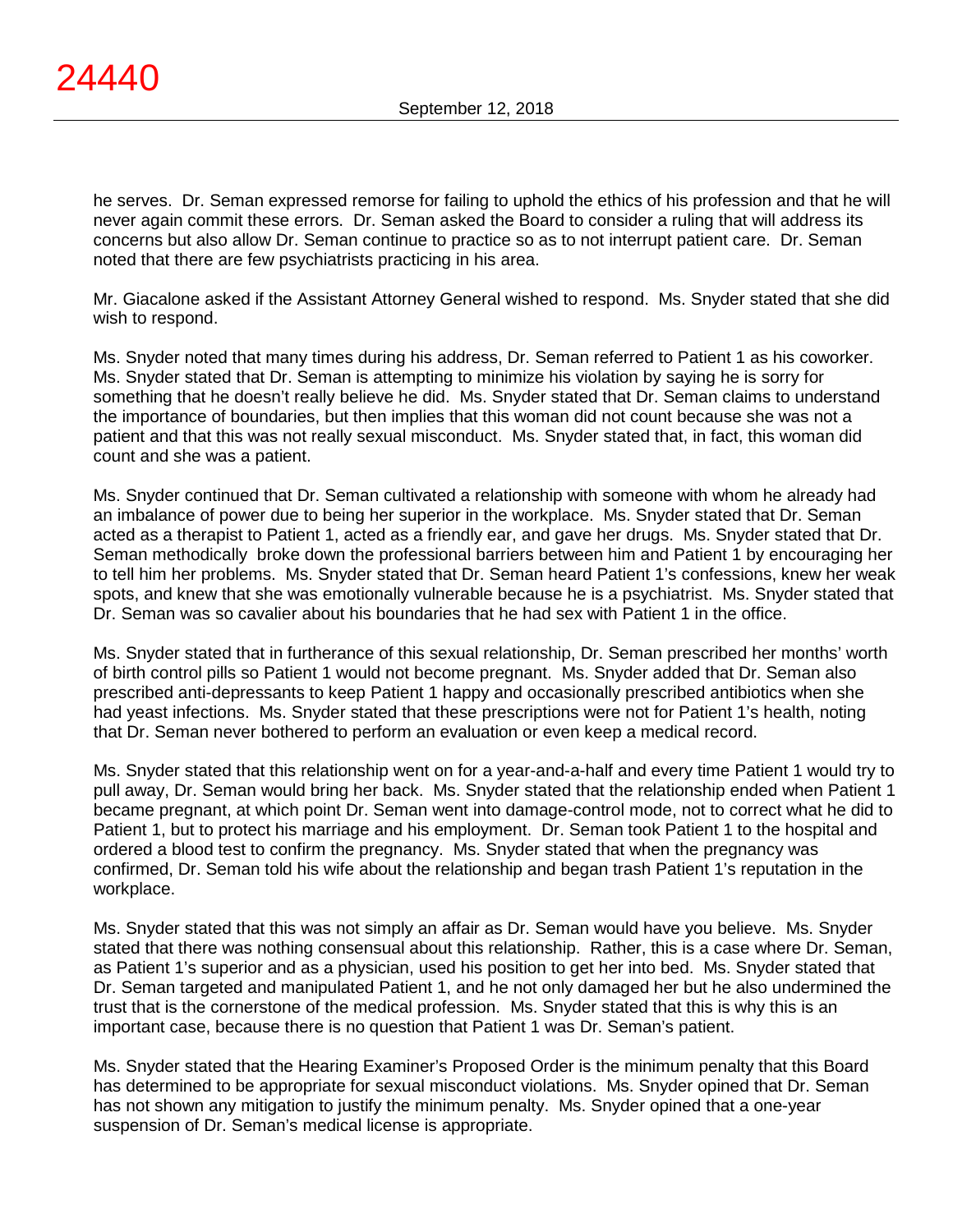**Dr. Schottenstein moved to approve and confirm Ms. Shamansky's Findings of Fact, Conclusions of Law, and Proposed Order in the matter of Christopher R. Seman, D.O. Dr. Factora seconded the motion.**

Mr. Giacalone stated that he will now entertain discussion in the matter of Dr. Seman.

Dr. Schottenstein stated that the Board has alleged that Dr. Seman's conduct, as described in the Notice of Opportunity for Hearing, violated Rule 4731-26-02, Ohio Administrative Code, which prohibits a licensee from engaging in sexual misconduct with a patient. Dr. Schottenstein briefly reviewed Dr. Seman's medical education and career.

Dr. Schottenstein continued that while working as a child psychiatrist at the Columbiana County Mental Health Center, Dr. Seman became friends with a female co-worker who worked there as a case manager. Dr. Schottenstein stated that this relationship subsequently became sexual in nature and lasted about one-and-a-half years. During the relationship, Dr. Seman wrote prescriptions for the co-worker, known as Patient 1, for medicines including birth control pills, an anti-depressant, an anti-fungal agent, and an antibiotic. Dr. Seman did not create a patient record for Patient 1. The relationship abruptly ended when Patient 1 became pregnant by Dr. Seman, at which point the doctor revealed the relationship to his wife, his co-workers, his supervisor, and Patient 1's nephew. Subsequently, Dr. Seman self-reported his behavior to the Medical Board.

Dr. Schottenstein stated that the material facts are not in dispute. Both Dr. Seman and Patient 1 agree that their relationship started in the context of their working together to collaborate on cases. Dr. Seman and Patient 1 subsequently became friends. As their friendship grew, Dr. Seman and Patient 1 began meeting outside the work environment and talking about things not related to work. Dr. Seman and Patient 1 often had lunch together and would call and text each other frequently. Later, some non-sexual touching began, such as holding hands and kissing on the cheek. Then Patient 1 began sharing more private details of her life. Patient 1 testified that Dr. Seman began to act flirtatiously with her, complimenting her and telling her that he wished he had met her before he met his wife. Patient 1 also recounted how Dr. Seman raised the topic of whether either of them would leave their spouses. When they both indicated they would not, Dr. Seman proposed an affair. Sexual relations occurred soon after.

Dr. Schottenstein noted Patient 1's testimony that Dr. Seman had examined her medically when she had a bad cold, at a time before the relationship had become sexual and before she realized that he was a physician. Dr. Seman indicated that sexual relations occurred prior to that physical exam. As the relationship progressed, Dr. Seman began writing prescriptions for Patient 1. The first prescription was for a birth control pill formulation, written on or around December 6, 2013; this was a 30-day prescription with five refills. Dr. Seman reportedly did not examine Patient 1 before writing the prescription and did not suggest that she go to a different physician for the prescription. Dr. Seman also prescribed amoxicillin for Patient 1, which was filled on or before December 23, 2013. In November 2014, Dr. Seman called in a prescription for fluconazole for Patient 1. In early 2015, Dr. Seman prescribed Wellbutrin, an antidepressant, for Patient 1; this was a 30-day supply with five refills.

Dr. Schottenstein continued that Patient 1 had a family physician during that time. Patient 1 perceived that Dr. Seman inserted himself into her long-standing physician/patient relationship by repeatedly volunteering to prescribe for her. Patient 1 testified that Dr. Seman's prescribing for her made her feel like she "kind of grew out of that relationship with my doctor." Patient 1 testified that she became more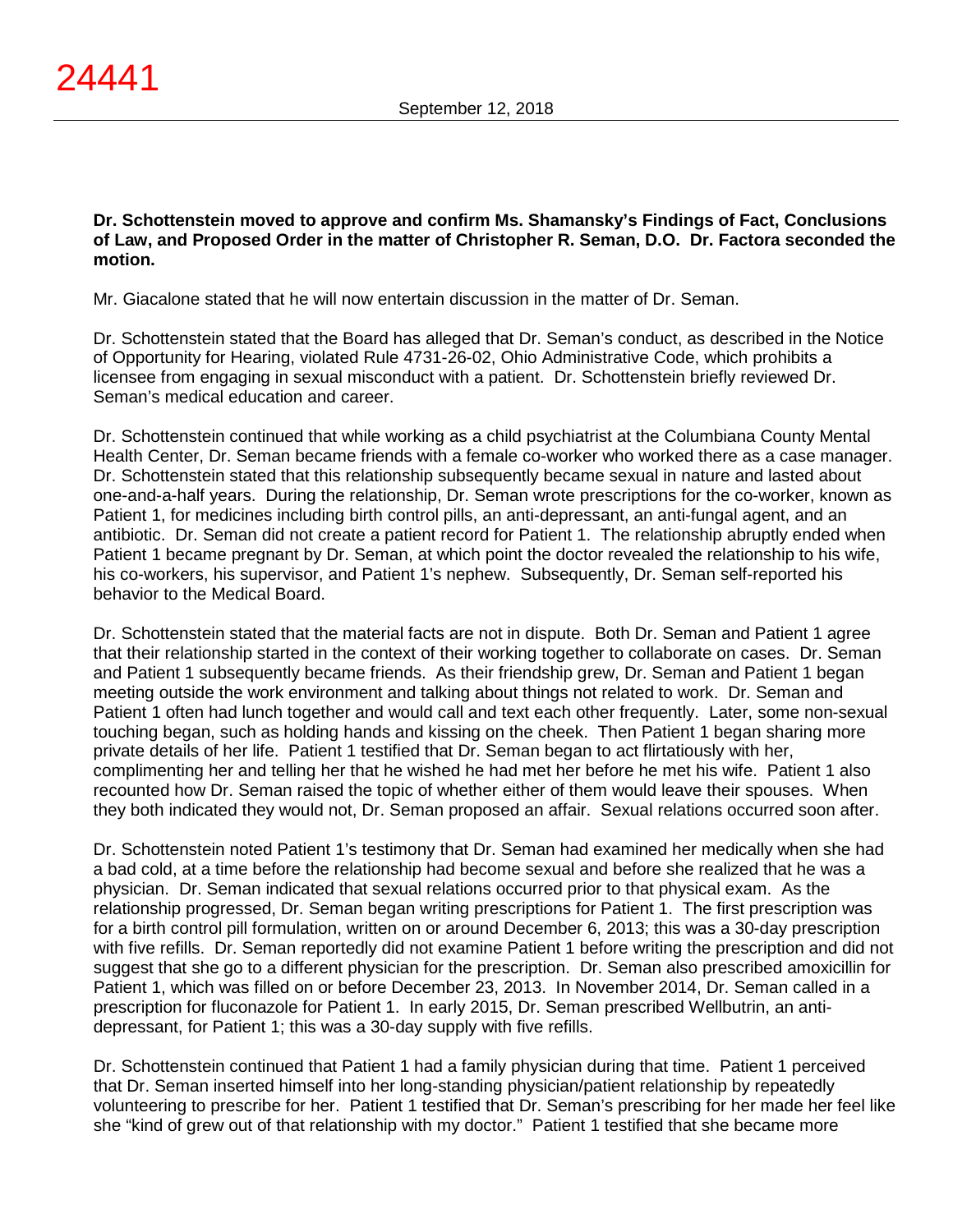dependent on Dr. Seman.

Dr. Schottenstein stated that Patient 1 subsequently became pregnant. Due to behavior on the part of Dr. Seman and his wife that Patient 1 perceived to be concerning, Patient 1 elected to terminate her pregnancy. Dr. Seman acknowledged that he disclosed Patient 1's personal health information to several of their coworkers at the counseling center, as well as to Patient 1's nephew. Dr. Seman indicated that he may have had some animosity toward her that provoked the disclosure of this information. In addition, Patient 1 testified that she believed that Dr. Seman tried to get her fired.

Dr. Schottenstein stated that Dr. Seman has acknowledged that the relationship was damaging to Patient 1 and he imagined that it damaged her ability to trust. Dr. Seman further acknowledged that Patient 1's reputation suffered. Dr. Seman agreed that he was in a superior position to Patient 1 with regard to the work hierarchy and indicated that he was the one responsible for this situation. Dr. Seman also acknowledged the pain he caused not just himself, but to Patient 1, his children, his wife, Patient 1's family, and the counseling center staff which suffered a loss of morale which may have affected the patients of the facility.

Dr. Schottenstein stated that this case was a good reminder of why healthcare professionals are prohibited from having sexual relations with their patients. Dr. Schottenstein opined that Dr. Seman used his position to facilitate a closer working relationship with Patient 1 and cultivated a relationship with her which culminated in his proposition of a sexual affair. Dr. Schottenstein further opined that when it became inconvenient for Dr. Seman to carry on the affair, he went back to his wife and dispensed with Patient 1.

Dr. Schottenstein stated that, all of the preceding comments aside, the question before the Board today is whether Dr. Seman violated the Board's rule against sexual misconduct as alleged in the citation letter. Dr. Seman's counsel maintains that Dr. Seman did not violate the Board's rule. Dr. Schottenstein stated that for the Board's purposes, this case boils down to a few questions:

**Did Dr. Seman and Patient 1 have a physician/patient relationship?** Dr. Schottenstein stated that the answer to this question is "yes." Dr. Schottenstein stated that when a physician engages in a medical examination of a person for purposes of diagnosis and/or treatment, that person becomes the physician's patient. Dr. Schottenstein further stated that when a physician prescribes a medication to a person, that person becomes the physician's patient.

**Did Dr. Seman and Patient 1 have sexual relations in the course of this doctorpatient relationship**? Dr. Schottenstein stated that the answer to this question is clearly "yes."

**Was there exploitation of Patient 1 by Dr. Seman? Did Dr. Seman take advantage of Patient 1 in an unethical and selfish way for his own ends?** Dr. Schottenstein stated that the Board's sexual misconduct rule indicates the exploitation of the patient by the physician must occur. Dr. Schottenstein opined that it is clear that Dr. Seman did exploit Patient 1 during the one-and-a-half year timeframe of their sexual relations.

Dr. Schottenstein elaborated that Dr. Seman used prescribing as a tool with which to bind Patient 1 to him. Dr. Schottenstein stated that it does not matter whether the sexual relations preceded the prescribing and the medical examination. Dr. Schottenstein stated that Dr. Seman used the prescribing to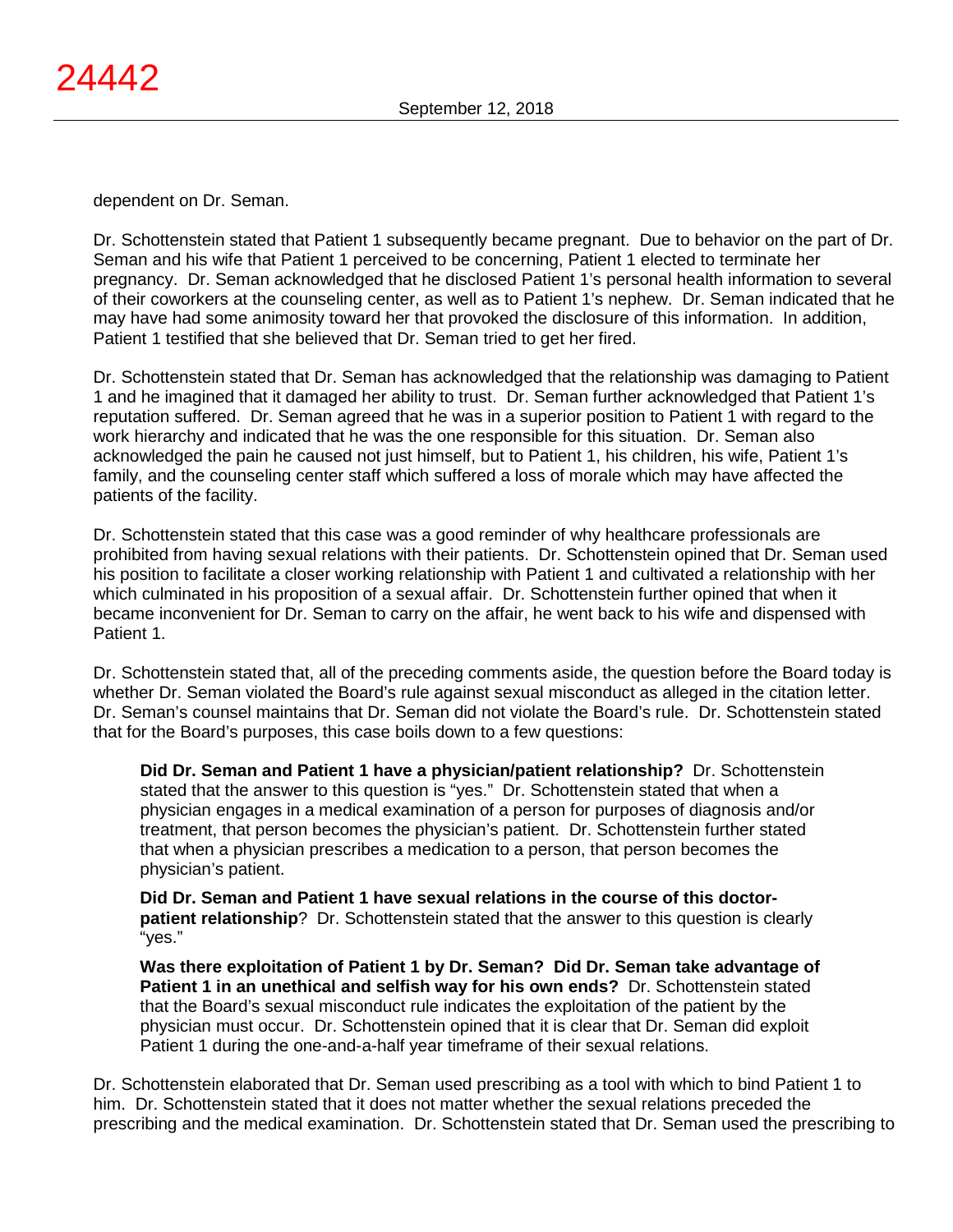foster a relationship, to maintain the relationship, and to perpetuate the relationship. Dr. Schottenstein noted that Dr. Seman was a psychiatrist prescribing things that psychiatrists do not prescribe, such as anti-fungal medications, antibiotics, and birth control medication. Dr. Schottenstein stated that there was no urgency in these prescriptions and Patient 1 could have gotten them from her own physician. However, Dr. Seman volunteers to write the prescriptions and every time he prescribed to her, he bound her more tightly to him. Dr. Schottenstein stated that this put Patient 1 in a position where it would be difficult for her to go back to her own family physician without keeping secrets from that physician. Dr. Schottenstein reiterated Patient 1's testimony that she had conceptualized that Dr. Seman's prescribing had caused her to grow out of her relationship with her primary care physician. Dr. Schottenstein stated that there was no compelling reason for Dr. Seman to write the prescriptions other than to use the prescriptions to exploit Patient 1 and that it was not more convenient for Patient 1 to get the prescriptions from Dr. Seman rather than from her own physician. Dr. Schottenstein stated that it is not credible to him that there was not a manipulative motive to Dr. Seman's prescribing.

Dr. Schottenstein noted that Dr. Seman's counsel maintains that because Patient 1 and Dr. Seman were already in a sexual relationship when he first prescribed to her, then he by definition could not have exploited Patient 1 because the sexual aspect of the relationship had already occurred. However, Dr. Schottenstein stated that Dr. Seman's prescribing served the purpose of binding Patient 1 to the doctor. Dr. Schottenstein stated that even if the sexual relationship had already occurred prior to the establishment of the physician/patient relationship, the prescribing was a manipulative behavior designed to maintain the relationship.

Dr. Schottenstein further noted that Dr. Seman's counsel maintains that the State did not present evidence of exploitation. Dr. Schottenstein opined that such evidence can be easily inferred. The defense counsel referred to other cases that have come before the Board, specifically the cases of Dr. Marker, Dr. Hutchison, and Dr. Silverblatt. Dr. Schottenstein observed that Dr. Marker and Dr. Hutchison were living with their significant others for years before they prescribed medication to them. Dr. Schottenstein further observed that Dr. Silverblatt's case resulted in a consent agreement, and consequently there are few details available that that case.

Dr. Schottenstein stated that Dr. Seman's defense counsel also brought up several other areas of concern, including the need to defend against allegations outside of the October 2013 to January 2015 timeframe, the length of time between the doctor's self-report and the issuance of the citation, and what the defense counsel describes as the use of aggravating factors to substantiate the board's sexual misconduct allegation.

Dr. Schachat exited the meeting at this time.

Dr. Schottenstein continued that Dr. Seman's defense counsel also feels that Dr. Seman's discipline is based on his violation of his religious principles and the fact that the pregnancy involved in this case resulted in an abortion. Dr. Schottenstein stated that these points are not persuasive to him because even if he confines himself to actions that occurred between October 2013 and January 2015, the time when both sexual relations and prescribing of medications to Patient 1 occurred, Dr. Schottenstein still believed that a preponderance of the evidence shows that the Dr. Seman exploited Patient 1 and engaged in sexual misconduct.

Dr. Schottenstein stated that he supports the Hearing Examiner's Proposed Order, which would suspend Dr. Seman's license for at least one year with conditions for reinstatement or restoration which include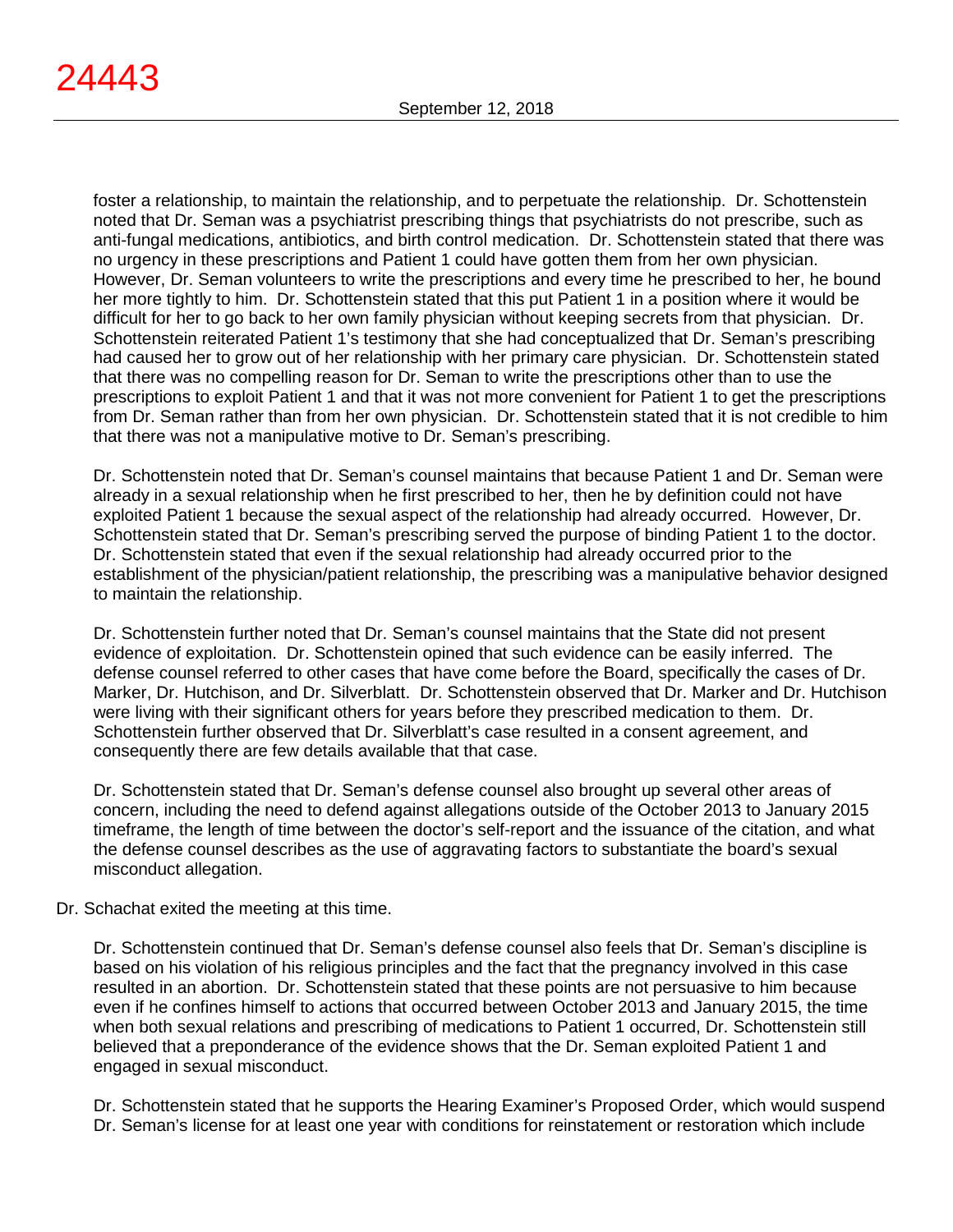ethics and boundaries courses, followed by a probationary period of at least one year.

A vote was taken on Dr. Schottenstein's motion to approve:

 $ROILCAIL$ :

| - abstain |
|-----------|
| - abstain |
| - aye     |
| - aye     |
| - aye     |
| - aye     |
| - aye     |
| - aye     |
| - aye     |
|           |

The motion to approve carried.

Dr. Schachat returned to the meeting at this time.

#### PROPOSED FINDINGS AND PROPOSED ORDERS

Mr. Giacalone stated that in the following matter, the Board issued a Notice of Opportunity for Hearing. No timely request for hearing was received. The matter was reviewed by a Hearing Examiner, who prepared Proposed Findings and Proposed Orders, and it is now before the Board for final disposition. This matter is disciplinary in nature, and therefore the Secretary and Supervising Member cannot vote. In this matter, Dr. Rothermel served as Secretary and Dr. Saferin served as Supervising Member.

#### MICHAEL EDWARD FELVER, M.D.

**Dr. Schottenstein moved to find that the allegations as set forth in the February 14, 2018 Notice of Opportunity for Hearing in the matter of Dr. Felver have been proven to be true by a preponderance of the evidence and to adopt Ms. Lee's Proposed Findings and Proposed Order. Dr. Soin seconded the motion.**

Mr. Giacalone stated that he will now entertain discussion in the above matter.

Mr. Giacalone stated that Dr. Felver was first licensed to practice medicine and surgery in Ohio in November 1992 and his license is currently active. On or around January 2017, Dr. Felver answered affirmatively to a question on his renewal application asking whether he had been found guilty of, or pleaded guilty or no contest to, a misdemeanor or felony. However, Dr. Felver did not respond to repeated letters from the Board dated January 10, 2017; February 23, 2017; and, March 22, 2017, requesting information concerning this event. Dr. Felver also failed to respond to several telephone calls from a Board investigator in September 2017.

Mr. Giacalone continued that on or about September 28, 2017, two Board investigators made an unannounced visit to Dr. Felver's home where they interviewed him regarding his 2016 criminal charges, plea and conviction. From this visit, it was discovered that Dr. Felver had been issued a citation for Public Indecency in a Cleveland Metro Park, in violation of Section 2907.09(A)(1), Ohio Revised Code. Specifically, it was alleged that on March 23, 2016, Dr. Felver exposed himself in a public park with the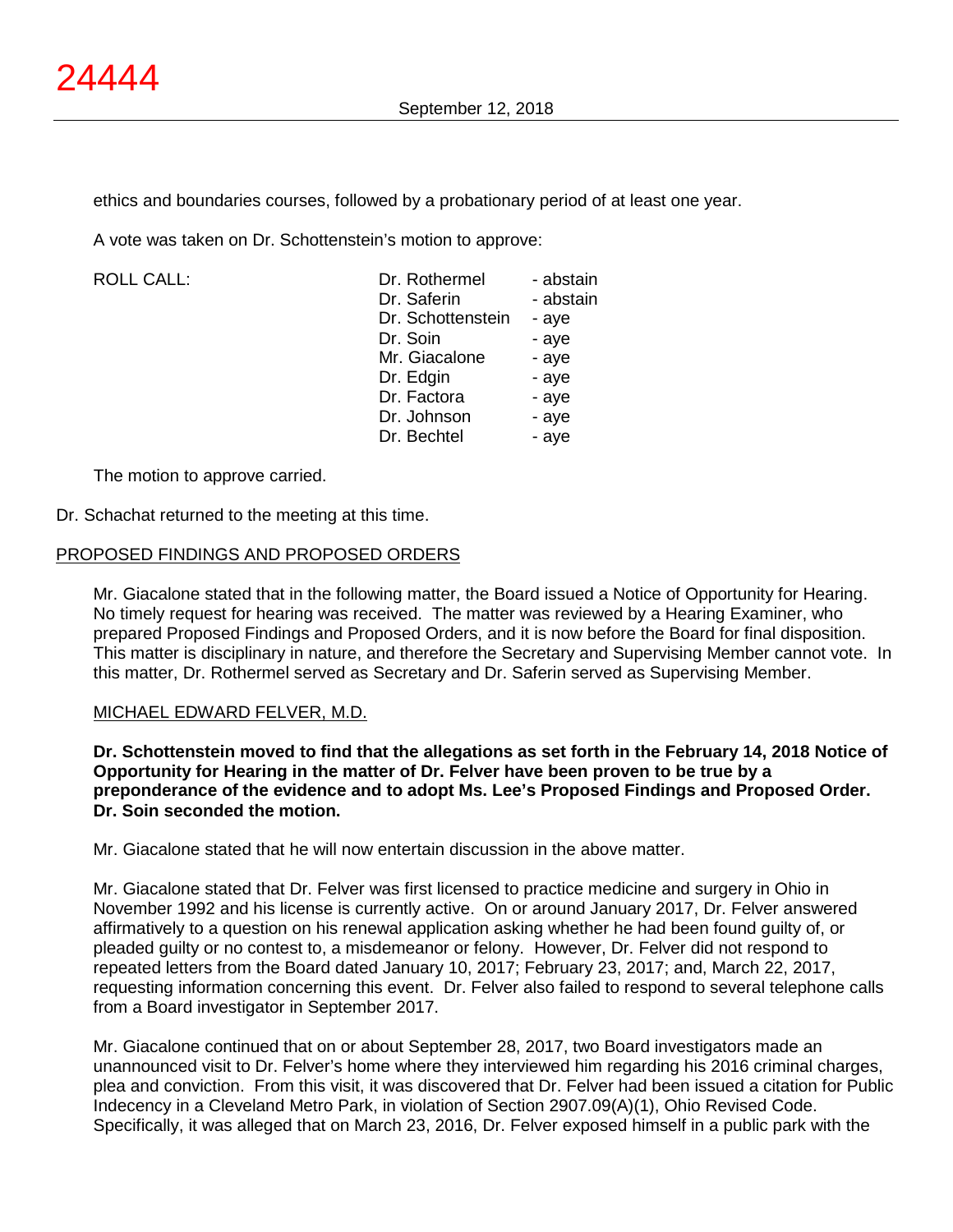intent to engage in sexual conduct with an individual who was an undercover park ranger. On or about April 19, 2016, in the Parma Municipal Court, Dr. Felver pleaded guilty to, and was convicted of, Public Indecency. As a result, Dr. Felver was sentenced to 30 days in jail with 27 days suspended, placed on probation for two years, ordered to stay out of Cleveland Metro Parks during his probation, and ordered to pay a fine of \$250 with \$125 suspended.

Mr. Giacalone stated that Dr. Felver had previously been charged with Public Indecency in a Cleveland Metro Park in or around April 2007. Specifically, it was alleged that Dr. Felver had exposed "his private parts and engage[d] in masturbation" in a picnic area of the public park. On or about September 5, 2007, in the Parma Municipal Court, Dr. Felver pleaded No Contest and was convicted of an amended charge of Inducing Panic, in violation of Section 2917.31, Ohio Revised Code. As a result, Dr. Felver was sentenced to 90 days in jail with all time suspended, placed on one year of inactive probation, ordered to stay out of Metro Parks for three years, and ordered to pay a fine of \$1,000.

Mr. Giacalone stated that as a result of this prior 2007 incident and the Board investigation, the Board's Secretary at that time issued Dr. Felver a letter dated September 14, 2011, wherein Dr. Felver was cautioned about his failure to timely respond to repeated requests for information from the Board in connection with this earlier event. Furthermore, while Dr. Felver was notified that the complaint was being closed, he was also advised of the possible consequences of failing to cooperate with a Board investigation and that the complaint would remain on file.

Mr. Giacalone continued that despite these prior warnings from the Board, Dr. Felver continued to fail to respond to the Board's attempts to obtain additional information in the current Board action. In addition, Dr. Felver was not initially honest with the Board investigator during the interview on September 28, 2017. Specifically, Dr. Felver claimed that the March 2016 incident was only the second time he had engaged in this type of behavior and that the only two times he engaged in this behavior had resulted in criminal charges. When pressed by the Board investigator, Dr. Felver eventually admitted that he had been to the park seeking sexual activity, but very infrequently, over a period of years. Mr. Giacalone noted that Dr. Felver was previously counseled by a psychologist for approximately one year after a 2007 conviction, but he did not seek any counseling or treatment after the 2016 conviction.

Mr. Giacalone stated based upon the evidence and testimony provided, he agreed with the Hearing Examiner's Proposed Findings and Proposed Order, which would suspend Dr. Felver's medical license for 270 days, levy a civil penalty of \$4,000 fine, and require successful completion of a personal/ professional ethics course.

Mr. Giacalone commented that he had also wanted the Order to include an additional requirement that a psychological evaluation be performed to determine Dr. Felver's fitness to practice medicine in light of his actions and criminal activities. However, Mr. Giacalone has been informed that since the citation did not allege a violation of 4731.22(B)(19), Ohio Revised Code, the Board cannot include any such conditions in this order. Mr. Giacalone stated that he would hope that any future citations of this nature or a similar nature would allege a violation of 4731.22(B)(19). Mr. Giacalone added that he hoped Dr. Felver does not act out in similar inappropriate ways with his patients and that he obtains psychological counseling on his own going forward since the Board cannot impose that on him.

Dr. Schottenstein agreed with Mr. Giacalone's statements, including the desire for a mental health assessment and the inability to order one because no violation of 4731.22(B)(19) was alleged. Dr. Schottenstein hoped that Dr. Felver knows that there is help available and that he seeks it out. Dr.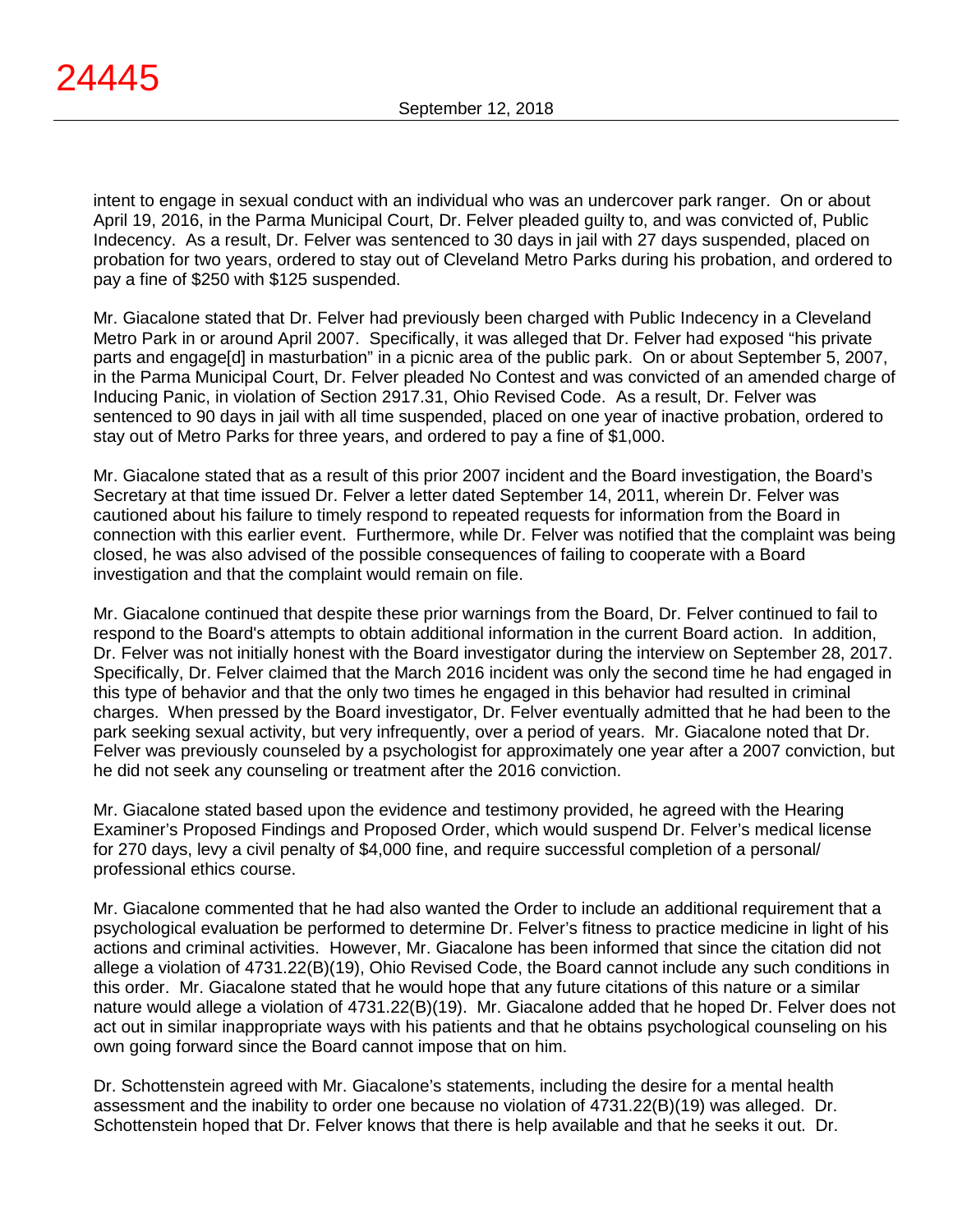Schottenstein stated that he feels compassion for Dr. Felver because he must have a lot of shame with regard to his behavior and there is a compulsive quality to the behavior.

A vote was taken on Dr. Schottenstein's motion to approve:

ROLL CALL:

| Dr. Rothermel     | - abstain |
|-------------------|-----------|
| Dr. Saferin       | - abstain |
| Dr. Schottenstein | - aye     |
| Dr. Soin          | - aye     |
| Dr. Schachat      | - aye     |
| Mr. Giacalone     | - aye     |
| Dr. Edgin         | - aye     |
| Dr. Factora       | - abstain |
| Dr. Johnson       | - aye     |
| Dr. Bechtel       | - ave     |

The motion carried.

#### EXECUTIVE SESSION

**Dr. Saferin moved to go into Executive Session to confer with the Medical Board's attorneys on matters of pending or imminent court action, and for the purpose of deliberating on proposed consent agreements in the exercise of the Medical Board's quasi-judicial capacity. Dr. Schottenstein seconded the motion.** A vote was taken:

ROLL CALL:

| Dr. Rothermel     | - aye |
|-------------------|-------|
| Dr. Saferin       | - aye |
| Dr. Schottenstein | - aye |
| Dr. Soin          | - aye |
| Dr. Schachat      | - aye |
| Mr. Giacalone     | - aye |
| Dr. Edgin         | - aye |
| Dr. Factora       | - aye |
| Dr. Johnson       | - aye |
| Dr. Bechtel       | - aye |

The motion carried.

Pursuant to Section 121.22(G)(3), Ohio Revised Code, the Board went into executive session with Mr. Groeber, Ms. Anderson, Mr. Fais, Ms. Loe, Ms. Pollock, Ms. Debolt, Ms. Marshall, Mr. Roach, the Enforcement Attorneys, the Assistant Attorneys General, Ms. Murray, Mr. Smith, Ms. Moore, Mr. DePew, and Mr. Taylor in attendance.

The Board returned to public session.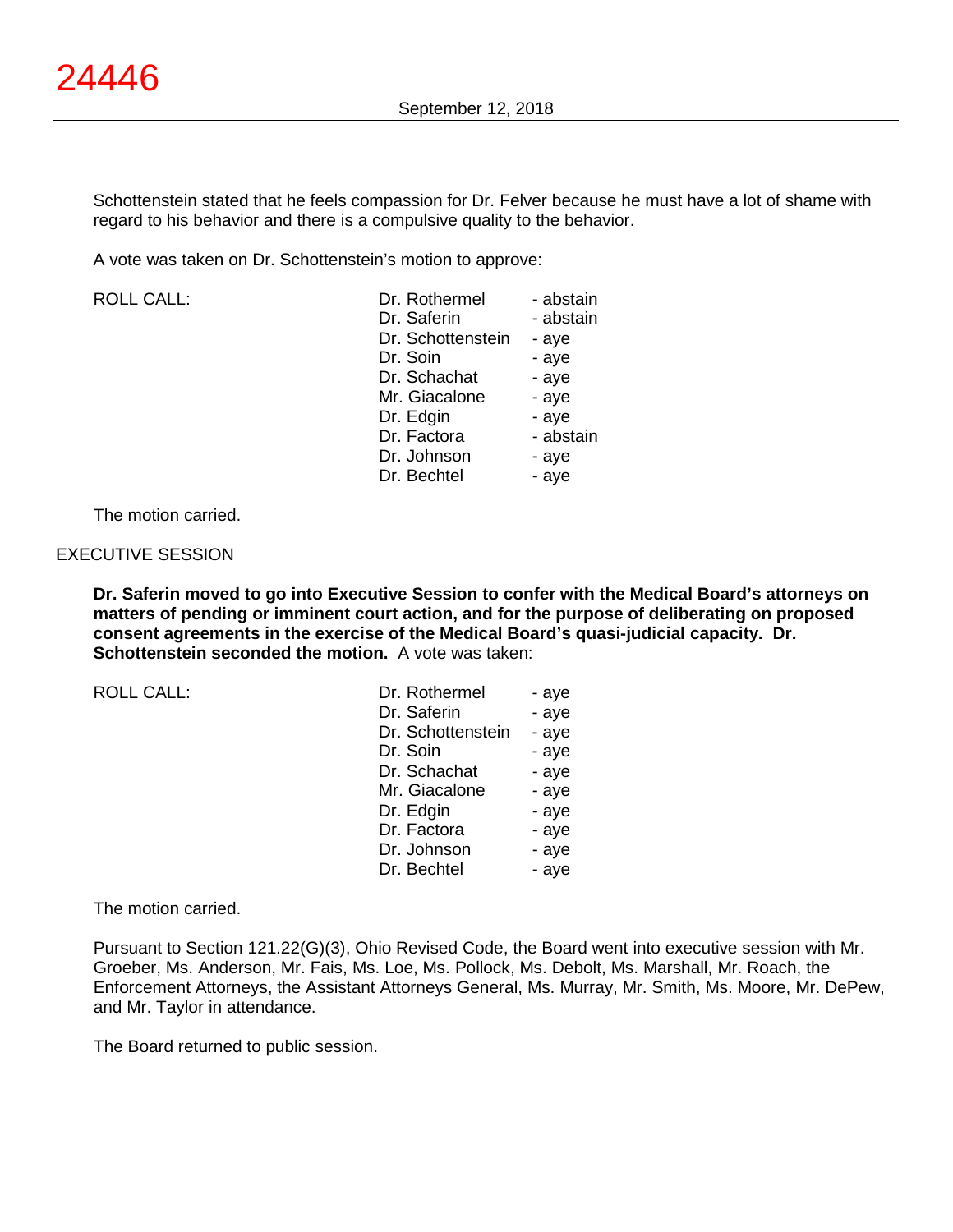#### RATIFICATION OF SETTLEMENT AGREEMENTS

## JILL COGSWELL, R.C.P. – VOLUNTARY PERMANENT RETIREMENT FROM THE PRACTICE AS A RESPIRATORY CARE PROFESSIONAL

#### **Dr. Schottenstein moved to ratify the proposed Voluntary Permanent Retirement with Ms. Cogswell. Dr. Soin seconded the motion.** A vote was taken:

ROLL CALL:

| Dr. Rothermel<br>Dr. Saferin<br>Dr. Schottenstein<br>Dr. Soin<br>Dr. Schachat<br>Mr. Giacalone<br>Dr. Edgin<br>Dr. Factora<br>Dr. Johnson | - abstain<br>- abstain<br>- aye<br>- aye<br>- aye<br>- aye<br>- aye<br>- aye |
|-------------------------------------------------------------------------------------------------------------------------------------------|------------------------------------------------------------------------------|
| Dr. Bechtel                                                                                                                               | - aye<br>- aye                                                               |
|                                                                                                                                           |                                                                              |

The motion to ratify carried.

MICHAEL JOHN HOWKINS, D.O. – STEP II CONSENT AGREEMENT

**Dr. Schottenstein moved to ratify the proposed Step II Consent Agreement with Dr. Howkins. Dr. Soin seconded the motion.** A vote was taken:

| Dr. Rothermel     | - abstain |
|-------------------|-----------|
| Dr. Saferin       | - abstain |
| Dr. Schottenstein | - aye     |
| Dr. Soin          | - aye     |
| Dr. Schachat      | - aye     |
| Mr. Giacalone     | - aye     |
| Dr. Edgin         | - aye     |
| Dr. Factora       | - aye     |
| Dr. Johnson       | - aye     |
| Dr. Bechtel       | - aye     |
|                   |           |

The motion to ratify carried.

# KENNETH HANOVER, M.D. – STEP I CONSENT AGREEMENT

**Dr. Schottenstein moved to ratify the proposed Step I Consent Agreement with Dr. Hanover. Dr. Soin seconded the motion.** A vote was taken:

| ROLL CALL: | Dr. Rothermel<br>Dr. Saferin  | - abstain<br>- abstain |
|------------|-------------------------------|------------------------|
|            | Dr. Schottenstein<br>Dr. Soin | - ave<br>- ave         |
|            |                               |                        |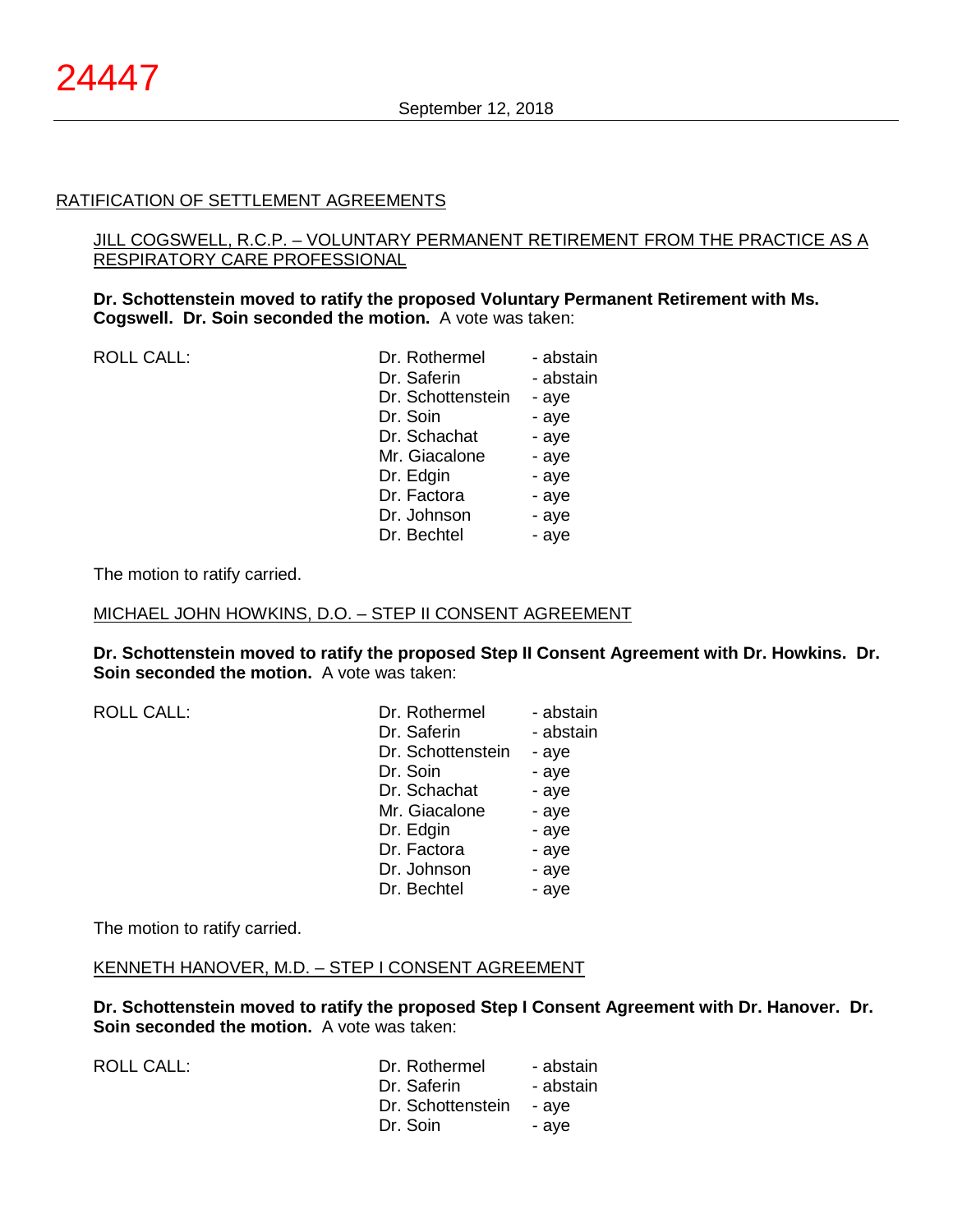| Dr. Schachat  | - aye |
|---------------|-------|
| Mr. Giacalone | - aye |
| Dr. Edgin     | - aye |
| Dr. Factora   | - aye |
| Dr. Johnson   | - aye |
| Dr. Bechtel   | - aye |
|               |       |

The motion to ratify carried.

## MADHU AGGARWAL, M.D. – PERMANENT SURRENDER OF CERTIFICATE TO PRACTICE MEDICINE AND SURGERY

**Dr. Schottenstein moved to ratify the proposed Permanent Surrender with Dr. Aggarwal. Dr. Soin seconded the motion.** A vote was taken:

ROLL CALL:

| Dr. Rothermel     | - abstain |
|-------------------|-----------|
| Dr. Saferin       | - abstain |
| Dr. Schottenstein | - aye     |
| Dr. Soin          | - aye     |
| Dr. Schachat      | - aye     |
| Mr. Giacalone     | - aye     |
| Dr. Edgin         | - aye     |
| Dr. Factora       | - aye     |
| Dr. Johnson       | - aye     |
| Dr. Bechtel       | - abstain |

The motion to ratify carried.

#### DAVID CHARLES KIRKWOOD, M.D. – PERMANENT SURRENDER OF CERTIFICATE TO PRACTICE MEDICINE AND SURGERY

**Dr. Schottenstein moved to ratify the proposed Permanent Surrender with Dr. Kirkwood. Dr. Soin seconded the motion.** A vote was taken:

ROLL CALL:

| Dr. Rothermel     | - abstain |
|-------------------|-----------|
| Dr. Saferin       | - abstain |
| Dr. Schottenstein | - aye     |
| Dr. Soin          | - aye     |
| Dr. Schachat      | - aye     |
| Mr. Giacalone     | - aye     |
| Dr. Edgin         | - aye     |
| Dr. Factora       | - aye     |
| Dr. Johnson       | - aye     |
| Dr. Bechtel       | - abstain |

The motion to ratify carried.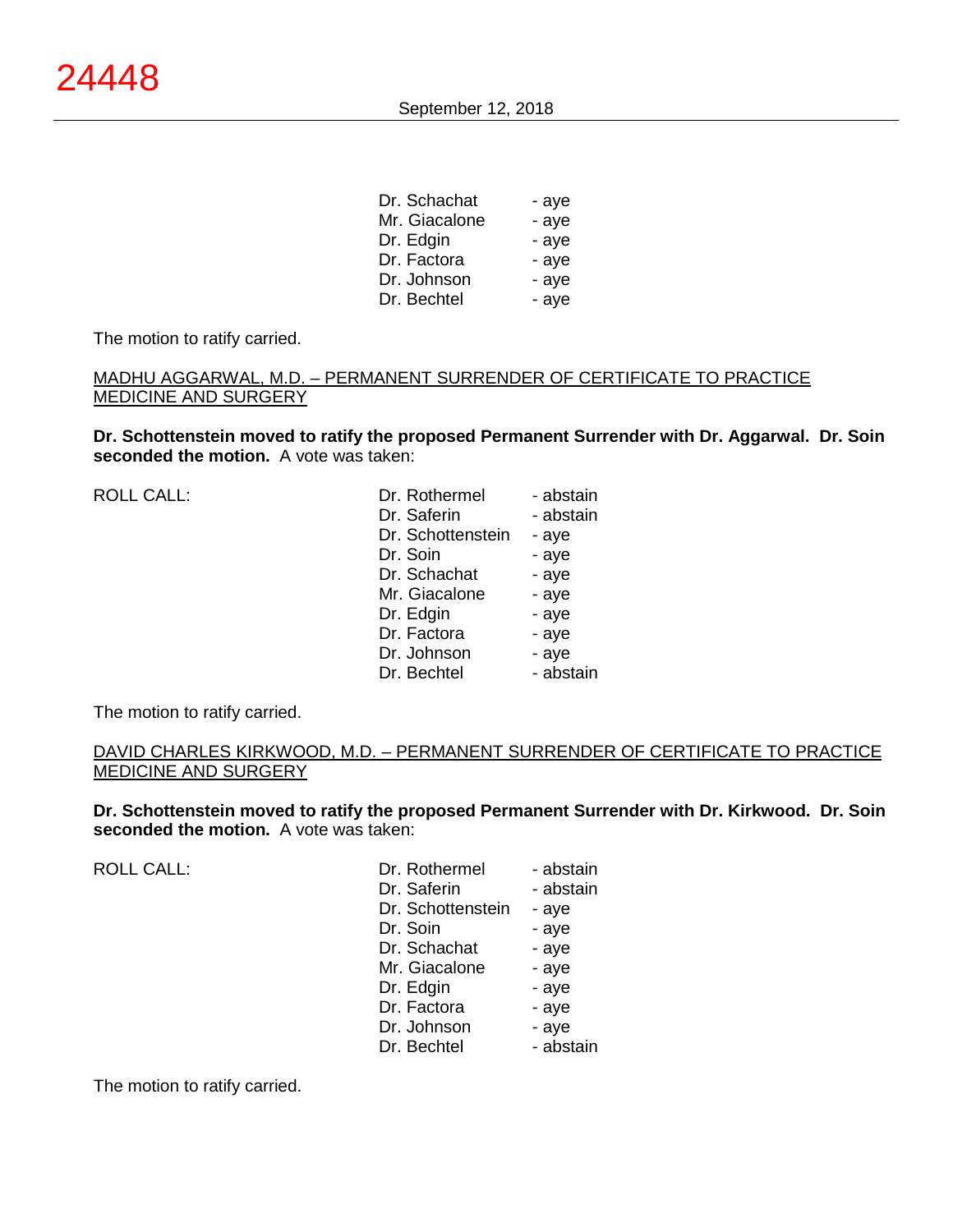# THOMAS A. RANIERI, M.D. – CONSENT AGREEMENT

**Dr. Schottenstein moved to ratify the proposed Consent Agreement with Dr. Ranieri. Dr. Soin seconded the motion.** A vote was taken:

ROLL CALL:

| Dr. Rothermel     | - abstain |
|-------------------|-----------|
| Dr. Saferin       | - abstain |
| Dr. Schottenstein | - aye     |
| Dr. Soin          | - aye     |
| Dr. Schachat      | - aye     |
| Mr. Giacalone     | - aye     |
| Dr. Edgin         | - aye     |
| Dr. Factora       | - aye     |
| Dr. Johnson       | - aye     |
| Dr. Bechtel       | - abstain |

The motion to ratify carried.

#### CRAIG M. JARRETT, M.D. – CONSENT AGREEMENT

**Dr. Schottenstein moved to ratify the proposed Consent Agreement with Dr. Jarrett. Dr. Soin seconded the motion.** A vote was taken:

| <b>ROLL CALL:</b> | Dr. Rothermel     | - abstain |
|-------------------|-------------------|-----------|
|                   | Dr. Saferin       | - abstain |
|                   | Dr. Schottenstein | - aye     |
|                   | Dr. Soin          | - aye     |
|                   | Dr. Schachat      | - aye     |
|                   | Mr. Giacalone     | - aye     |
|                   | Dr. Edgin         | - aye     |
|                   | Dr. Factora       | - aye     |
|                   | Dr. Johnson       | - aye     |
|                   | Dr. Bechtel       | - aye     |
|                   |                   |           |

The motion to ratify carried.

## CITATIONS AND ORDERS OF SUMMARY SUSPENSION, IMMEDIATE SUSPENSION, AND AUTOMATIC **SUSPENSION**

**Dr. Schottenstein moved to send the Notice of Opportunity for Hearing to Steven Scott McNutt, M.D. Dr. Soin seconded the motion**. A vote was taken:

ROLL CALL:

| Dr. Rothermel     | - abstain |
|-------------------|-----------|
| Dr. Saferin       | - abstain |
| Dr. Schottenstein | - aye     |
| Dr. Soin          | - aye     |
| Dr. Schachat      | - aye     |
| Mr. Giacalone     | - aye     |
|                   |           |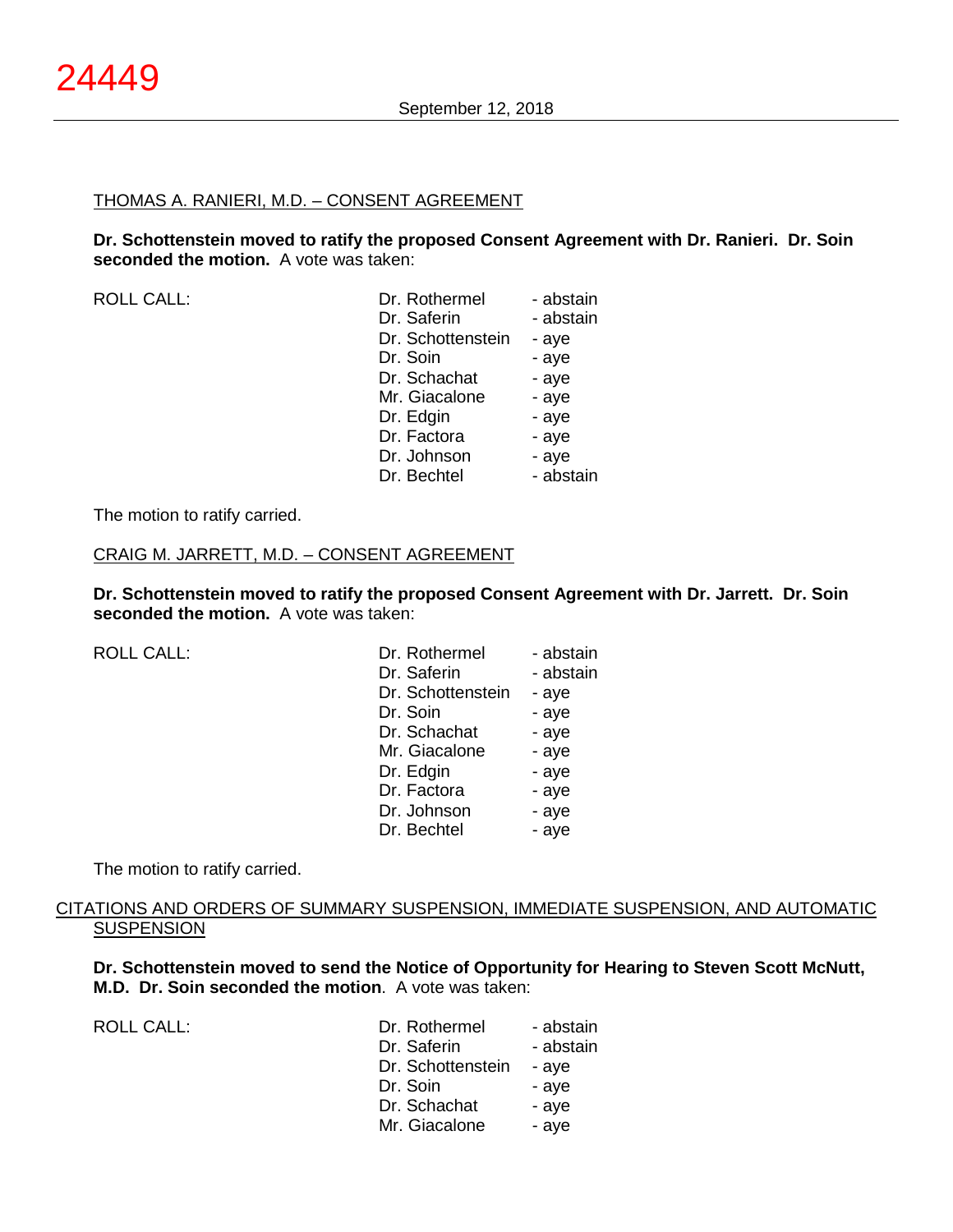| - aye     |
|-----------|
| - aye     |
| - ave     |
| - abstain |
|           |

The motion to ratify carried.

**Dr. Schottenstein moved to send the Notices of Opportunity for Hearing to Elizabeth Veeneman Bates, M.D.; Robert H. Edwards, M.D.; Demas Amaha Yohannes; and Stefani Kafun, R.C.P. Dr. Soin seconded the motion.** A vote was taken:

| <b>ROLL CALL:</b> | Dr. Rothermel<br>Dr. Saferin<br>Dr. Schottenstein | - abstain<br>- abstain<br>- aye |
|-------------------|---------------------------------------------------|---------------------------------|
|                   | Dr. Soin                                          | - aye                           |
|                   | Dr. Schachat                                      | - aye                           |
|                   | Mr. Giacalone                                     | - aye                           |
|                   | Dr. Edgin                                         | - aye                           |
|                   | Dr. Factora                                       | - aye                           |
|                   | Dr. Johnson                                       | - aye                           |
|                   | Dr. Bechtel                                       | - aye                           |

The motion to ratify carried.

#### RULES AND POLICIES

#### RULES FOR FINAL ADOPTION

**Dr. Saferin moved that the proposed Rules 4730-1-01; 4730-1-02; 4730-1-03; 4730-1-04; 4730-1-06; 4730-1-07; 4730-2-01; 4730-2-02; 4730-2-03; 4730-2-07; 4730-2-08; 4730-2-09; 4730-2-10; 4730-3-01; and 4730-3-02 be adopted with an effective date of September 30, 2018. Dr. Soin seconded the motion.** A vote was taken:

ROLL CALL: Dr. Rothermel - and - and - and - and - and - and - and - and - and - and - ayer - and - and - ayer - and - and - and - and - and - and - and - and - and - and - and - and - and - and - and - and - and - and - a

| Dr. Rothermel     | - aye |
|-------------------|-------|
| Dr. Saferin       | - aye |
| Dr. Schottenstein | - aye |
| Dr. Soin          | - aye |
| Dr. Schachat      | - aye |
| Mr. Giacalone     | - aye |
| Dr. Edgin         | - aye |
| Dr. Factora       | - aye |
| Dr. Johnson       | - aye |
| Dr. Bechtel       | - aye |
|                   |       |

The motion carried.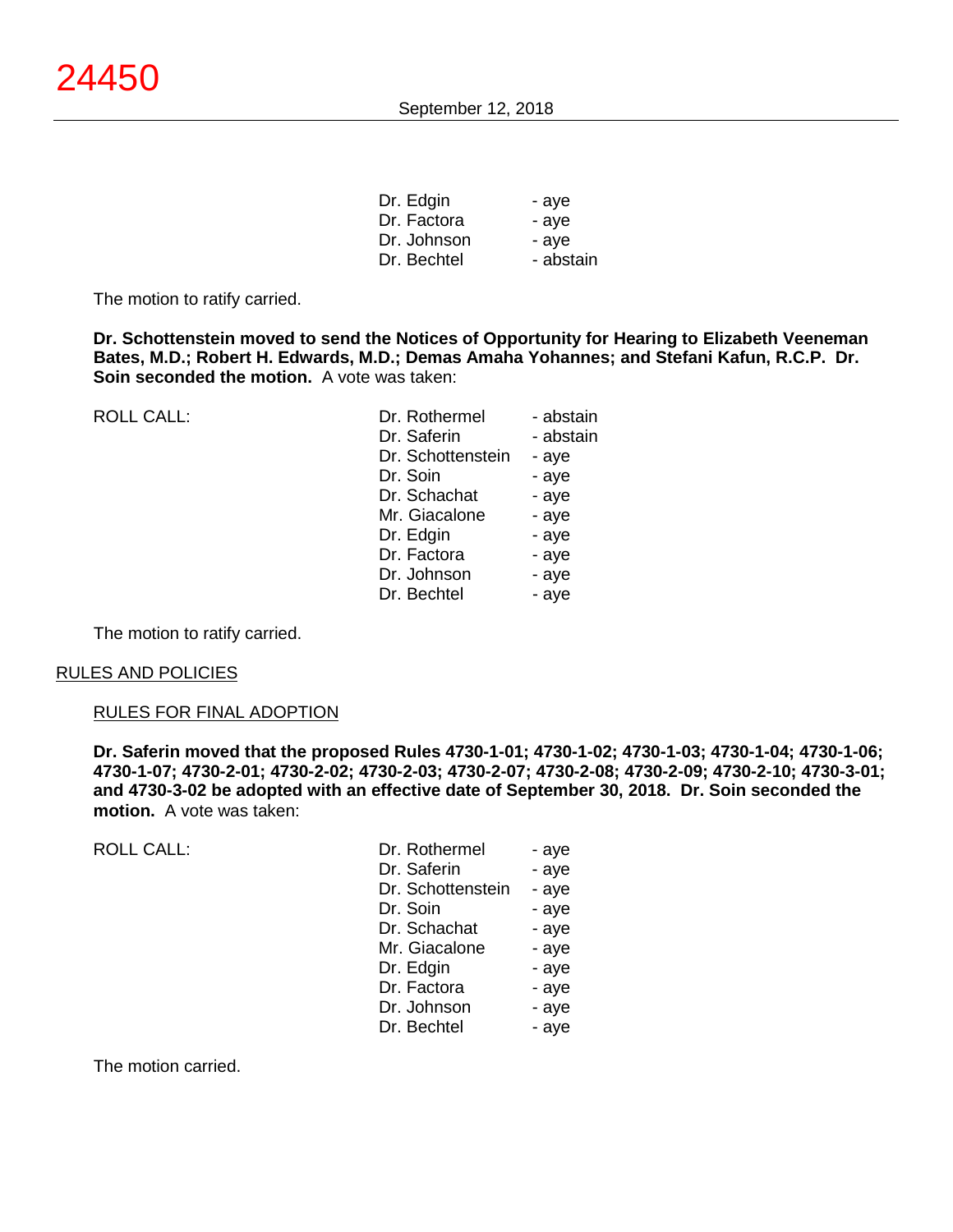## PROPOSED AMENDMENTS TO MASSAGE THERAPY SCOPE OF PRACTICE RULE

**Dr. Schottenstein moved to remove the topic of Proposed Amendments to the Massage Therapy Scope of Practice Rule from the table. Dr. Soin seconded the motion.** All members voted aye. The motion carried.

Ms. Debolt stated that last month the Board discussed a proposed amendment that would allow massage therapists to apply ultrasound, diathermy, electrical neuromuscular stimulation, or substantially similar modalities. Ms. Debolt stated that the Board tabled this matter so that staff can provide more information on the proposed language "…under the direction or supervision of a physician …" or other healthcare providers. Ms. Debolt stated that the proposed language mirrors similar language in the Chiropractic Board rules.

Dr. Saferin stated that if the Board approves the proposed amendment, it is an indication that massage therapists have the skill to perform these tasks even though they are not required to be part of the massage therapy educational process. Ms. Debolt stated that current massage therapists would not necessarily have the skills to perform these modalities, but they could obtain training to become competent in them just as physicians can be trained in new modalities. Ms. Debolt stated that massage therapists would be required to perform these modalities within the minimal standards of care.

In response to a question from Dr. Saferin, Ms. Debolt stated that as written, the proposed amendment would allow a massage therapist to perform these modalities under off-site supervision. Ms. Debolt stated that the Board could change the proposed amendment to require on-site supervision. Dr. Saferin opined that these modalities should require on-site supervision of the massage therapist. Dr. Schottenstein agreed.

The Board engaged in a discussion about the delegation rules for these modalities for chiropractors under the Chiropractic Board and similar delegation rules for physicians and other healthcare providers licensed by the Medical Board. Mr. Giacalone reiterated that under current rules, a chiropractor may delegate these modalities to an unlicensed individual, but not to a massage therapist. The proposed rule would allow such delegation to massage therapists.

**Dr. Saferin moved to approve the proposed amendment, replacing the phrase "… provided such treatment is under the direction of …" with the phrase "… provided such treatment is under the on-site supervision of …" Dr. Edgin seconded the motion.** A vote was taken:

ROLL CALL:

| Dr. Rothermel     | - aye |
|-------------------|-------|
| Dr. Saferin       | - aye |
| Dr. Schottenstein | - aye |
| Dr. Soin          | - aye |
| Dr. Schachat      | - aye |
| Mr. Giacalone     | - aye |
| Dr. Edgin         | - aye |
| Dr. Factora       | - aye |
| Dr. Johnson       | - aye |
| Dr. Bechtel       | - ave |

The motion carried.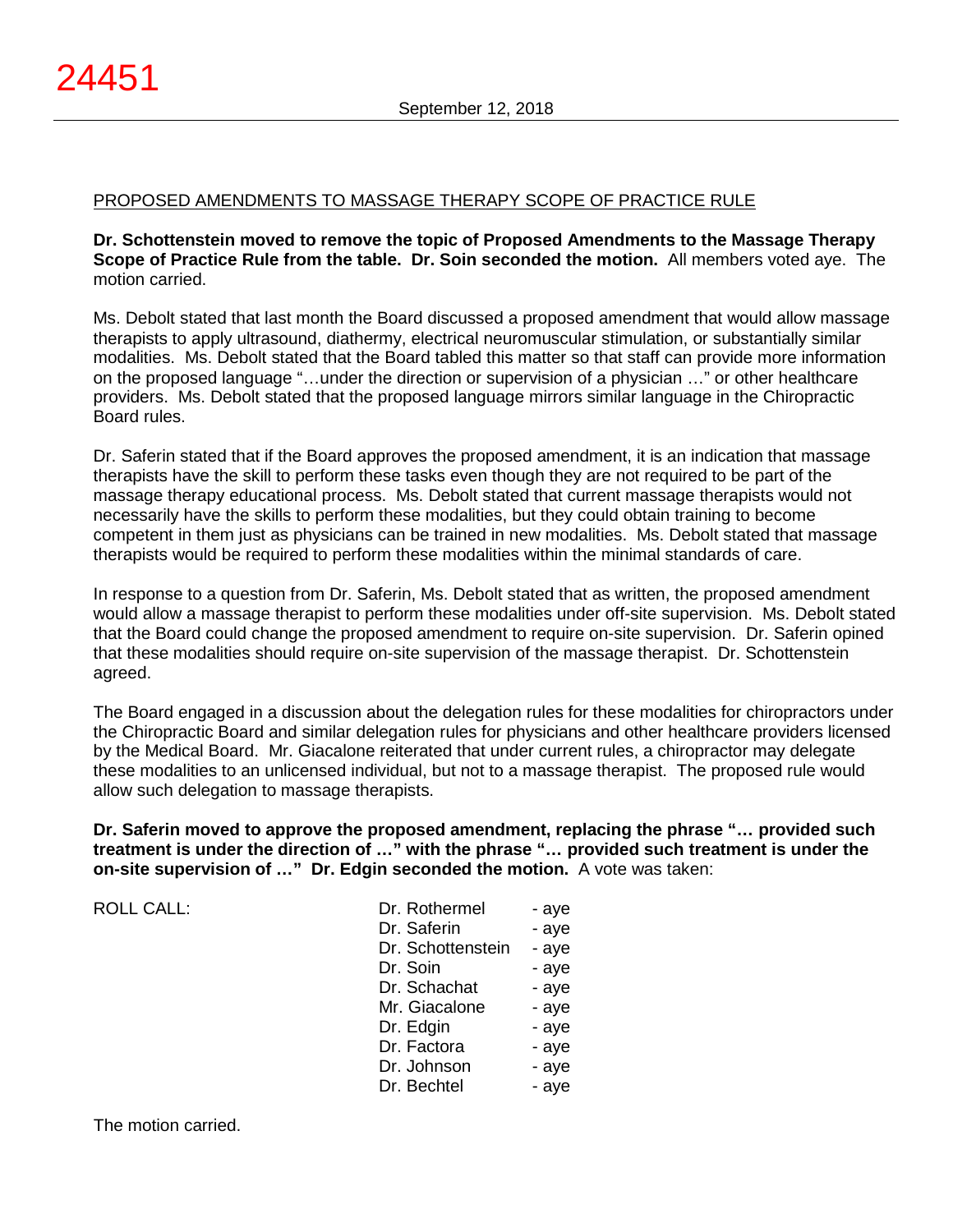# DIETETICS ADVISORY COUNCIL VACANCY

Mr. Smith stated that in a letter dated August 8, 2018, Rachael J. Pohle-Krauza, Ph.D., R.D.N., L.D., has resigned from the Dietetics Advisory Council. Mr. Smith stated that the Board staff has taken steps to fill that vacancy, including posting a notice on the Board's website and sending a notice to a list of dietetics professors that meet the statutory requirements for this educator seat. Mr. Smith added that the Ohio Academy of Nutrition and Dietetics was informed that they can have up to three nominations per vacancy.

Mr. Smith hoped to bring a slate of candidates to the Board at the October Board meeting.

# OPERATIONS REPORT

**Human Resources:** Mr. Groeber stated that Investigator Amy Myers has been promoted to Investigator Supervisor of the North Area. Mr. Groeber stated that efforts to hire additional attorneys for the Enforcement Section.

**Investigator Firearms:** Mr. Groeber stated that the Board staff is continuing to work with the union to implement the changes directed by the Board. Management has continued to work with the union to prepare for the return of firearms should the Board vote to rescind investigator authority to carry firearms at the October 2018 meeting. Mr. Groeber stated that until such time as the Board takes a formal vote, the Board will maintain the investigators' authority to carry firearms.

**Budget Update:** Mr. Groeber stated that the budget will be discussed in more detail in the Finance Committee report. Mr. Groeber commented that the numbers look very good.

**Agency Operations:** Mr. Groeber stated that licensure statistics has increased by 20% year-to-date based on the total volume of licensees. Mr. Groeber stated that the time to license has been reduced by 26% and is now an average of 28 days. Complaints are down 7% compared to last month and the number of cases in Compliance is down 6% compared to last year.

*Ad Hoc* **ICD-10 Data Review Committee:** Mr. Groeber stated that the *Ad Hoc* ICD-10 Data Review Committee will meet today at about 3:00. Mr. Groeber invited any Board member who is not on the Committee to attend to examine the data. Mr. Groeber stated that representatives from the Ohio Department of Health, the Ohio Department of Mental Health and Addiction Services, the Ohio Board of Pharmacy, and the Ohio Department of Medicaid will also be present at the meeting.

**Board Committee Consolidation Discussion:** Mr. Groeber asked the Board to consider consolidating the Physician Assistant/Scope of Practice Committee into the Licensure Committee. Mr. Groeber stated that physician assistant matters are already discussed by the Physician Assistant Policy Committee (PAPC), the existence of which is mandated by statute. Mr. Groeber added that the Licensure Committee can also discuss scope of practice issues.

Dr. Schottenstein expressed concern that, at least historically, PAPC meetings have often been cancelled due to a lack of quorum. Dr. Schottenstein also commented that currently, Licensure Committee meetings sometimes run long even without additional scope of practice issues to discuss. Dr. Saferin stated that the number of topics for discussion by the Licensure Committee fluctuates, noting that today's Licensure Committee agenda only had one item.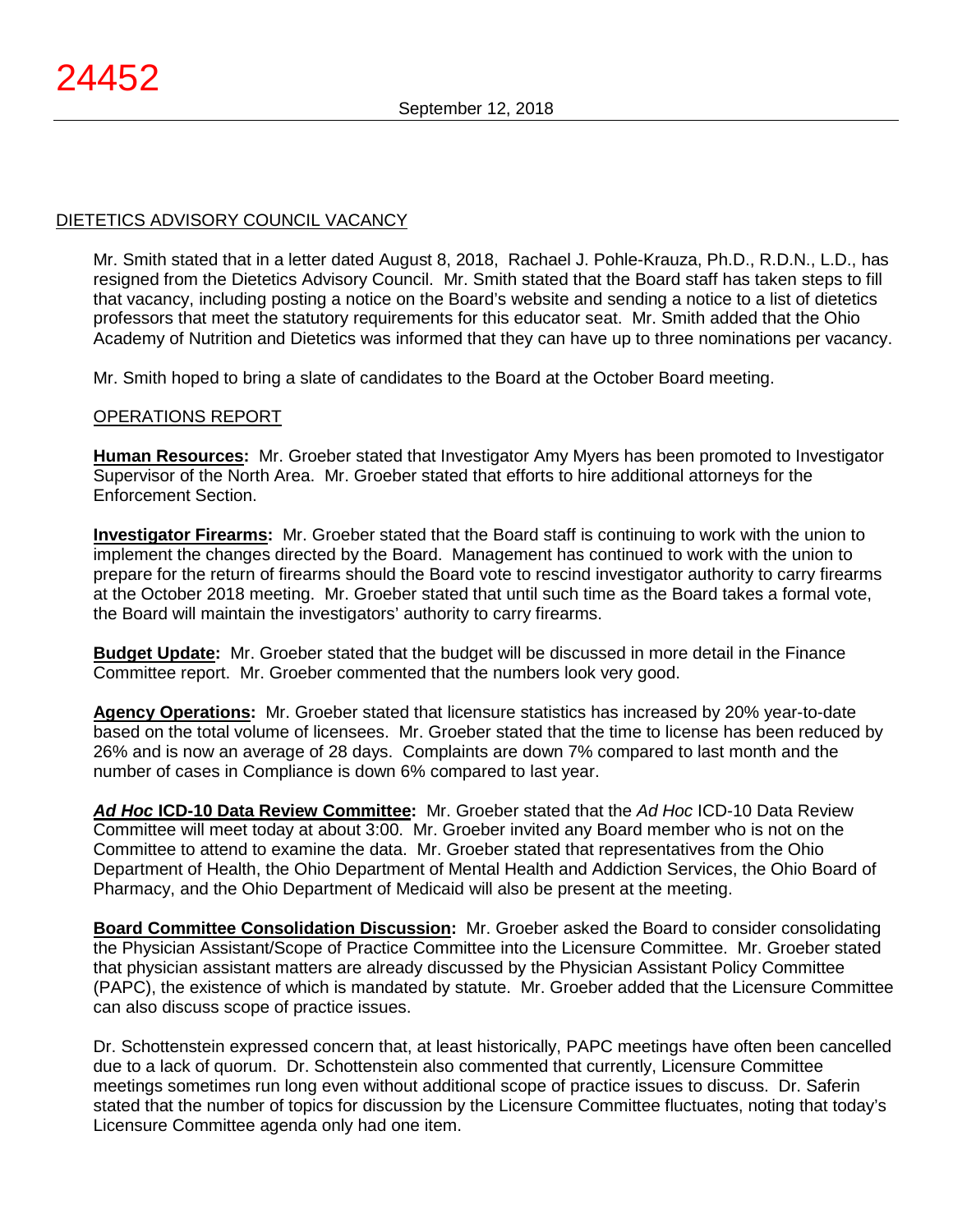Mr. Groeber stated that the PAPC is required to meet at least four times each year and that recent problems with obtaining a quorum has been based on the availability of pharmacist members and the requirement that at least one pharmacist member be present when the PAPC is discussing the physician assistant formulary. Mr. Groeber stated that if a pending bill in the legislature passes and becomes law, many of these issues will be resolved.

The Board discussed this proposal thoroughly. The Board members decided to discuss the proposed consolidation again when there is a better sense of whether the physician assistant bill will pass the legislature.

**Advisory Committees Meeting Schedule:** Mr. Groeber stated that the Medical Board has three advisory committees established by law: The Physician Assistant Policy Committee (PAPC), the Dietetics Advisory Council, and the Respiratory Care Advisory Council. Mr. Groeber stated that each of these committees are required to meet at least four times each year. Mr. Groeber stated that there is a proposed committee schedule that would have each of these committees meeting every third month on a rotating basis.

**Annual Ethics Training:** Mr. Groeber reminded the Board members that the online ethics training is required to be completed by December 15, 2018.

# RESPIRATORY CARE ADVISORY COUNCIL REPORT

Dr. Factora stated that the Respiratory Care Advisory Council met on September 11, 2018. The Council approved its July 10, 2018 meeting minutes. The Council discussed the reporting requirements for respiratory care educational programs and the timeline for the Board and the Advisory Council to receive and evaluate that information. The Council also discussed the relationship and differences between the National Board for Respiratory Care Continued Competency continued competency policy and the renewal of licensure for respiratory care professionals in Ohio.

Dr. Factora stated that the Council's next meeting will be November 13, 2018.

#### REPORTS BY ASSIGNED COMMITTEES

#### FINANCE COMMITTEE

#### FISCAL UPDATE

Dr. Schottenstein noted that the July 2018 report is for the first month of Fiscal Year 2019.

Dr. Schottenstein stated that for July 2018 revenue was \$1,130,073, a 22% year-to-date increase. Dr. Schottenstein stated that this increase is substantially a function of the additional influx of dietitian and respiratory care license renewals. Dr. Schottenstein reminded the Board members that because the respiratory care and dietetics renewals are not staggered, there will not see another infusion of revenue from those sources until their license renews are due again in two years.

Dr. Schottenstein stated that the Board's cash balance is \$4,992,052, which is on the high end of the range of balances that the Board has historically carried.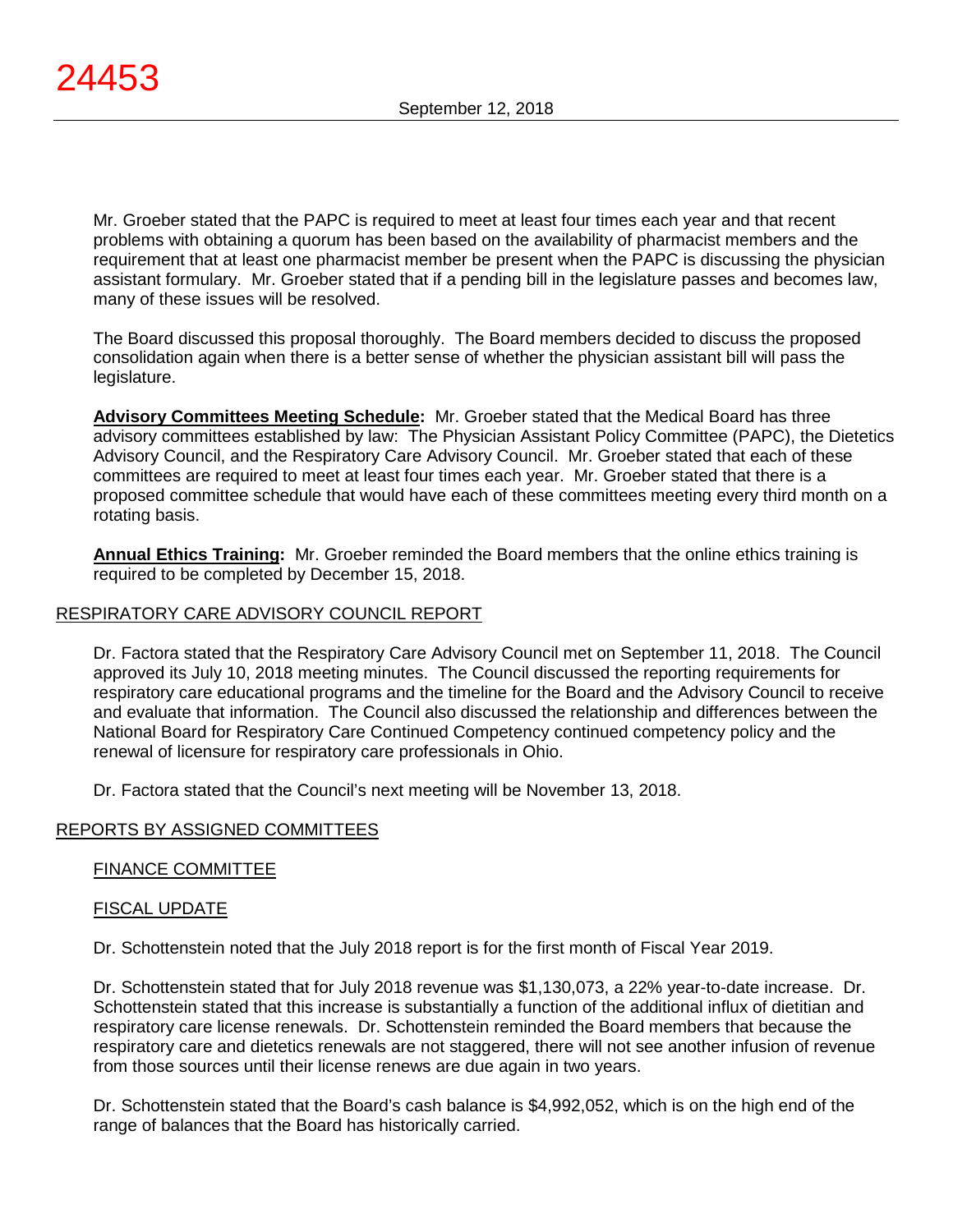Dr. Schottenstein stated that the Board will submit a budget for fiscal years 2020 and 2021 to the office of budget and management today, September 12. The Board's Fiscal Section has projected a 5% increase in revenue for each of the next three fiscal years. Dr. Schottenstein stated that the Board is not asking for new programs or expansions in the budget. Dr. Schottenstein stated that revenue will likely go down for Fiscal Year 2019 to an estimated \$9,500,000, compared to Fiscal Year 2018 revenue of \$11,037,250. This decrease is due to the one-time nature of the revenue from license renewals from respiratory care professionals and dietitians. Dr. Schottenstein stated that the Board is allowed to ask for 100% of its current spending authority and will ask for a small increase beyond that for each of the next three years due to projections of increased salary for staff. Dr. Schottenstein stated that payroll is the only planned increase at this time and there are no other plans for more staff, equipment, or operational expenses.

Dr. Schottenstein stated that expenditures increased 4.5% year-to-date, which is a typical increase.

## ACCOUNTS RECEIVABLE

Dr. Schottenstein stated that the Board has collected \$5,500 in fines since the last Board meeting; \$500 from disciplinary fines and \$5,000 from non-disciplinary continuing medical education (CME) fines. So far for Fiscal Year 2019, the Board has received \$26,500 in fine payments.

## EDUCATION AND OUTREACH

Dr. Schottenstein stated that the dietetics and respiratory care continuing education video modules have been completed by the Board's vendor, Brainstorm Media. The draft versions of the videos will be shown to the respective advisory councils at their next scheduled meetings and they may be made available to licensees at that point. Dr. Schottenstein commented that the modules should also include interactive quizzes.

Dr. Schottenstein stated that there are two new instructional videos for users of the Elicense system. The first video guides attorneys through the process of using Elicense to manage adjudication documents. The second video guides licensees who are on probation through the process of documentation uploads and office conference scheduling.

Dr. Schottenstein stated that Board staff has identified OnBoard as the top contender to replace SharePoint as the Board meeting material delivery system. Dr. Schottenstein stated that OnBoard is being explored during a one-month free trial. Dr. Schottenstein stated that Ms. Pollock demonstrated the system this morning for the Finance Committee and it appears to be a much more user-friendly system. Dr. Schottenstein added the OnBoard is potentially less costly as well.

# COMMUNICATIONS UPDATE

Dr. Schottenstein stated that the communications team created resources to help licensees navigate the board investigation process. The idea was to reduce licensees anxiety by informing them as to how the process works and what they can expect. A new resource tab has been placed on the Board's website entitled "regulation." Dr. Schottenstein added that there are new pocket cards that will be sent for printing and provided to investigators to leave behind for licensees.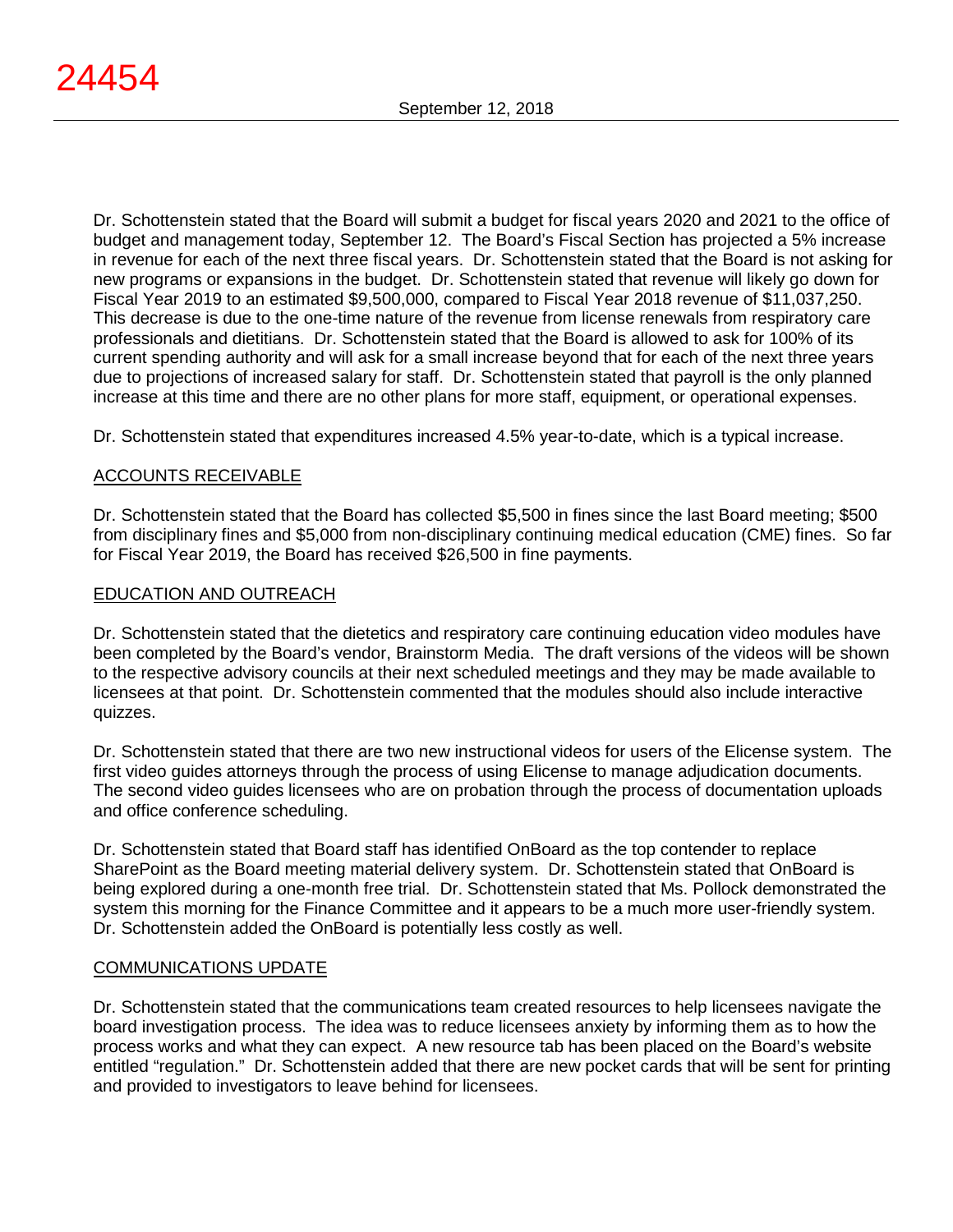# FSMB OPIOID RX RESOLUTION – TRAVEL UPDATE

Dr. Schottenstein stated that travel to Washington, DC, to meet with the Federation of State Medical Boards (FSMB) to discuss Ohio's acute opioid prescribing resolution will probably occur in mid-November. Dr. Schottenstein stated that the Board is looking forward to providing data from the Ohio Automated Rx Reporting System (OARRS) and ICD-10 data.

## FDA MEETING UPDATE

Dr. Schottenstein stated that the meeting with the Food and Drug Administration (FDA) was canceled last August. As a result, the Board incurred a \$600 expense for the cancelled flights which were nonrefundable. Dr. Schottenstein stated that the meeting may possibly occur in October with additional airline tickets. Dr. Schottenstein that travel insurance will hopefully be obtained as well.

## HEALTHSCENE OHIO POSSIBLE TERMINATION

Dr. Schottenstein stated that CityScene Media, the publisher of the Board's HealthScene Ohio magazine, has informed the Board that publication is no longer financially viable and they wish to significantly change the terms of publication. Dr. Schottenstein stated that under the terms of the current contract between the Board and CityScene, either party can terminate the contract with 90 days of notice. Dr. Schottenstein further noted the if the Board terminates the contract, CityScene will have the right to publish an additional issue without necessarily getting input from the Board. Dr. Schottenstein stated one option is that the Board publish its own magazine, but then the Board would incur the costs of publication. Dr. Schottenstein added that costs could be kept down by reducing the number of pages in the magazine and/or reducing its frequency to twice per year.

The Board discussed this issue thoroughly. Mr. Giacalone asked if the Board is getting any value from the current magazine. Dr. Saferin commented that the Board has a mandate to provide some education to licensees and the magazine is a good tool for that purpose. Dr. Soin advocated in favor of the magazine, saying that he knows several physicians who have flipped through it and it has started conversations about the articles within. Dr. Soin agreed that the financial aspect of continued publication should be explored. Dr. Rothermel agreed with Dr. Soin. Dr. Rothermel stated that she has received several positive comments about the magazine.

Ms. Pollock briefly reviewed what goes into the publication of the current magazine, including the outline and article topics. Ms. Pollock stated that CityScene's contribution is primarily financial. Mr. Groeber noted that Ms. Pollock created magazines at her former employment with the Ohio State University's College of Public Health.

Dr. Schachat noted that under the current arrangement, the Board pays nothing for the magazine and CityScene pays for production and receives all the revenue from the advertisements within. Dr. Schachat noted that if the Board assumes publication, it would become involved in receiving revenue from advertisements, which could become ethically challenging. Ms. Pollock stated that if the Board publishes the magazine, there will be no advertisements. Dr. Schachat stated that this would result in further costs for the magazine.

Mr. Groeber stated that this topic can be discussed further when cost projections and other data will be available for review.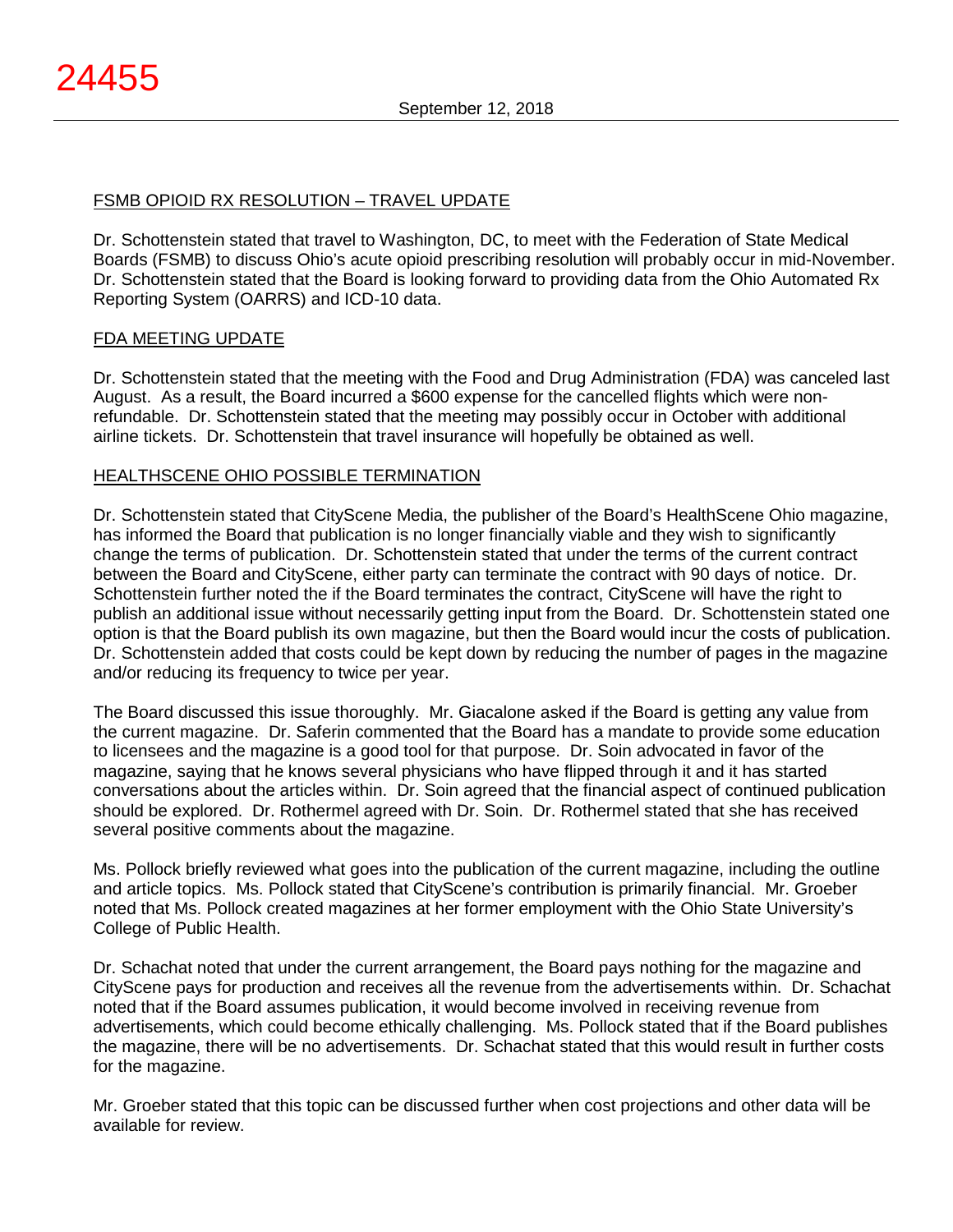# FARB CONFERENCE ATTENDANCE

**Dr. Saferin moved to approve Mr. Groeber's attendance at the annual Federation of Associations of Regulatory Boards (FARB) forum meeting on Thursday, January 24, through Sunday, January 27, 2019 in New Orleans, Louisiana, with travel expenses to be paid by the Medical Board in accordance with state travel policy. Dr. Saferin further moved that Mr. Groeber's attendance at the conference is in connection with his duties as and is related to his role as Executive Director for the State Medical Board of Ohio. Dr. Bechtel seconded the motion.** All members voted aye. The motion carried.

# POLICY COMMITTEE

## MEDICAL BOARD METRICS RULES, 4731-30-01 AND 4731-30-02

Ms. Anderson stated that because Rules 4731-30-01 and 4731-30-02 are internal management rules, the proposed amendments will become effective as soon as they are approved by the Board; they are not required to be filed with the Common Sense Initiative. Ms. Anderson noted that the proposed amendments to the rules were circulated to interested parties for comment, but no comments were received.

**Dr. Saferin moved to approve the filing of the revised Rules 4731-30-01 and 4731-30-02. Dr. Bechtel seconded the motion.** All members voted aye. The motion carried.

# RULES FOR OFFICE-BASED TREATMENT OF OPIOID ADDICTION

Ms. Anderson stated that the proposed Ruled for office-based treatment of opioid addiction are currently with the Common Sense Initiative for review. Ms. Anderson stated that the manufacturer of extendedrelease buprenorphine has requested two clarifications to Paragraph (G), as outlined in Ms. Debolt's memo to the Policy Committee.

**Dr. Saferin moved to approve the discussed amendments to proposed Rules 4730-4-03 and 4731- 33-03. Dr. Schachat seconded the motion.** All members voted aye. The motion carried.

# LICENSURE COMMITTEE

# LICENSURE APPLICATION REVIEW

#### PREM VERMA, M.D.

Dr. Saferin stated That Dr. Verma is requesting graduate medical education (GME) equivalency, pertaining to ORC Section 4731.09(A)(4)(b) which permits the Board to determine an equivalent to the GME training requirement of two years through the second-year level.

Dr. Saferin stated that -Dr. Verma graduated from Government Medical College, Nagpur University in India in 1959. Dr. Verma had 27 years of experience in India, including a residency with Nagpur Medical College. Dr. Verma also had seven years of experience as a pediatrician in Libya. In addition to working for 38 years at St. Joseph Hospital in Kentucky, Dr. Verma successfully completed one year of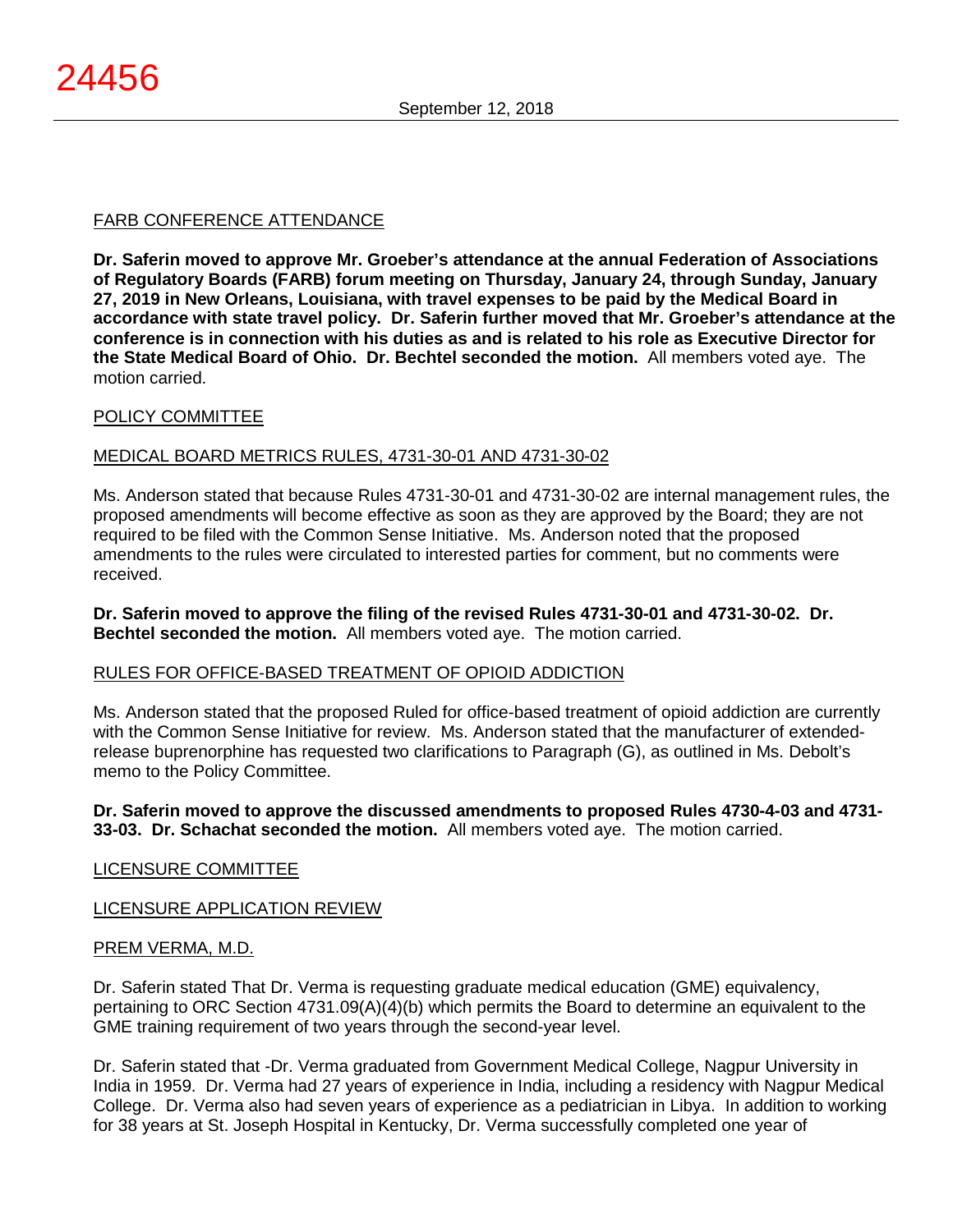Accreditation Council for Graduate Medical Education (ACGME) accredited GME in Internal Medicine through the first-year level at Prince George's Hospital, which is affiliated with the University of Maryland. Dr. Verma also completed six months of training at St. Agnes Hospital in Kentucky in 1980. Dr. Verma has held American Board of Emergency Medicine (ABEM) certification since 1990.

**Dr. Saferin moved to approve Dr. Verma's request that the Board deem his training and experience in India, Libya, and the United States to be equivalent to the 24 months of graduate medical education through the second-year level of GME so that he may be granted a license. Dr. Schottenstein seconded the motion.** A vote was taken:

| <b>ROLL CALL:</b> | Dr. Rothermel     | - aye |
|-------------------|-------------------|-------|
|                   | Dr. Saferin       | - aye |
|                   | Dr. Schottenstein | - aye |
|                   | Dr. Soin          | - aye |
|                   | Dr. Schachat      | - aye |
|                   | Mr. Giacalone     | - aye |
|                   | Dr. Edgin         | - aye |
|                   | Dr. Factora       | - aye |
|                   | Dr. Johnson       | - aye |
|                   | Dr. Bechtel       | - aye |
|                   |                   |       |
|                   |                   |       |

#### The motion carried.

#### MEDICAL MARIJUANA EXPERT REVIEW COMMITTEE REPORT

Ms. Murray stated that the Medical Marijuana Expert Review Committee met on August 8 and provided guidance on the qualifications for potential subject matter experts to review proposals to quality new conditions for treatment with medical marijuana. The Committee also discussed the potential compensation for the subject matter experts and approved some draft templates for expert applications and reports. Ms. Murray stated that she is currently gathering *curriculum vitae* from potential experts.

Ms. Murray stated that the Committee will meet again next month to review the potential experts who are interested in working with the Board. The petition period for adding qualified conditions will be from November 1 to December 31. In January, the Committee will review the petitions and match experts with the conditions that they are appropriate to review.

#### PHYSICIAN ASSISTANT/SCOPE OF PRACTICE COMMITTEE

#### PODIATRIST ADMINISTRATION OF IMMUNIZATIONS

Dr. Schachat stated that the Ohio Foot and Ankle Medical Association has requested approval for podiatric physicians to administer immunizations. Dr. Schachat stated that the Committee discussed this matter and felt that, while a podiatric physician had the skill to administer immunizations, it was not allowed according to the Board's rules and statutes.

Dr. Schachat stated that the Committee did approve a motion to write a letter to the Ohio Department of Health asking for an evaluation of access to immunizations in general with respect to the public health needs of the citizens of Ohio. The letter will also ask the Department of Health to opine about whether the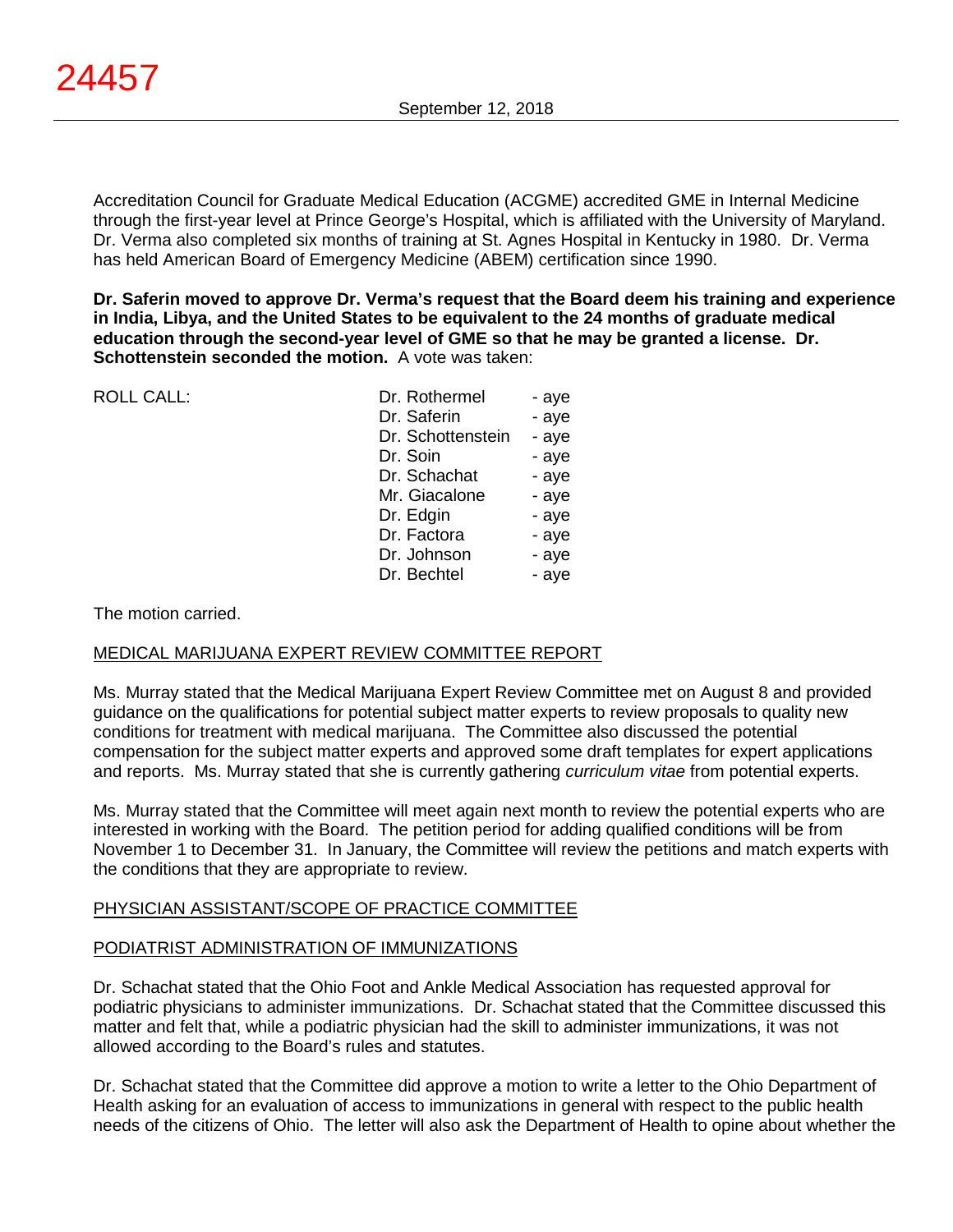pool of eligible providers for immunizations is adequate or should be expanded.

## RESPIRATORY CARE PROFESSIONAL SCOPE OF PRACTICE INQUIRIES

## TRIAGING IN EMERGENCY DEPARTMENT

Mr. Smith stated that the Medical Board received an inquiry asking if triaging patients in the emergency department is within the scope of practice of a respiratory care professional. Mr. Smith stated that the Respiratory Care Advisory Council has made a recommendation on this matter following two discussions, and the topic was discussed further by the Physician Assistant/Scope of Practice Committee this morning. Mr. Smith stated that based on these discussions, a response to this inquiry has been drafted and has been provided to the Board members for approval. Mr. Smith read the key passage in the draft response:

While it is within the scope of practice for a respiratory therapist to perform triage associated with the evaluation and treatment of conditions involving cardiopulmonary impairment, general triage which includes a respiratory therapist must involve a team approach.

**Dr. Saferin moved to approve the draft response to the inquiry. Dr. Edgin seconded the motion.** All members voted aye. The motion carried.

#### CHANGING TRACHEOSTOMY TUBE IN ACUTE SETTING

Mr. Smith stated that Mercy Health has requested clarification on whether a respiratory care professional change a tracheostomy tube in an acute setting. This matter was discussed by the Respiratory Care Advisory Council at its July 10, 2018, meeting, and was discussed again by the Physician Assistant/ Scope of Practice Committee this morning. Mr. Smith stated that based on those discussions, a response to the inquiry has been drafted and has been provided to the Board members for approval. Mr. Smith read the key passage in the draft response:

Yes, it is within the scope of practice of a registered respiratory therapist to change a tracheostomy tube in an acute setting, pursuant to R.C. 4761.01(A)(2). This must be done in collaboration with other licensed healthcare professionals responsible for providing care. Best practices would include training in annual competency by the registered respiratory therapist in this area.

 **Dr. Saferin moved to approve the draft response to Mercy Health's inquiry. Dr. Bechtel seconded the motion.** All members voted aye. The motion carried.

# PHYSICIAN ASSISTANT MATTERS

# REQUESTS FOR CHANGES TO PHYSICIAN ASSISTANT FORMULARY

Dr. Schachat noted that Westside Medicine and Cardiology had submitted a request for a change in the physician assistant formulary. However, that request had been submitted in error and therefore did not require discussion.

Dr. Schachat stated that Jeffrey Hord, M.D., had submitted a request regarding the medication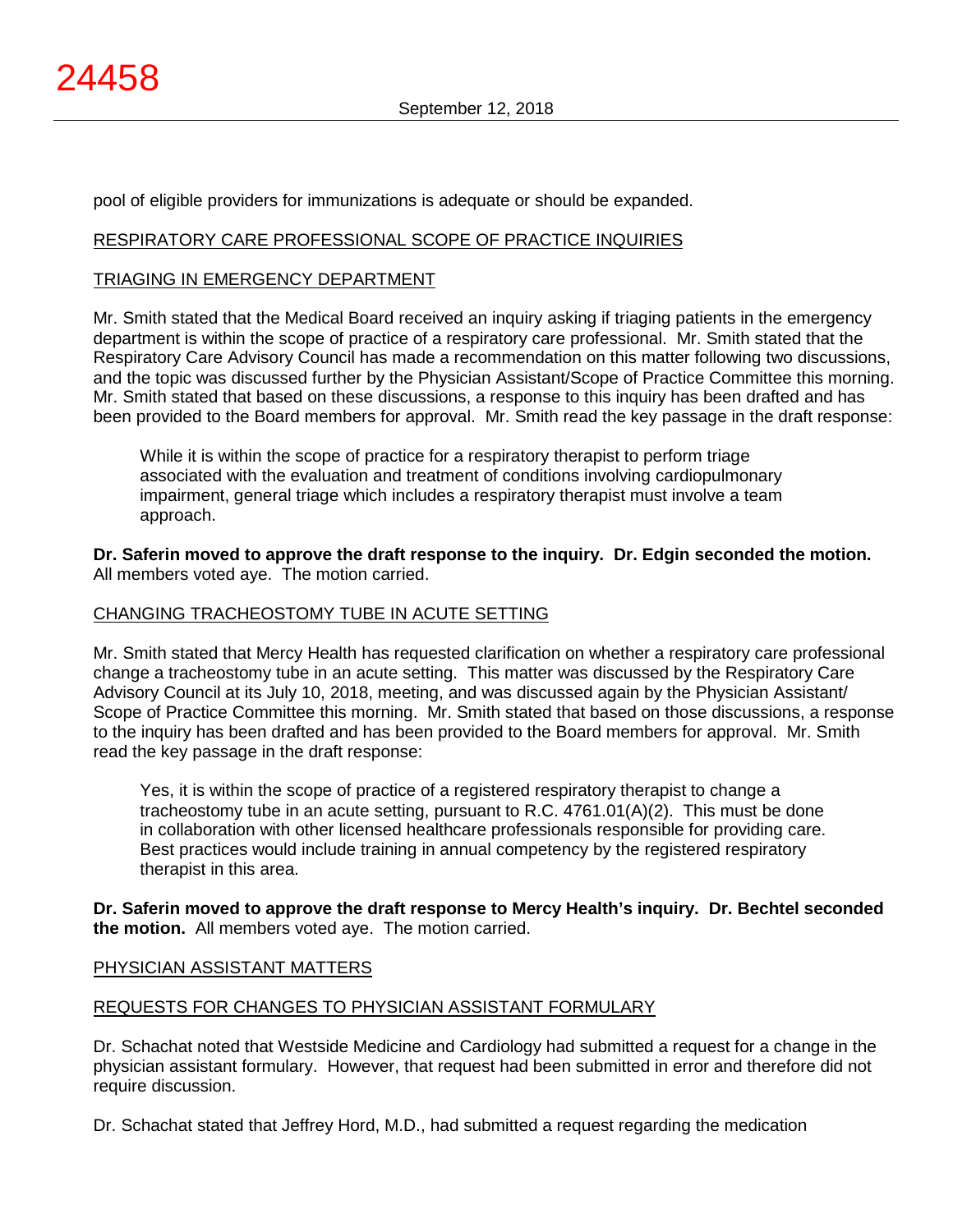hydroxyurea. Dr. Schachat stated that hydroxyurea, a chemotherapy-related drug, has many adverse potential side-effects and is a chemotherapy-related drug. Consequently, the Physician Assistant Policy Committee (PAPC) recommended leaving hydroxyurea in the May Not Prescribe category of the formulary. The Physician Assistant/Scope of Practice Committee agreed with the PAPC's recommendation.

Dr. Schachat stated that Jordan Bulcher, P.A., had asked for clarification about whether anti-migraine agents could be prescribed by physician assistants. The Physician Assistant/Scope of Practice Committee agreed with the PAPC's recommendation, which was to create a new category of miscellaneous central nervous system (CNS) agents in the physician assistant formulary and list the medications in that category as May Prescribe. Dr. Schachat stated that this new category would include Triptans such as Imitrex and the new drug Aimovig.

Dr. Schachat stated that 18 new drugs were submitted to the PAPC for review. However, the PAPC only had time to discuss the first nine drugs; therefore, the remaining drugs were tabled for later discussion. The Physician Assistant/Scope of Practice Committee discussed and agreed with the PAPC's recommendations for the first nine drugs in the list. Dr. Schachat stated that a handout summarizing these recommendations has been provided to the Board members. Dr. Schachat asked the Board members to take a few minutes to review the handout. Dr. Schachat stated that if any Board member had concerns about any particular drug, the Board can discuss those concerns.

**Dr. Saferin moved to accept the recommendations of the PAPC and the Physician Assistant/Scope of Practice Committee for all the drugs discussed, including the requests made by Dr. Hord and Mr. Bulcher. Dr. Bechtel seconded the motion.** All members voted aye. The motion carried.

# COMPLIANCE COMMITTEE

Dr. Schottenstein stated that on August 8, 2018, the Compliance Committee met with Michael J. Howkins, D.O.; Daniel W. Palmer, M.D.; Shannon Lee Swanson, D.O.; and Jerome B. Yokiel, M.D., D.O., and moved to continue them under the terms of their respective Board actions. The Compliance Committee also accepted Compliance staff's report of conferences on July 9 and 10, 2018.

#### EXECUTIVE SESSION

**Dr. Rothermel moved to go into Executive Session for the purpose of preparing for, conducting, or reviewing negotiations or bargaining sessions with public employees concerning their compensation or other terms and conditions of their employment; and to consider the appointment, employment, dismissal, discipline, promotion, demotion, or compensation of a public employee or official. Dr. Schottenstein seconded the motion.** A vote was taken:

ROLL CALL: DR. ROLL CALL:

| Dr. Rothermel     | - aye |
|-------------------|-------|
| Dr. Saferin       | - aye |
| Dr. Schottenstein | - aye |
| Dr. Soin          | - aye |
| Dr. Schachat      | - aye |
| Mr. Giacalone     | - aye |
| Dr. Edgin         | - aye |
| Dr. Factora       | - aye |
|                   |       |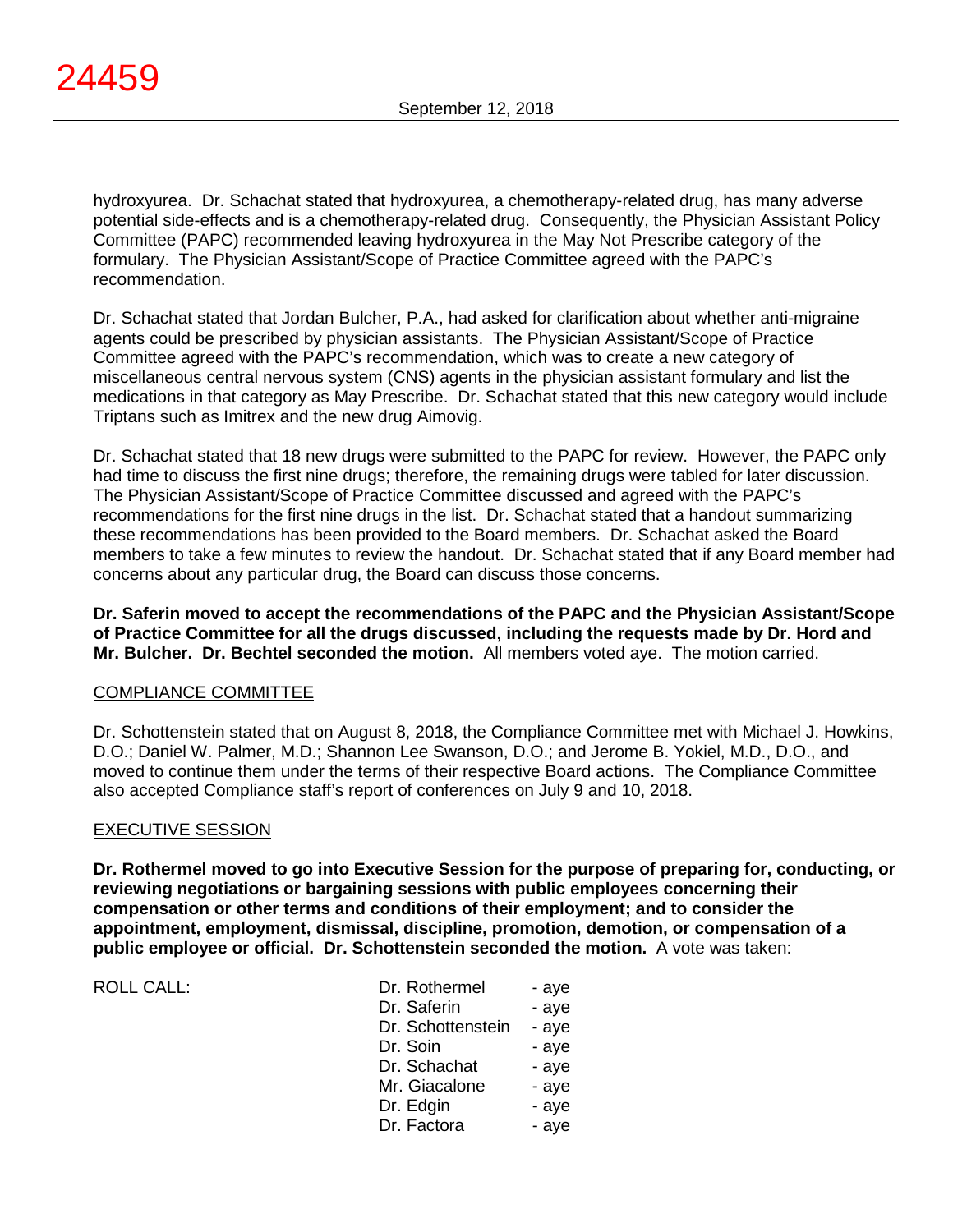| Dr. Johnson | - aye |
|-------------|-------|
| Dr. Bechtel | - aye |

The motion carried.

Pursuant to Section 121.22(G)(3), Ohio Revised Code, the Board went into executive session with Mr. Groeber, Ms. Anderson, Mr. Fais, and Ms. Loe in attendance.

The Board returned to public session.

The Board meeting was recessed at 12:35 p.m. The meeting resumed at 1:23 p.m.

## PROBATIONARY REQUESTS

Mr. Giacalone advised that at this time he would like the Board to consider the probationary requests on today's consent agenda. Mr. Giacalone asked if any Board member wished to discuss a probationary request separately. No Board member wished to discuss a probationary request separately.

**Dr. Schottenstein moved to accept the Compliance staff's Reports of Conferences and the Secretary and Supervising Member's recommendations as follows:**

• **To grant Michael T. Bangert, M.D.'s request for approval of Gregory Gale, M.D., to serve as the new treating psychiatrist;**

• **To grant Marvin M. Baula, M.D.'s request for approval of** *Intensive Course in Medical Documentation: Clinical, Legal and Economic Implications for Healthcare Providers***, offered by Case Western Reserve University, to fulfill the medical records course requirement; and approval of** *Intensive Course in Controlled Substance Prescribing: Pain, Anxiety, Insomnia***, offered by Case Western Reserve University, to fulfill the controlled substance prescribing course requirement;**

• **To grant John R. Capurro, M.D.'s request approval of** *Intensive Course in Medical Ethics, Boundaries and Professionalism***, offered by Case Western Reserve University, to fulfill the physician/patient boundary course requirement; and approval of** *Intensive Course in Controlled Substance Prescribing: Pain, Anxiety, Insomnia***, offered by Case Western Reserve University, to fulfill the controlled substance prescribing course requirement;**

• **To grant Ernest B. de Bourbon, III, M.D.'s request for approval of the amended practice plan;**

• **To grant Erin B. Engel, D.P.M.'s request for approval of the ethics course tailored by Donna Homenko, Ph.D., to fulfill the professional ethics course requirement; and approval of the course**  *Prescribing Controlled Drugs***, offered by Vanderbilt University, to fulfill the controlled substance prescribing course requirement;**

• **To grant Julie Anne Krause, M.D.'s request for approval of** *Intensive Course in Medical Ethics, Boundaries and Professionalism***, administered by Case Western Reserve University, to fulfill the professional ethics course requirement;**

• **To grant Steve M. Leung, M.D.'s request for approval of Thomas D. Krewson, M.D., to serve as**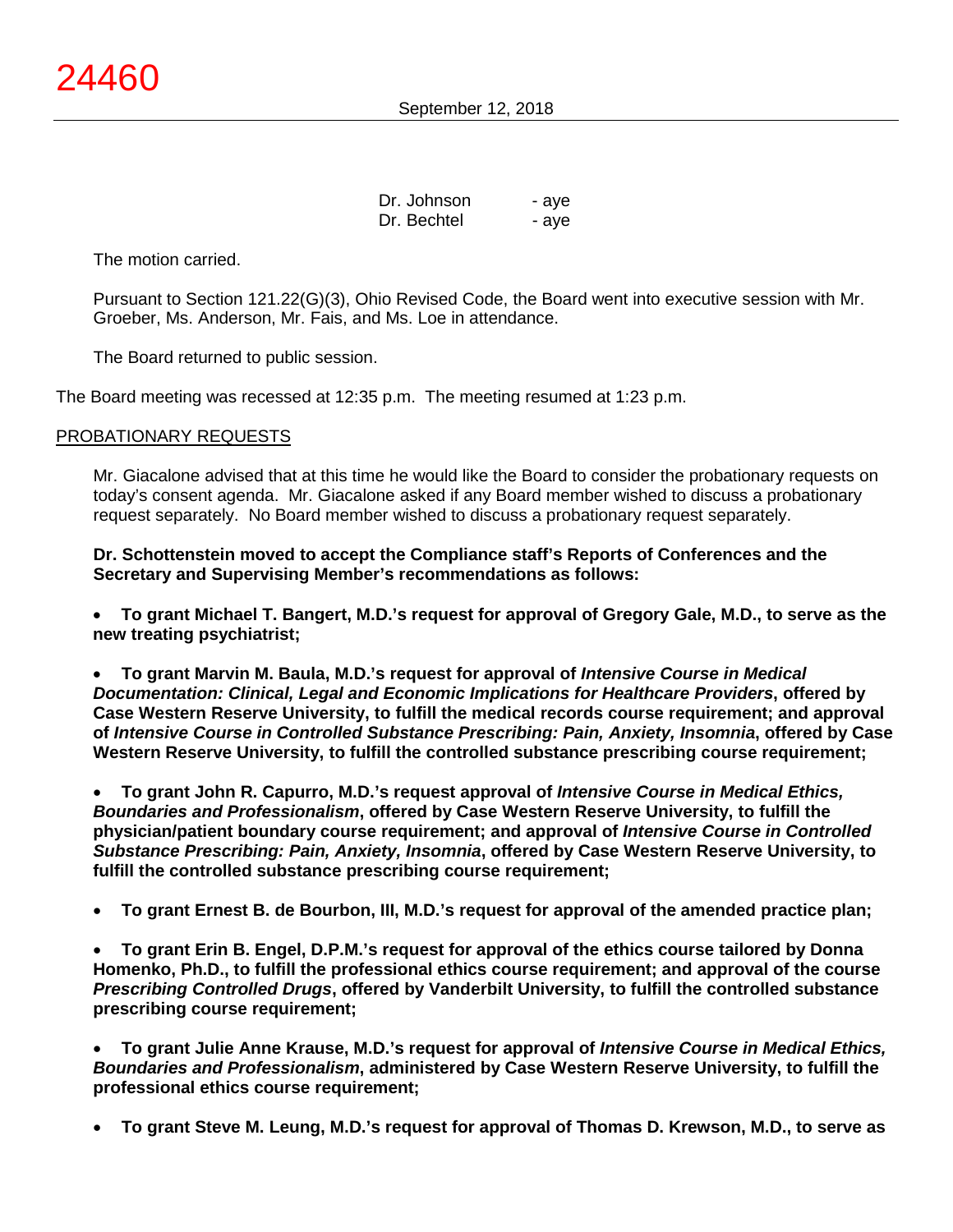**the new monitoring physician; and determination of the number and frequency of charts to be reviewed at 10 charts per month;**

• **To grant Richard Ray Mason, D.O.'s request for reduction in personal appearances from every three months to every six months;**

• **To grant Leslie R. Swart, M.T.'s request for reduction in personal appearances from every six months to every year; and approval of** *Ethics in the Real World: Part 1***,** *Ethics in the Real World: Part 2***,** *Ethics in the Real World: Part 3***,** *Ethics in the Real World: Part 4***,** *Ethics in the Real Word: Part 5***,** *Ethics in the Real World: Part 6***, and** *Ethics: A Guide to Ethics in Massage & Bodywork* **online courses, offered by the Associated Bodywork & Massage Professionals, to fulfill the ethics course requirement; and**

• **To grant Aly M. A. Zewail, M.D.'s request for discontinuance of the controlled substances prescribing log requirement.**

**Dr. Factora seconded the motion. A vote was taken:**

ROLL CALL:

| Dr. Rothermel     | - abstain |
|-------------------|-----------|
| Dr. Saferin       | - abstain |
| Dr. Schottenstein | - aye     |
| Dr. Soin          | - aye     |
| Dr. Schachat      | - aye     |
| Mr. Giacalone     | - aye     |
| Dr. Edgin         | - aye     |
| Dr. Factora       | - aye     |
| Dr. Johnson       | - aye     |
| Dr. Bechtel       | - abstain |

The motion to approve carried.

#### REINSTATEMENT REQUEST

#### MUNAWAR SIDDIQUI, M.D.

**Dr. Schottenstein moved that the request for the reinstatement of the license of Muawar Siddiqui, M.D., be approved, effective immediately, subject to the probationary terms and conditions as outlined in the June 14, 2017 Board Order for a minimum of three years, with the permanent restriction detailed in the Board Order remaining in place. Dr. Soin seconded the motion.** A vote was taken:

ROLL CALL: Provide a set of abstract and abstract a set of abstract and abstract a set of abstract a set of abstract  $\Gamma$ 

| Dr. Rothermel     | - abstain |
|-------------------|-----------|
| Dr. Saferin       | - abstain |
| Dr. Schottenstein | - aye     |
| Dr. Soin          | - aye     |
| Dr. Schachat      | - aye     |
| Mr. Giacalone     | - aye     |
| Dr. Edgin         | - aye     |
|                   |           |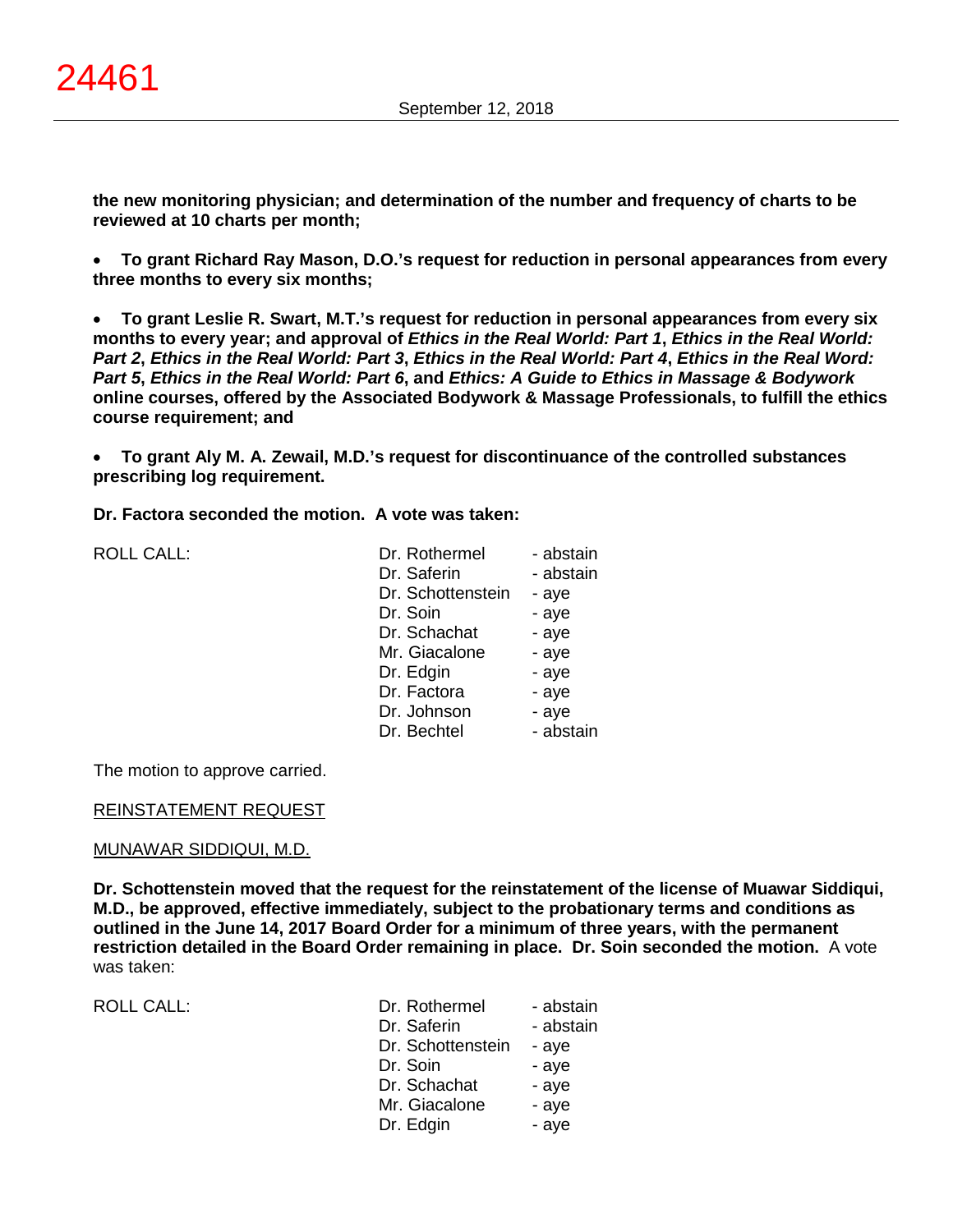| - aye     |
|-----------|
| - ave     |
| - abstain |
|           |

The motion carried.

## FINAL PROBATIONARY APPEARANCES

## JENNIFER FURIN, M.D.

Dr. Furin was appearing before the Board pursuant to her request for release from the terms of the Board's Order of January 9, 2013. Mr. Giacalone reviewed Dr. Furin's history with the Board.

In response to questions from Mr. Giacalone, Dr. Furin stated that she is trained in infectious disease and her work has primarily been international, dealing with human immunodeficiency virus (HIV) and drugresistant tuberculosis (TB). Dr. Furin primarily works in southern Africa with the group Doctors Without Borders. Dr. Furin stated that she has been about to continue some of her international work while being monitored and attending meetings, the U.S. embassies in the different countries where she works. Dr. Furin appreciated the opportunity and privilege to continue engaging in international care and international advisory roles. Dr. Furin commented that she has been invited to sit on a World Health Organization committee that rewrote the guidelines for the international management of drug-resistant TB. Mr. Giacalone congratulated Dr. Furin on her success.

Mr. Giacalone asked about Dr. Furin's recovery and how it has been impacted by her frequent travel. Dr. Furin stated that her recovery is the most important thing in her life. Dr. Furin stated that sobriety has given her peace and she is now able to approach things, not without problems, but with a sense of serenity. Dr. Furin stated that she attends caduceus meetings at the Cleveland Clinic when she is in the United States and those meetings have been the core of her recovery. Dr. Furin commented that she has a fantastic sponsor who she can reach anytime and she Skypes with her sponsor when she is overseas. Dr. Furin stated that she tries to help newcomers to recovery, particularly professional women.

Mr. Giacalone asked if Dr. Furin is sponsoring anyone. Dr. Furin replied that she does not officially sponsor anyone because the unpredictability of her travel would not be fair to a sponsee. However, Dr. Furin serves as a co-sponsor for many people. Dr. Furin stated that she finds it helpful to be with people who are new to recovery because it keeps her humble.

Mr. Giacalone asked if anything will change in Dr. Furin's recovery program after she is released. Dr. Furin replied that nothing will change except that she will no longer have daily check-ins and monitoring. Dr. Furin stated that she is looking into a more structured service with the Edna House in Cleveland, a recovery home for women, to replace the monitoring. Dr. Schottenstein commented that the Ohio Physicians Health Program (OPHP) is another option for monitoring. Dr. Furin stated that she has worked with OPHP since moving to Ohio in 2010 and she is currently discussing things with OPHP.

**Dr. Edgin moved to release Dr. Furin from the terms of the Board's Order of January 9, 2013, effective September 17, 2018. Dr. Schottenstein seconded the motion.** All members voted aye. The motion carried.

Dr. Furin stated that she appreciates the Board, particularly the staff in the Compliance Section who have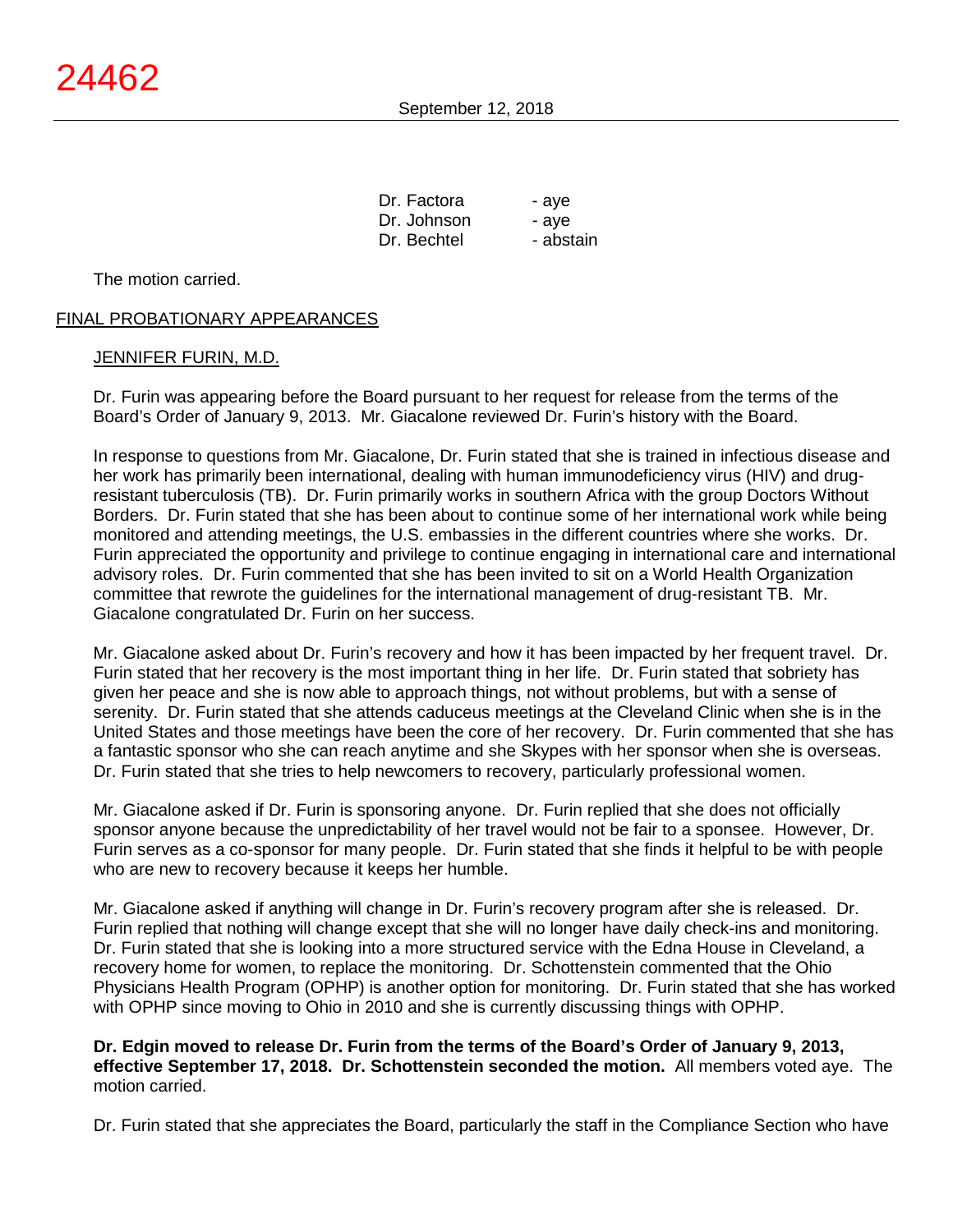worked closely with her and supported her through what could have been a difficult and humiliating experience.

## KENDRA N. VON DER EMBSE, D.O.

Dr. von der Embse was appearing before the Board pursuant to her request for release from the terms of her September 12, 2013 Consent Agreement. Mr. Giacalone reviewed Dr. von der Embse's history with the Board.

Responding to questions from Mr. Giacalone, Dr. von der Embse stated that she is currently practicing as a family physician in Beavercreek, Ohio, with three other physicians and a nurse practitioner. Dr. von der Embse stated that both her practice and her recovery are going well. Dr. von der Embse stated that she attends both general Alcoholic Anonymous (AA) meetings and caduceus meetings. Dr. von der Embse stated that she has a good relationship with her sponsor, who is very supportive and has helped her through the 12 steps. Dr. von der Embse stated that her sponsor is not in the medical community, which is good because she takes Dr. von der Embse outside of what she normally does. Dr. von der Embse stated her sponsor lives in Sandusky, so it is a long-distance sponsorship. Dr. von der Embse stated that she is not currently sponsoring anyone, but there is a medical student who recently joined her group that she hopes to sponsor. Mr. Giacalone asked what will change once Dr. von der Embse is released from her Consent Agreement. Dr. von der Embse stated that her recovery program will stay basically the same.

Mr. Giacalone asked if Dr. von der Embse's family is supportive. Dr. von der Embse replied that her family is very supportive, but they do not live in the area. Dr. von der Embse stated that her parents and her siblings have been very supportive, as are her friends.

**Dr. Edgin moved to release Dr. von der Embse from the terms of her September 12, 2013 Consent Agreement, effective immediately. Dr. Soin seconded the motion.** All members voted aye. The motion carried.

#### JEFFERY T. NELSON, M.D.

Dr. Nelson was appearing before the Board pursuant to his request for release from the terms of his February 13, 2013 Consent Agreement. Mr. Giacalone reviewed Dr. Nelson's history with the Board.

In response to questions from Mr. Giacalone, Dr. Nelson stated that he is the chief resident in the neurosurgery service at University Hospitals in Cleveland. Dr. Nelson stated that his residency is going well. Dr. Nelson stated that being chief resident is a lot of responsibility and many people look to him to make decisions. Dr. Nelson agreed that there is some pressure with the position, but it is nice to know what to do in situations and when to ask for help. Dr. Nelson stated that he is comfortable in the operating room and with managing patients in the intensive care unit. Mr. Giacalone asked if there are any concerns about Dr. Nelson relapsing to the stress of his position. Dr. Nelson answered that he has no concerns about relapsing and he has strived to be someone people can count on.

Mr. Giacalone asked Dr. Nelson to describe his recovery program. Dr. Nelson responded that his recovery program is going well. Dr. Nelson stated that he attends several meetings per week. Dr. Nelson also attends a caduceus meeting in the hospital, which has been very important in his recovery. Dr. Nelson stated that his relationship with his sponsor has also been instrumental in his recovery, especially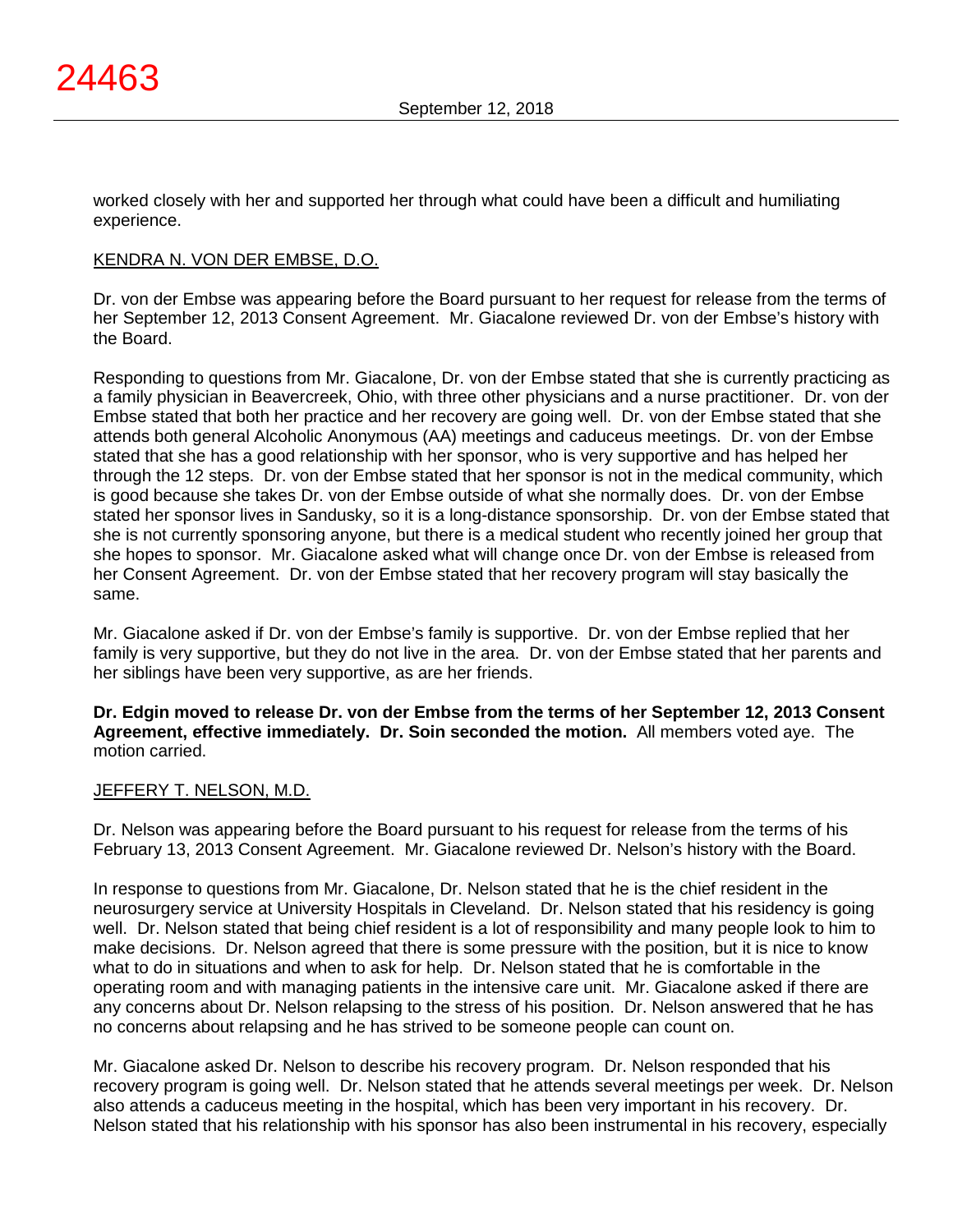over the last couple of years. Mr. Giacalone asked if Dr. Nelson sponsors anyone. Dr. Nelson replied that he has sponsored in the past, but his sponsee moved to Illinois. Dr. Nelson stated that he lets it be known at meetings that he is willing to sponsor someone.

Mr. Giacalone asked if Dr. Nelson's family is supportive. Dr. Nelson replied that his family has been very supportive. Dr. Nelson stated that his family lives in Texas. Dr. Nelson commented that the night before entering Glenbeigh Hospital, his sister flew up from Texas to care for his house. Dr. Nelson stated that his parents are supportive, but it is somewhat more difficult for his mother because she struggles with the same things. Dr. Nelson also has a twin brother who is in recovery and has been sober for five years.

Mr. Giacalone asked if Dr. Nelson's recovery program will change following his release. Dr. Nelson answered that very little will change in his program. Dr. Nelson commented that he enjoys his job very much and it is a privilege to take care of patients.

Dr. Schottenstein asked when Dr. Nelson will graduate from his residency. Dr. Nelson replied that he will graduate in June 2019. Dr. Schottenstein asked about Dr. Nelson's job prospects. Dr. Nelson stated that he is looking at employment opportunities in Texas so he can be near his family. Dr. Nelson stated that he would like to have a position where he can do both open and endovascular neurosurgery.

Dr. Schottenstein stated that if Dr. Nelson leaves Ohio, he will also be leaving his support system. Dr. Schottenstein stated that that can be a perilous time, especially with the stress of moving and starting a new job. Dr. Schottenstein advised Dr. Nelson to be proactive about quickly establishing a recovery support network in Texas in addition to his family's support. Dr. Nelson stated that he has attended meetings in Texas when visiting his family. Dr. Nelson agreed that establishing his support network is his first priority.

**Dr. Schottenstein moved to release Dr. Nelson from the terms of his February 13, 2013 Consent Agreement, effective September 13, 2018. Dr. Schachat seconded the motion.** All members voted aye. The motion carried.

#### ADJOURN

**Dr. Soin moved to adjourn the meeting. Dr. Schottenstein seconded the motion.** All members voted aye. The motion carried.

Thereupon, at 1:45 p.m., the September 12, 2018 session of the State Medical Board of Ohio was adjourned.

We hereby attest that these are the true and accurate approved minutes of the State Medical Board of Ohio meeting on September 12, 2018, as approved on October 10, 2018.

 $\sim$ 

Rem D. Kokhermel

Robert P. Giacalone, President

Kim G. Rothermel, M.D., Secretary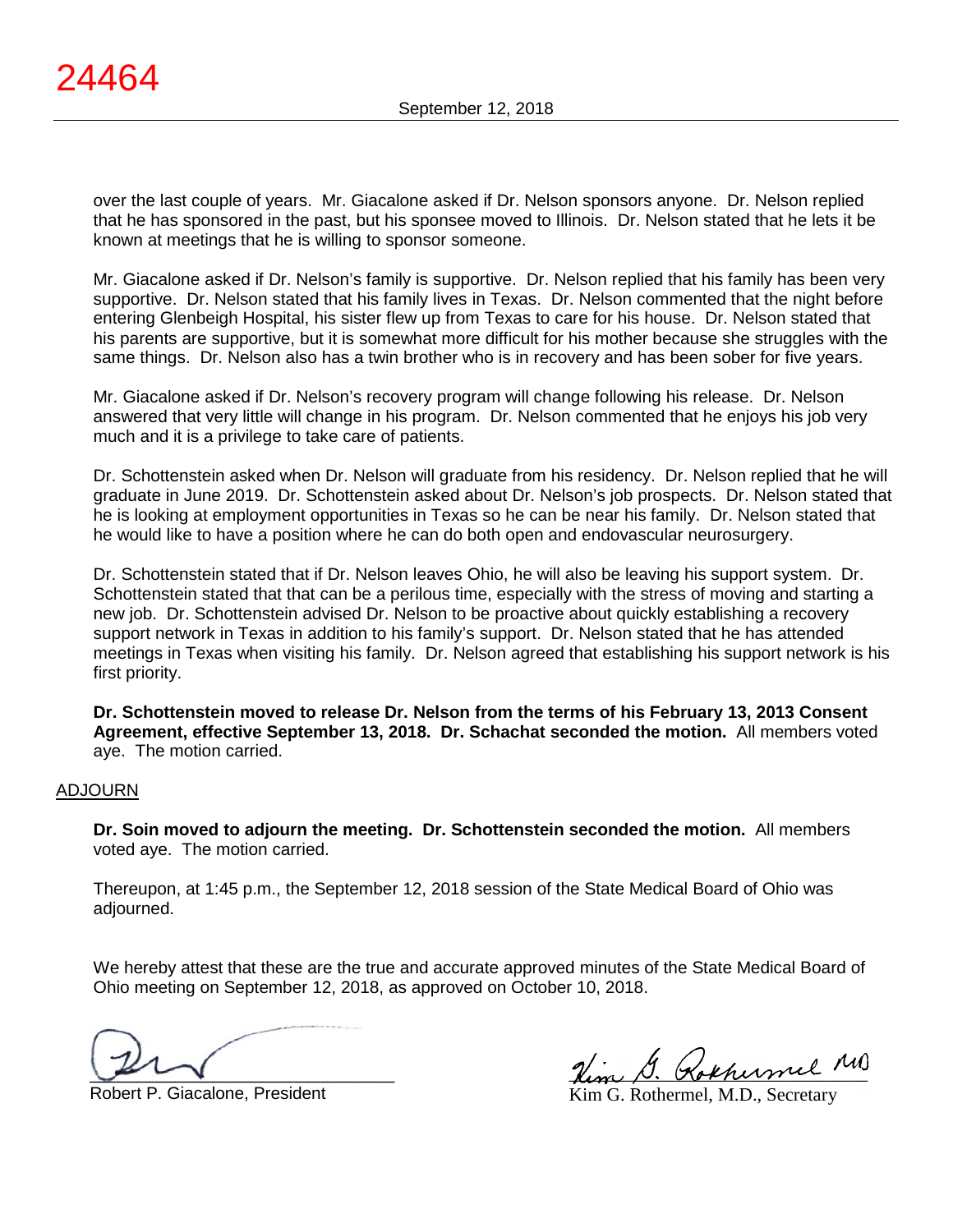

(SEAL)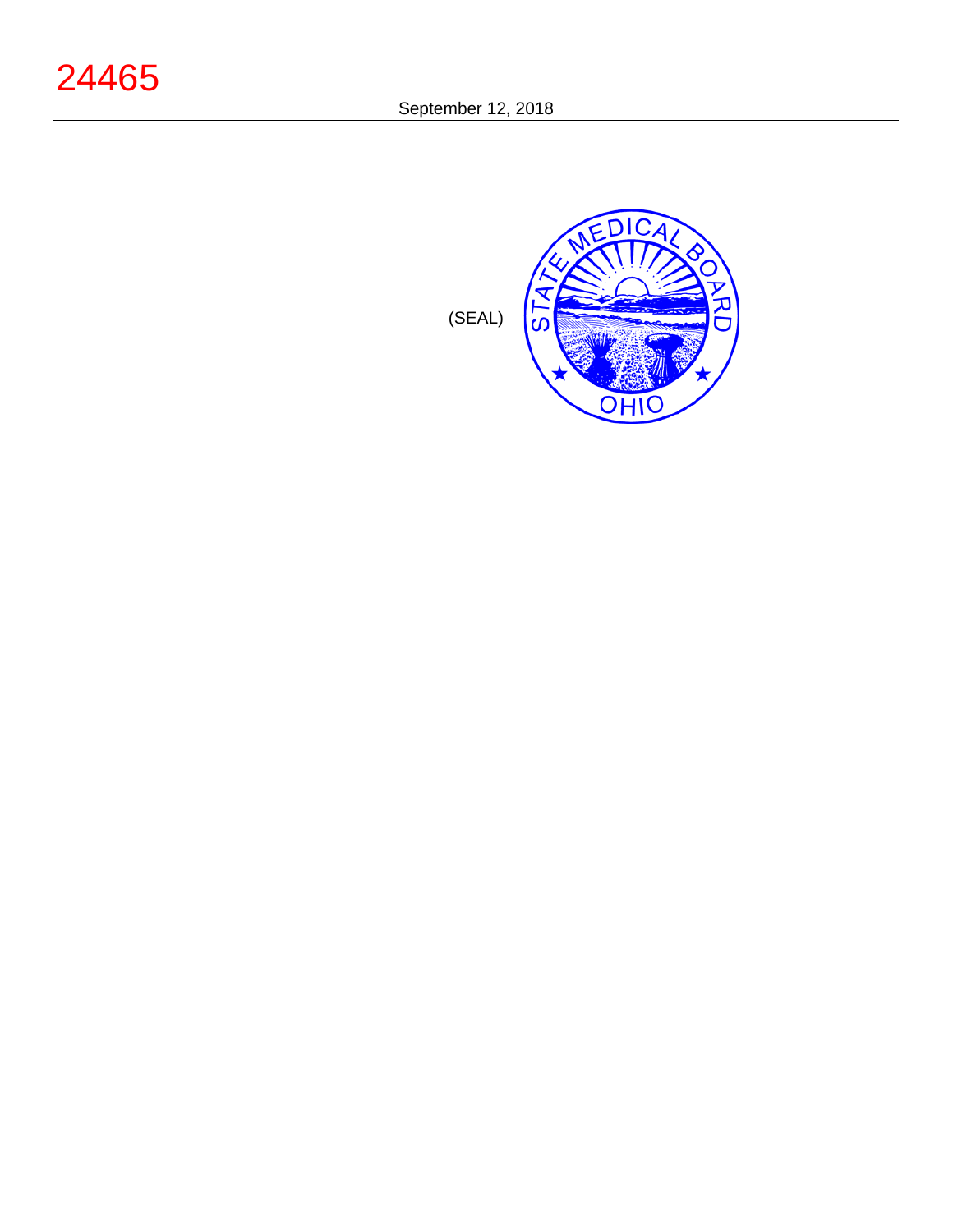## State Medical Board of Ohio

# **LICENSURE COMMITTEE MEETING September 12, 2018 30 E. Broad St., Columbus, OH Room 318**

| <b>Members:</b>                 | Staff:                                       |
|---------------------------------|----------------------------------------------|
| Bruce R. Saferin, D.P.M., Chair | Joseph Turek, Deputy Director of             |
| Richard Edgin, M.D.             | Licensure/Renewal                            |
| Kim G. Rothermel, M.D.          | Mitchell Alderson, Chief of Physician        |
| Ronan M. Factora, M.D.          | Licensure                                    |
|                                 | Chantel Scott, Chief of Allied Licensure and |
| Other Board members present:    | Renewal                                      |
| Michael Schottenstein, M.D.     | <b>Colin DePew, Assistant Attorney</b>       |
|                                 |                                              |

Dr. Saferin called the meeting to order at 8:09 a.m.

## **MINUTES REVIEW**

Dr. Rothermel moved to approve the draft minutes for the August 8, 2018 meeting. Dr. Factora seconded the motion. The motion carried.

# **LICENSURE APPLICATION REVIEW**

Dr. Saferin stated that Dr. Verma is requesting graduate medical education (GME) equivalency, pertaining to ORC Section 4731.09(A)(4)(b) which permits the Board to determine an equivalent to the GME training requirement of two years through the second-year level. Dr. Saferin reported Dr. Verma's education and experience to the committee as follows: Dr. Verma graduated from Government Medical College in India in 1959. Dr. Verma also had twenty-seven years of experience in India, including residency at the Nagpur Medical College. Dr. Saferin stated that Dr. Verma had seven years of experience as a pediatrician in Libya. In addition to working thirty-eight years at Saint Joseph Hospital in Kentucky, in the United States, from 1980 to 2018, Dr. Verma successfully completed 1-year of ACGME accredited GME in Internal Medicine through the first-year level, at Prince George Hospital affiliated with University of Maryland from July 1979 to July 1980. Dr. Saferin stated that Dr. Verma also completed six months of training at St. Agnes Hospital in Kentucky in 1980. Dr. Verma has held ABEM board certification in Emergency Medicine since 1990. Dr. Saferin stated that the motion would be to move to approve Dr. Verma's request that the board deem his training and experience in India, Libya and the United States be equivalent to twenty-four months of graduate medical education through the second-year level of GME so that he may be granted a license.

Dr. Edgin inquired about the age of Dr. Verma. Mr. Alderson stated that Dr. Verma is 83 years old. Dr. Edgin stated that he questions whether Dr. Verma should have a license.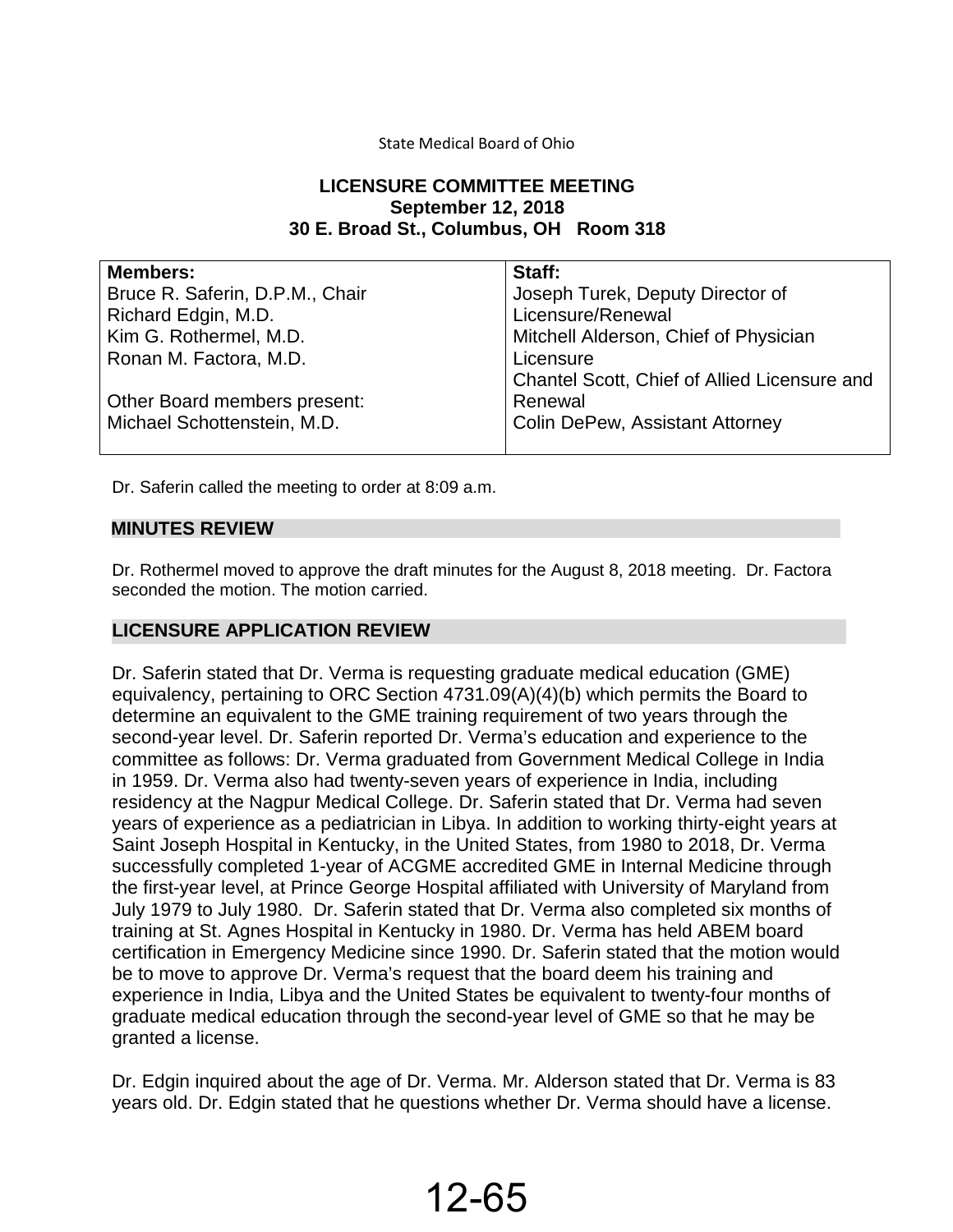Dr. Rothermel stated that if the committee has concerns, the only option is to bring Dr. Verma in for an IOC (Investigative Office Conference). She stated that this has been a common practice for concerns regarding complaints. She stated that many octogenarians that the Board meets with are very sharp. Dr. Edgin stated that he's not sure it is appropriate to ask the question. Dr. Rothermel stated that it is appropriate. Dr. Rothermel stated that Dr. Verma is making a special request so we can make a motion to invite him to meet and discuss his request. Dr. Edgin made a motion for Dr. Verma to attend an IOC. Dr. Rothermel seconded the motion. Dr. Saferin requested clarification if Dr. Verma should attend the Licensure Committee meeting or if he should attend an IOC with only himself and Dr. Rothermel. Dr. Saferin stated that the motion is to request Dr. Verma to come in for an IOC to review his cognitive status. Dr. Saferin stated that Dr. Verma would meet with himself and Dr. Rothermel. Dr. Saferin will set up the meeting as soon as possible. Dr. Factora opined that if there were specific concerns it might be appropriate to bring Dr. Verma to the full Licensure Committee. Dr. Saferin stated that there are no other concerns besides Dr. Verma's age. Dr. Factora stated that the issue about aging physicians and whether there should be an assessment of cognitive abilities, is debated nationally. Dr. Factora stated that assessment of cognition doesn't necessarily translate to problems in practice. He opined that indications validating the need for an assessment usually results from problems in practice. Dr. Factora opined that because there is no track record of concerns that one could assume Dr. Verma's practice is of high quality. Dr. Factora inquired about any pattern of problems or any track record of concerns with Dr. Verma. Dr. Factora stated that if there are concerns with Dr. Verma's practice, he would like to be present at the IOC. Dr. Schottenstein opined that handwriting can be representative and Dr. Verma has included a handwritten letter which is cogent and clear and he did not have any concerns while reading the letter. Dr. Rothermel stated that Dr. Verma has consistently practiced and there have been no gaps in his years of practice. Dr. Factora stated that he would be very cautious about using age as criteria for reassessment. He also stated that he does not see any barriers to Dr. Verma practicing, considering the observations of handwriting, no gaps in practice and no red flags. Dr. Edgin withdrew his motion and Dr. Rothermel withdrew her second to the motion. Dr. Factora motioned to approve Dr. Verma for a license as it stands. Dr. Rothermel seconded the motion. The motion carried.

# **ADJOURN**

Dr. Rothermel moved to adjourn the meeting. Dr. Factora second the motion. The motion carried.

The meeting adjourned at 8:19 a.m.

Bruce R. Saferin, D.P.M. **Chair** 

kam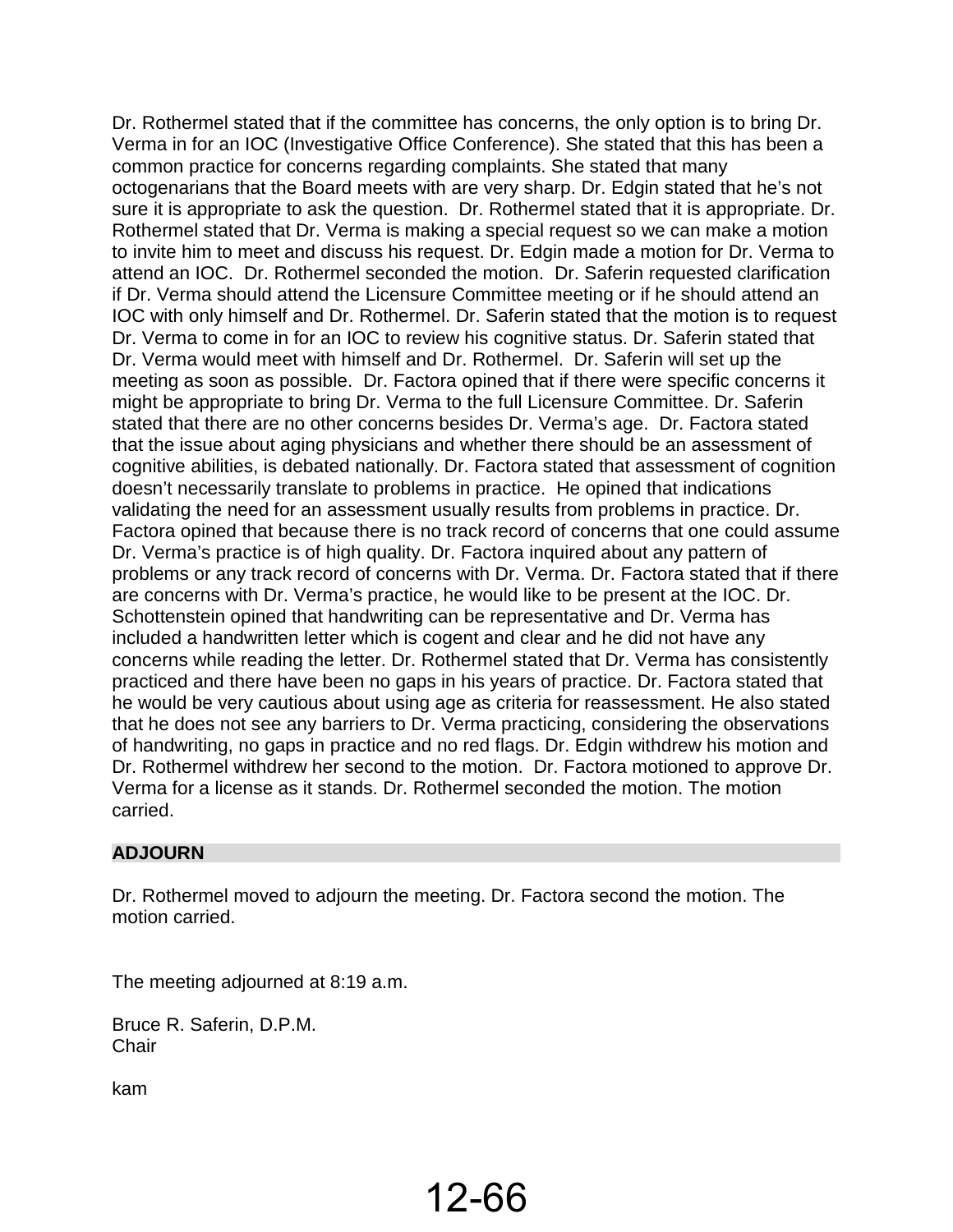#### State Medical Board of Ohio

#### **POLICY COMMITTEE MEETING September 12, 2018 30 East Broad Street, Columbus, OH 43215, Room 336**

| <b>Members:</b><br>Andrew P. Schachat, MD<br><b>Robert Giacalone</b><br>Mark. A. Bechtel, MD<br>Amol Soin, MD                                                    | Staff:<br>A.J. Groeber, Executive Director<br>Kimberly Anderson, Chief Legal Counsel<br>Sallie J. Debolt, Senior Counsel<br>Nathan Smith, Senior Legal and Policy Attorney<br>Rebecca Marshall, Chief Enforcement Attorney<br>Tessie Pollock, Director of Communication |
|------------------------------------------------------------------------------------------------------------------------------------------------------------------|-------------------------------------------------------------------------------------------------------------------------------------------------------------------------------------------------------------------------------------------------------------------------|
| <b>Other Board Members present:</b><br>Kim G. Rothermel, MD<br>Michael Schottenstein, MD<br>Sherry Johnson, DO<br>Ronan Factora, MD<br><b>Bruce Saferin, DPM</b> | Joan Wehrle, Education & Outreach Program Manager<br>Jonithon LaCross, Director of Public Policy and<br><b>Government Affairs</b><br>David Fais, Assistant Executive Director                                                                                           |

Dr. Soin called the meeting to order at 9:15 a.m.

#### **MEETING MINUTES REVIEW**

Dr. Soin reported that the draft minutes of the August 8, 2018 meeting had been distributed to the committee and were included in the agenda materials.

#### **Dr. Bechtel moved to approve the draft minutes of the August 8, 2018 Policy Committee meeting. Mr. Giacalone seconded the motion. Motion carried.**

#### **RULES REVIEW REPORT**

Ms. Anderson said that the rule review update in the agenda materials is provided for the information of the committee.

Ms. Anderson reported that we are making progress with the rules as some rules have completed CSI review and we have several rules for adoption today.

#### **LEGISLATIVE REPORT**

Mr. LaCross reported that the Senate is scheduled for a session the end of September.

He said HB726 was introduced by Representative Gavarone. This bill (APRN Practice – Convenience Care) removes standard care arrangements between APRNs and collaborating physicians and provides APRNs the ability to provide scheduled drugs in office without oversight. Mr. LaCross said he had conversations with both the committee chair and the sponsor. The bill was supposed to address access to care in rural areas, but the bill may really allow independent practice by APRNs. He has outlined the bill and sent it to board members. He asked them to review the materials and spot any concerns and provide that information to him.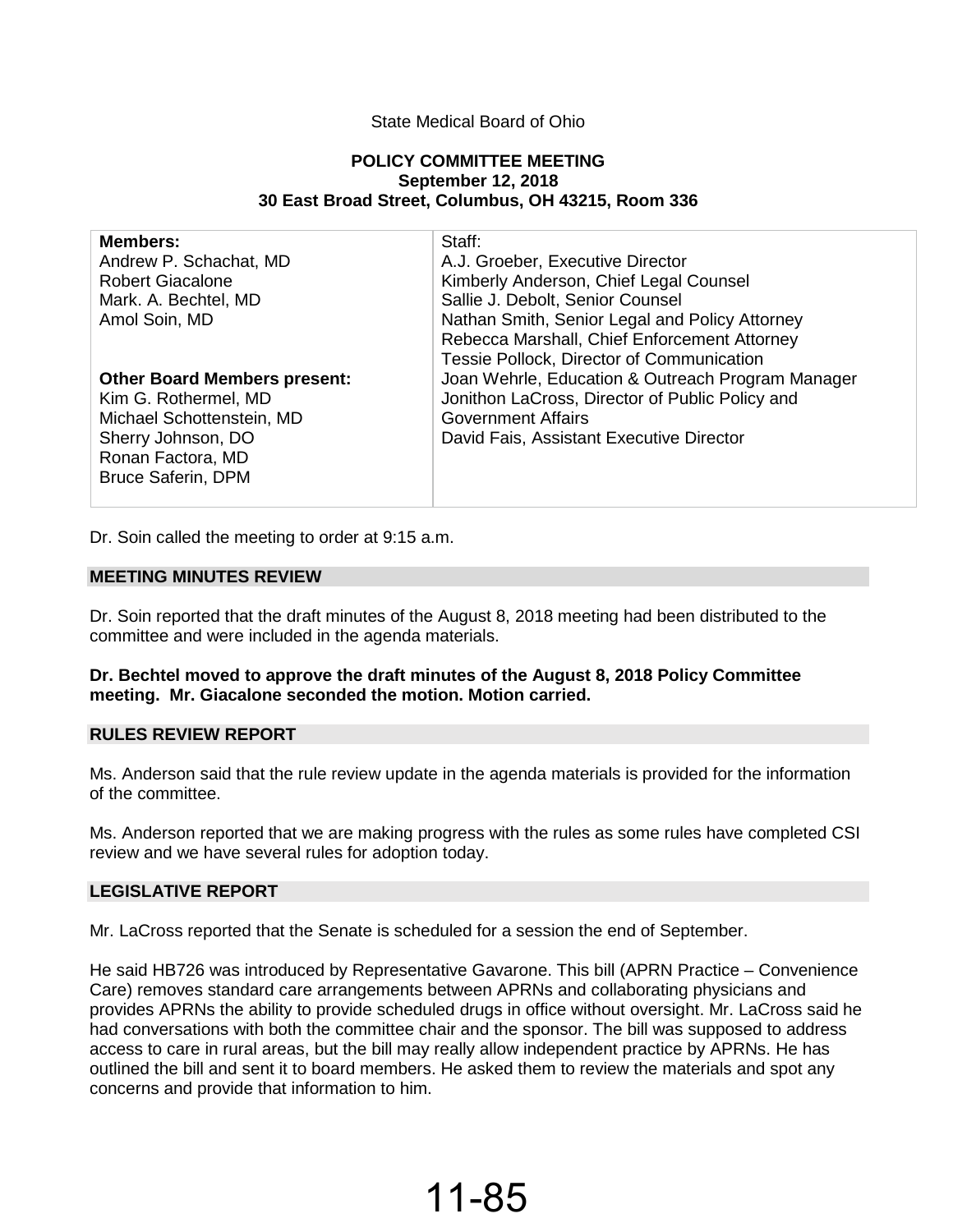Dr. Soin asked if it is too soon to speculate where this bill will end up. Mr. LaCross believed the bill will not go forward, but we will be keeping an eye on it. Past attempts at full independent practice for APRNs have not been successful. He said that there are other issues in the bill as well that need to be reviewed.

Mr. Groeber asked that Board members please respond to Mr. LaCross individually and not as a group email conversation. Mr. LaCross will compile the comments to identify the concerns of the Board and he'll bring it to the full board for discussion if the bill goes forward.

The FY20-21 Budget bill will be coming down the pike. The Board submitted the agency budget request. Mr. LaCross said that any opportunity for changes will likely go through the House rather than Senate if needed. Board staff is vetting operational changes to continue to improve efficiency, but this information is not in our budget proposal currently.

Dr. Saferin asked about the CME changes and licensure approval changes the Board had discussed. Mr. LaCross said we had a meeting with Senator Burke and LSC about the proposed changes. LSC is drafting language. If the Board approves the language we will move this forward.

## **RESPONSE FROM THE NATIONAL TRANSPORTATION SAFETY BOARD (NTSB)**

Ms. Anderson reported that the NTSB indicated that the State of Ohio has satisfied the 2014 Safety Recommendations about providing notice to patients that an opioid can interfere with driving through the recent actions of the State Medical Board and the Ohio Board of Nursing.

Presented for information.

#### **IMPACT OF INSURANCE COVERAGE ON PRESCRIBING PRACTICES**

Mr. Groeber said this issue came from the recent Ohio Society of Interventional Pain Specialists conference. He said we can't solve the issue but would like feedback from the Board. Mr. Giacalone said he was approached by a doctor at the conference who raised the point that there are better products that are either abuse-deterrent or less addictive, but third-party insurers won't cover them. The physician is forced to use more addictive medications because those are covered by the insurance carriers, even though a less addictive alternative is available.

Mr. Giacalone said this is more than a dollar and cents issue, it impacts the legitimacy and the appropriateness of prescribing medication for patients. The question on the table - is there something the Medical Board can do? Can we talk to insurers about it? He was throwing it on the table for discussion.

Dr. Schottenstein asked if there were specific medications that were mentioned.

Dr. Soin responded regarding prescribing opioids for chronic non-malignant pain. He said a few thirdparty carriers prefer methadone, fentanyl patches and extended release morphine. These medications are generic and very inexpensive but are basically bad, worse, and worse if looking for long term opioid options. But a patient must fail two of these drugs before they can try something else that is more clinically appropriate. Dr. Soin said there are several abuse-deterrent options, so the question is why to do we have to start patients on these aggressive drugs. Keep in mind that we are talking about chronic pain patients, so these patients have been on opioids already.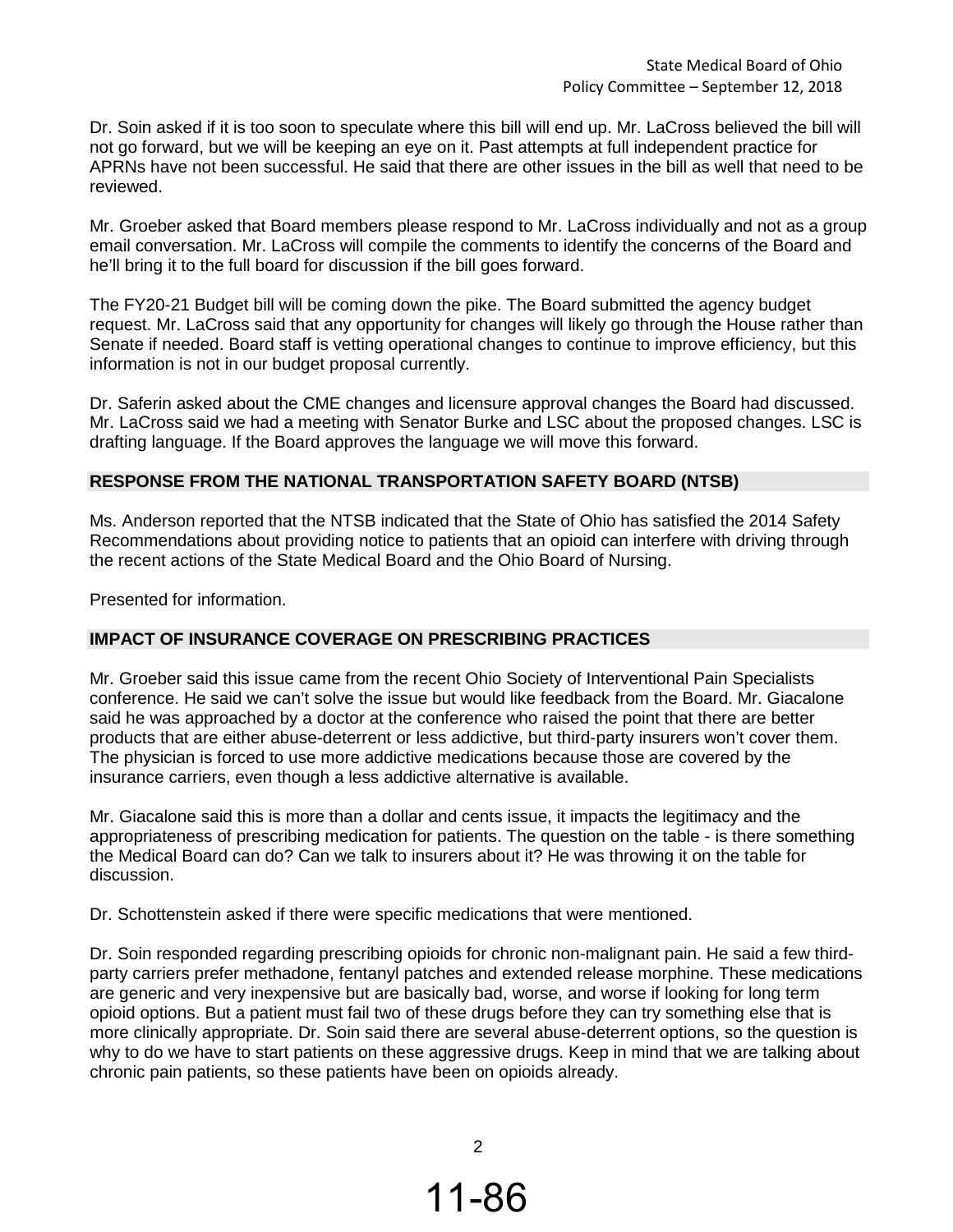Dr. Schottenstein asked what some of the newer agents are that are available. Dr. Soin responded that abuse-deterrent extended release oxycontin, abuse-deterrent morphine, and other abusedeterrent versions of oxycodone are available. The theory is that the abuse-deterrent medication would not have a street value, so the patient would not have an incentive to sell the drugs, so the patient may be more likely to take the drugs for therapeutic purposes. We anticipate that this cohort of patients will likely be on opioids for quite some time as these are patients with chronic non-malignant pain. Pain doctors want these patients to have the safest drug for long term pain management without having to go through a lot of hurdles.

Mr. Giacalone commented that methadone has a high potential for overdose and titration is horrendous, but this is the drug of choice in a lot of states.

Dr, Schachat said this issue is broader that just pain medicine. It is across the board for all medicine. What this doctor is really concerned about is that the formulary is restrictive, and whether the doctor can use a better drug for the patient. Dr. Schachat said we come across this all the time in ophthalmology. The first step is for the doctor to ask the insurer for approval to use the drug by asking for pre-authorization or asking for a waiver. Dr. Soin has already mentioned step therapy being inappropriate as the patient has to fail in therapy before they may be able to switch to another medication. Dr. Schachat believes this is a much bigger issue, perhaps a national issue. He mentioned that Medicare is moving in the wrong direction for this as in January 2019, Medicare will allow Medicare managed care plans to require step therapy.

Dr. Soin recalled a bill from last year regarding abuse-deterrent opioid legislation but it did not go anywhere. He asked Mr. LaCross if that would be an opportunity for the Board to weigh in on that issue. Mr. LaCross said there had also been a step therapy protocol bill but that did not go anywhere either. He said that the atmosphere is good to bring something forward. Mr. Groeber said that soon the drug overdose statistics would be reported out by the Department of Health. He said it could be worth a conversation if the Board desired.

Dr. Soin said that just before this meeting he emailed federal contacts because of an opioid bill package in the House and Senate at the federal level. Can the Board weigh in on federal legislation?

Mr. Groeber said we have options. We could float this issue at the monthly meeting of the Governor's Cabinet Opiate Action Team (GCOAT). He said that our ICD-10 workgroup meeting is later this afternoon and representatives from Medicaid, the Department of Health, and the Ohio Department of Mental Health and Addiction Services will be there. He said the prescribing data is interesting as prescribing patterns are evolving. Mr. Groeber said the meeting with Dr. Gottleib of the FDA in October is another opportunity to raise these concerns. Mr. Groeber asked the committee to send him ideas and comments, so we can start the conversation.

Dr. Schottenstein asked if abuse-deterrent medications work. There are medicines that purport to be deterrents for abuse, but the medicine still gets abused. Is there data to show the are effective enough to have this dialogue or is it a marketing tool as an abuse-deterrent formulation.

Dr. Soin said that Dr. Schottenstein made a great point. Dr. Soin said his concern about this whole discussion is that abuse-deterrent or not, it is still an opioid and still addicting and it is still extremely dangerous. His concern is to prevent physicians from having a false sense of security with abusedeterrent medications. There is a lot of data out there but there is also a lot of marketing as well. It is challenging to sift through data vs. marketing information.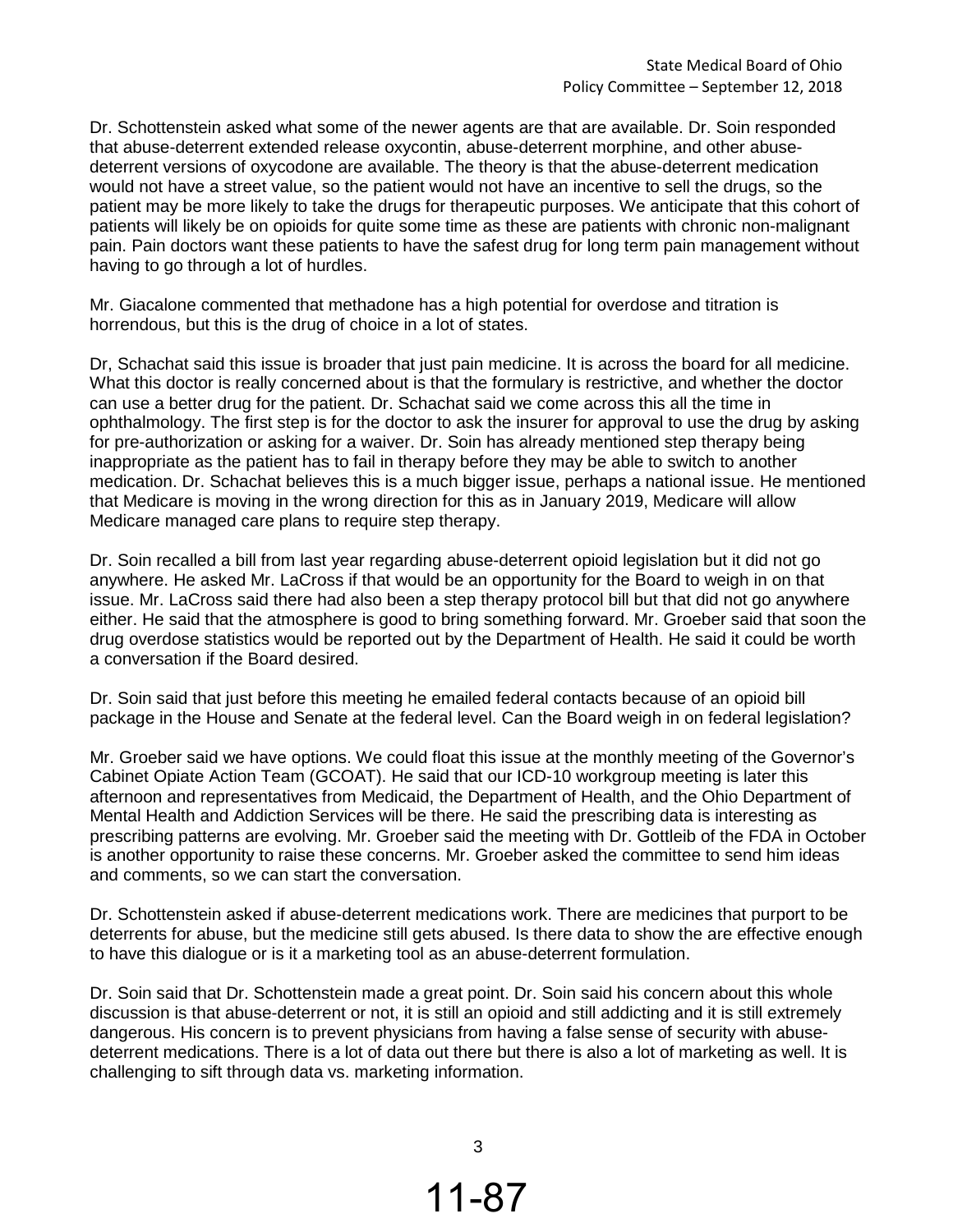Dr. Soin agreed with Mr. Groeber's point. We don't have a lot of power to change a lot of these things, but we can advocate for our physicians and patients by having a voice. He agreed with starting a dialogue.

Mr. Giacalone commented that abuse-deterrent products can still provide a high, but a person can't snort it or shoot it up. He said we shouldn't get hung up on the abuse-deterrent label. He said there are other alternative products that are less addictive but are not authorized because of the expense. If there is a less addictive alternative, but we push someone to methadone because it is inexpensive, that is where he has issues.

Dr. Schottenstein asked it that brings us back to buprenorphine and using it to treat pain. Mr. Giacalone said that buprenorphine is still an opioid, but he did not know if it would be the drug of choice for pain management.

Mr. Giacalone voiced his concerns that economics is driving prescribing which he believes is wrong and it is increasing the field for addiction.

Dr. Factora commented that the Board could probably make patients aware of the addiction potential of opioids. He questioned if there are step therapies that force prescribers and patients to purchase more addictive alternatives when safe alternatives exist, does that open the insurers to liability because of increased risk of addiction? Particularly in the climate of the opioid crisis. Why is there an allowance forcing patients to get more addictive drugs when safe alternatives exist, and we are already chasing the drug manufacturers and now we give patients a cheaper alternative but its more addictive.

Extended conversation ensued regarding prescribing challenges. Dr. Soin said that we are not going to solve this issue now and this is very early in the discussion stage, but it sounds like we will weigh in when we can. Mr. Groeber asked that we have time to let us get our arms around this issue and the discussion will mature and he anticipates that several avenues will present themselves to proceed.

#### **MEDICAL BOARD METRICS – INTERNAL MANAGEMENT RULES**

M. Anderson reported that last month the Policy Committee considered some changes to the Board's internal management rules on Board Metrics used for the agency's annual report. The two rules were circulated to interested parties. The deadline for comments was Friday, August 24, 2018. No comments were received.

Ms. Anderson said staff is seeking approval by the Board to file the revised rules with LSC and the Secretary of State. Since these are internal management rules, the rules will go into effect when filed with LSC and the Secretary of State's office.

## **Dr. Bechtel moved to recommend the Board approve filing of revised rules4731-30-01 and 4731- 30-02. Mr. Giacalone seconded the motion. Motion carried.**

#### **OBOT proposed rules**

Ms. Debolt referred the committee to page 11-25 of the agenda packet. She reported that the proposed rules for office-based medication assisted treatment of opioid addiction are pending at the Common Sense Initiative Office ("CSI"). The comment period has ended. Most comments repeat issues raised during the initial gathering of interested party comments and discussed at that time. However, there are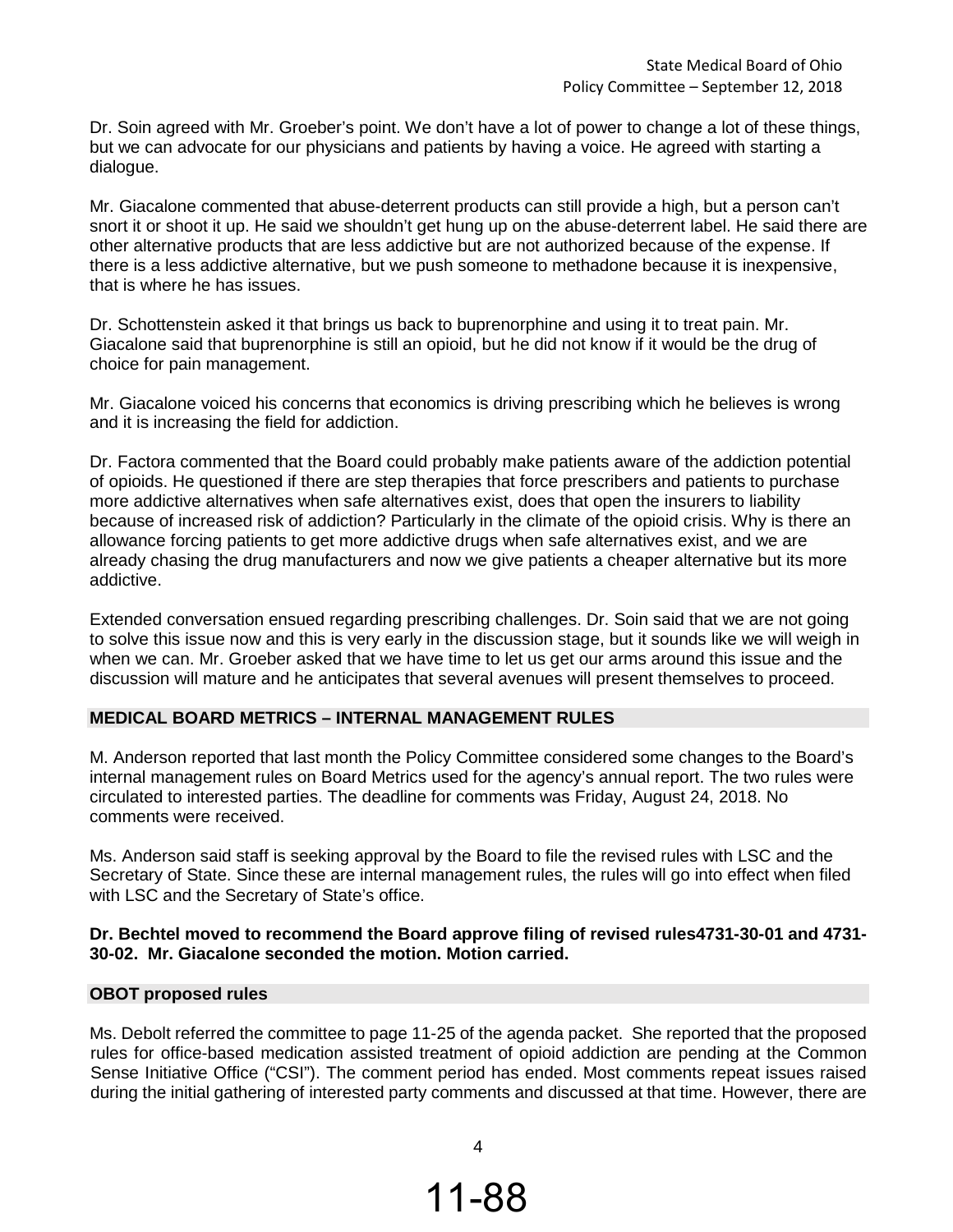two comments regarding Rules 4730-4-03 and 4731-33-03 that the Medical Board is asked to consider adopting.

Two comments regarding 4731-33-03 were presented by Mr. Paul Johnson, Chief Commercial Officer of Braeburn, Inc., which is the drug company developing the long acting drugs for opioid treatment. Ms. Debolt suggested the Board adopt the changes recommended by Mr. Johnson as it will make the rule clearer and more understandable. She said the real concern is that people believe that the limitation on the dosage amounts would prevent them from prescribing extended release formulations because extended release comes in a big dose at the beginning etc. She said we had also heard similar concerns from another pharmaceutical company.

Ms. Debolt asked the committee to approve the proposed amendments to Rule 4730-4-03 and 4731- 33-03 as outlined on pages 11-25 and 11-26 of the agenda.

**Dr. Schachat moved to recommend the Board approve the discussed amendments to proposed rules 4730-4-03 and 4731-33-03 as outlined on pages 11-25 and 11-26 in the agenda. Dr. Bechtel seconded the motion. Motion carried.** 

#### **ADJOURN**

**Dr. Schachat moved to adjourn the meeting. Dr. Bechtel seconded the motion. Motion carried.** The meeting adjourned at 9:46 a.m.

jkw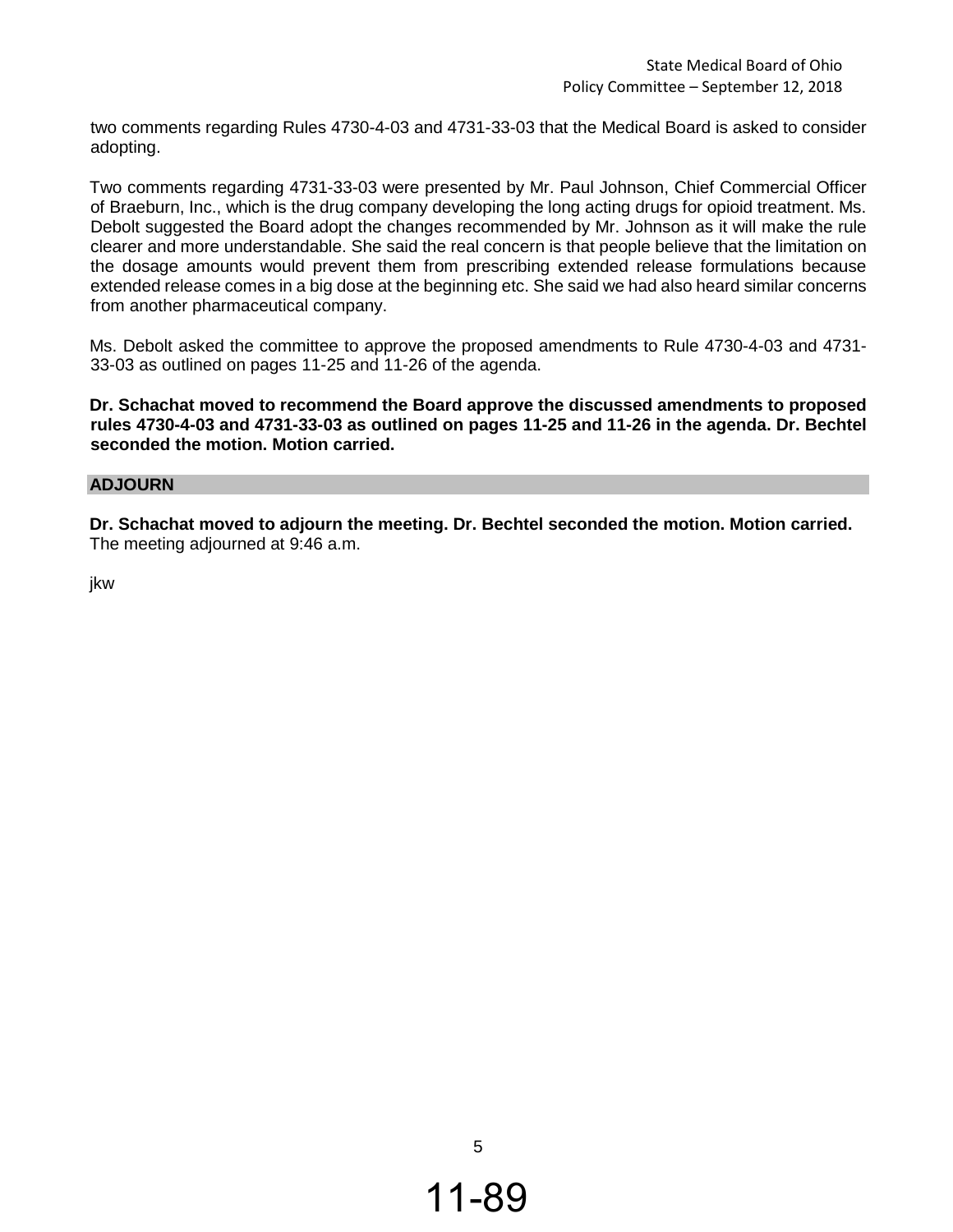# **FINANCE COMMITTEE MEETING September 12, 2018 30 E. Broad St., Columbus, OH Room 318**

| <b>Members:</b>                    | Staff:                                     |
|------------------------------------|--------------------------------------------|
| Michael Schottenstein, M.D., Chair | A.J. Groeber, Executive Director           |
| Bruce R. Saferin, D.P.M.           | Susan Loe, Director of Fiscal and Human    |
| Richard A. Edgin, M.D.             | Resources                                  |
|                                    | Tessie Pollock, Director of Communications |
| Member absent:                     |                                            |
| Michael L. Gonidakis, J.D.         |                                            |
|                                    |                                            |

**Dr. Schottenstein called the meeting to order at 8:34 a.m.** 

## **MINUTES REVIEW**

**Dr. Edgin moved to approve the draft minutes of August 8, 2018. Dr. Saferin seconded the motion.** The motion carried.

# **FISCAL UPDATE**

Dr. Schottenstein stated that the July 2018 fiscal update is the first month of fiscal year 2019, which began on July 1, 2018. Revenue was \$1,130,073, which is a 22% year-to-date increase in revenue. The level of increase is substantially a function of the additional influx of dietitian and respiratory care license renewals. Dr. Schottenstein explained that because the respiratory care and dietetics renewals are not staggered, there will not be another infusion of revenue from these two professions until their next licensure renewal period which is in two years.

The Board has a cash balance of \$4,992,052, which is on the higher end of historical balances.

The budget for fiscal years 2020 and 2021 is due today to the Office of Budget Management. The board is projecting a five percent increase in revenue for each of the next three fiscal years. The budget is first reviewed by the Office of Budget Management, then by the Governor's office and finally it is reviewed by the legislature. The budget approval will occur in June 2019. The budget process takes about nine months.

Dr. Schottenstein stated that the board's budget request does not include any new programs or expansions. He commented that the estimated revenue for fiscal year 2019 is \$9.5 million, a decrease compared to fiscal year 2018 revenue of \$11,037,250. Dr. Schottenstein mentioned again that the fiscal year 2018 revenue is due to the one-time nature of those infusions of revenue from the respiratory and dietetics boards. The Board is currently at the peak for revenue. Dr. Schottenstein explained that the budget request may include 100% of the board's current spending authority. He stated that the board will request a minimal increase for the next three years due to projections of increased salary for staff. Dr. Schottenstein reported that payroll is the only planned increase at this time, as there are no plans for more staff, equipment or operational expenses. Dr. Schottenstein stated that the board continues to under-spend the authorized amount. This trend is projected to continue. The fiscal year 2019 allotted spending is \$11,064,757.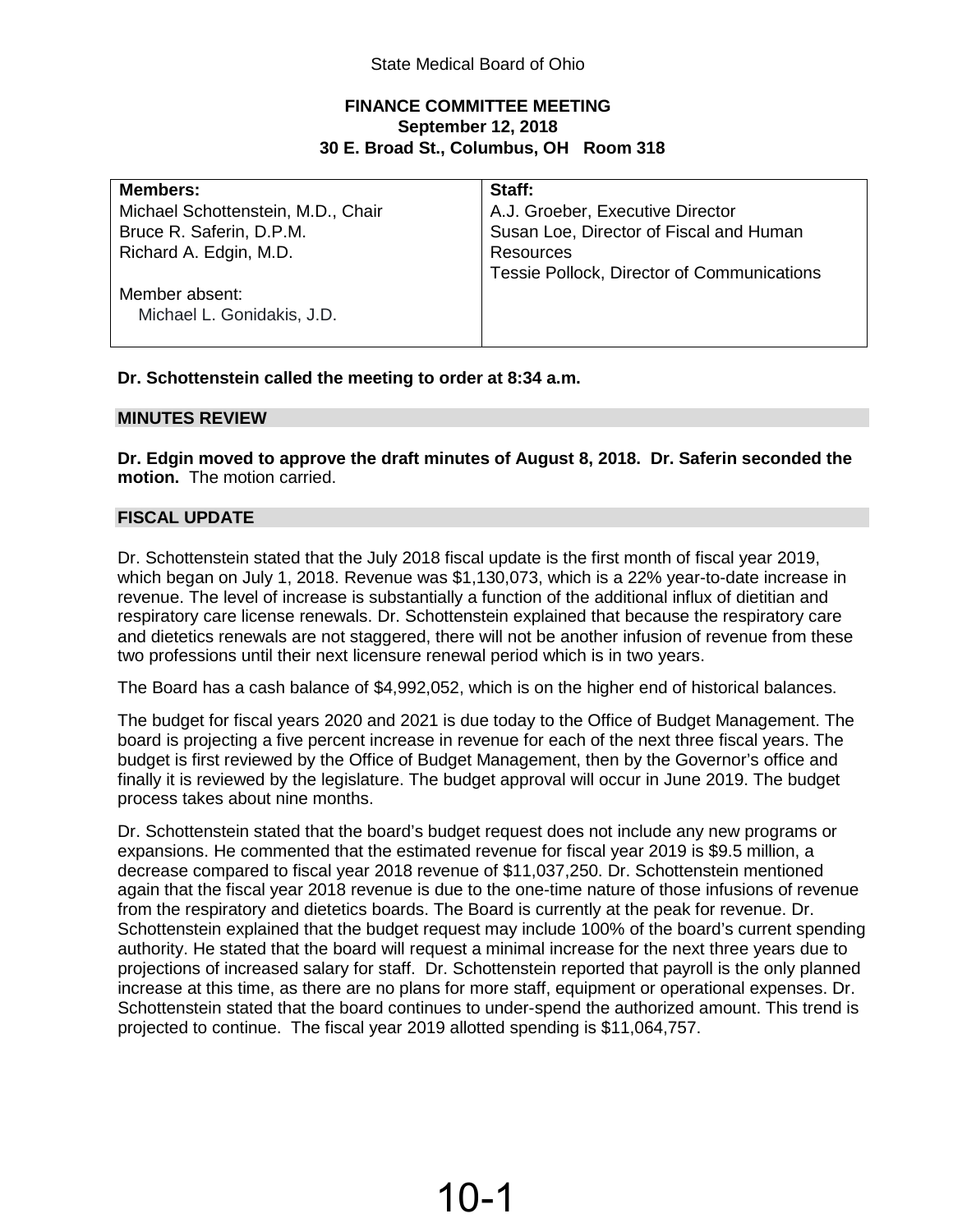# **EXPENDITURES AND ALLOCATIONS**

Dr. Schottenstein reported that expenditures for fiscal year 2019 year-to-date, include a 4.5% increase year-to-date which is typical. He explained that the payroll figure of \$918,529 is artificially inflated because July included three pay periods rather than two. Two pay periods in a month amounts to approximately \$700,000.

#### **ACCOUNTS RECEIVABLE AND FINES**

Dr. Schottenstein stated that the accounts receivable report includes fine payments totaling \$5,500 which were collected since the August 8 board meeting. He reported that \$500 are due to fine payments and the remaining five thousand dollars are specifically for CME fine payments. The Board has received \$26,500 in fine payments in fiscal year 2019 year-to-date. There is one licensee, Dr. Brown, that the Board has been unable to locate. The Board will need to service him by publication.

# **EDUCATION AND OUTREACH**

Ms. Pollock reported on the Dietetics and Respiratory Care Continuing Education (CE) modules. Brainstorm Media, the selected vendor for video production, has completed both videos. The draft versions will be shown for the respective advisory council during the next scheduled meeting. With approval, these can be made available to respiratory care professionals and dietitians via direct email, on the Apply and Renew website pages and hosted on the board's YouTube channel.

Ms. Pollock stated that two instructional videos were created for users of the new eLicense features. The first guides attorneys through the process of using eLicense to manage adjudication documents and the second guides licensees on probation through documentation uploads and office conference scheduling.

Ms. Pollock stated that after researching more than a dozen software solutions and participating in three live demonstrations, board staff have identified OnBoard as the top contender to replace SharePoint. A pilot of OnBoard is underway with a limited number of staff and board members exploring the software during the one-month free trial.

Regarding online education providers, Ms. Pollock stated that she reached out to Meridian Knowledge Solutions and Skillsoft for additional information about the OhioDAS state term contract and services provided. Neither does content development, just hosting platforms and emailing users or what they call "content curation and user compliance." Both providers charge per person for an account, which could get very costly for the boards nearly 90,000 licensees. We have not been able to find a company that does any custom training; all modules are off-the-shelf topics that get "customized" for the client.

Ms. Pollock stated that per board member request, the communications team created resources to help licensees contacted by board investigators. The aim is to reduce anxiety during the investigation process by informing the licensee of the standard procedures and what they can expect during this time and possibly during the time when enforcement has their case. A new resource tab was created on med.ohio.gov to house this information: Regulation. With approval, the "Complaints and Investigations" pocket cards shared with the committee, will be sent to state printing and then provided to investigators as a leave-behind resource for licensees.

Dr. Schottenstein informed the group that Mr. Groeber was notified by CityScene media, publisher of HealthScene Ohio, in late August that the publication of the magazine is no longer financially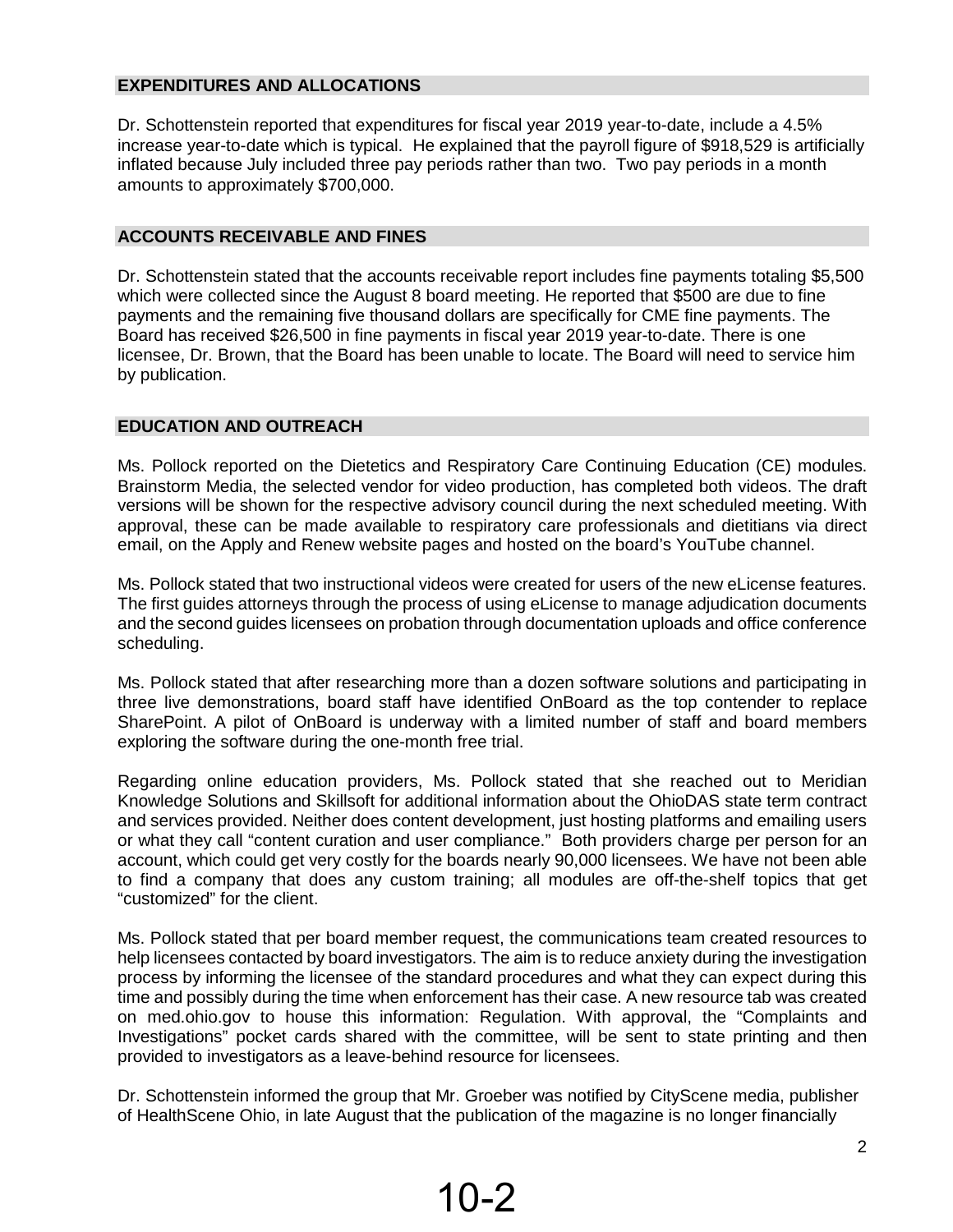viable, and that they wish to significantly change the terms of publication that are dictated in the contract. Committee and board feedback is necessary to determine a viable solution. Ms. Anderson reviewed the proposed changes and conditions of termination for both parties. She recommended that the proposed changes should be rejected, and the board should not terminate the contract. She stated that cancelling the contract could lead to consequences. For example, one more magazine could be published without board review, but under the board's name. Alternatives to CityScene were discussed, such as publishing the magazine internally or providing digital communications specific to each license group. Ms. Pollock also shared an example publication from the Ohio State School of Public Health.

## **FISCAL YEAR 2020-2021 BUDGET REQUEST**

Ms. Loe provided a summary regarding the fiscal year 2020-2021 budget request. Ms. Loe stated that the board is already in fiscal year 2019, and is authorized to spend \$11,064,757 this year. For the fiscal year 2020-2021 budget request, the only increase is in payroll. Money from operations was shifted into payroll. There is a 4% increase from fiscal year 2019 to 2020 due to an extra pay period in fiscal year 2020. As a result, the payroll amount for fiscal year 2021 shows a slight decrease. Other expenses are expected to remain the same as fiscal year 2019. The budget request is appropriate even if flat-funding occurs, as the board does not usually use all the authorized funds.

## **ACUTE OPIOID PRESCRIBING PRACTICES**

Mr. Groeber provided an update regarding possible travel to Washington D.C. to meet with the Federation of State Medical Boards (FSMB) about Ohio's acute opioid crisis. The proposed meeting date is November 15. There is the possibility that the FSMB representative will come to Cincinnati instead, which will significantly decrease travel expenses. Mr. Groeber will share the board's various approaches with FSMB prior to the meeting. The meeting will be to discuss what the board could offer them if the requested resolution is passed. The FSMB could use the information in various ways to address the opioid crisis.

#### **UPCOMING TRAVEL**

Mr. Groeber stated that the meeting with the FDA in August was cancelled. Non-refundable expenses were incurred prior to the cancellation. The proposed reschedule date is October 16.

Dr. Schottenstein stated that with the consolidation of respiratory care therapists into the medical board, the board formalized a membership with the Federation of Associations of Regulatory Boards, otherwise known as FARB. FARB acts as a clearinghouse for information, process, and best practice sharing across regulatory entities. It works collaboratively with the FSMB, FSM-TB, NAPB and other healthcare regulatory agencies. Mr. Groeber would like to ask the finance committee to consider approval of his attendance at the annual FARB meeting on Thursday, January 24 through Sunday, January 27, 2019 in New Orleans, Louisiana. A breakdown of the approximate cost is as follows:

Conference attendance \$700-\$1025; hotel \$800 (\$266 per night); airfare \$500; other travel costs \$200, for an approximate total of \$2,500.

**Dr. Saferin made a motion to approve Mr. Groeber to attend the annual Federation of Associations of Regulatory Boards forum meeting on Thursday, January 24 through Sunday, January 27, 2019 in New Orleans, Louisiana. Travel expenses will be paid by the Medical Board in accordance with state travel policy. The attendance at the conference is in connection with Mr. Groeber's respective duties as and is related to his role as Executive**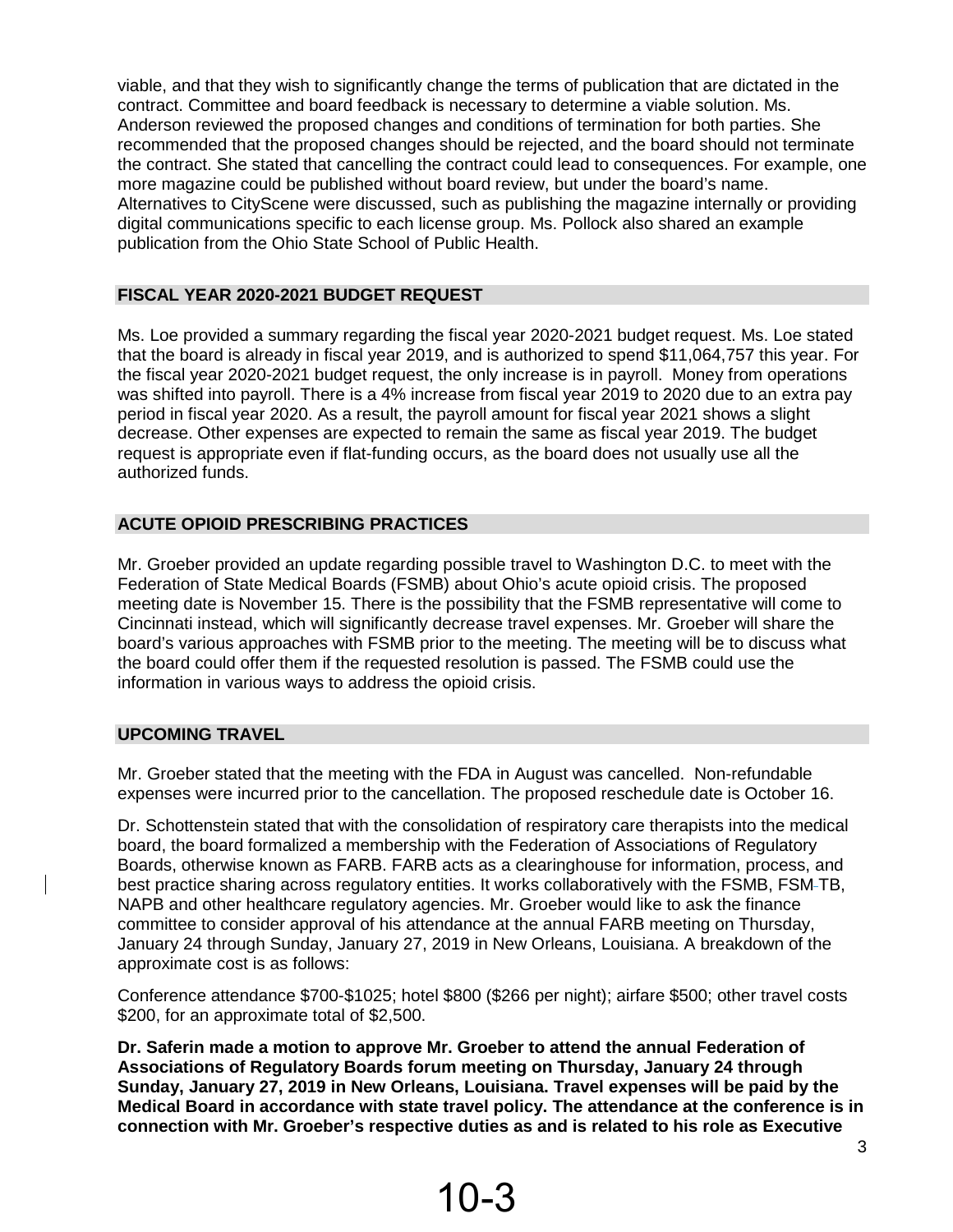**Director for the State Medical Board of Ohio. Dr. Edgin seconded the motion.** The motion carried.

# **ADMINISTRATORS IN MEDICINE (AIM)**

Mr. Groeber updated the committee regarding his correspondence with AIM (Administrators in Medicine.) The Board's investigators recently attended a training through CLEAR. AIM provides a different, more comprehensive investigator training. They are considering providing a training in Columbus next year. All the Medical Board's investigators could attend and become "certified" medical board investigators. Investigators from other states will be welcomed to attend.

# **ADJOURN**

Dr. Edgin moved to adjourn meeting. Dr. Saferin seconded the motion.

The meeting adjourned at 9:09 a.m.

Michael Schottenstein, M.D. **Chair** 

kam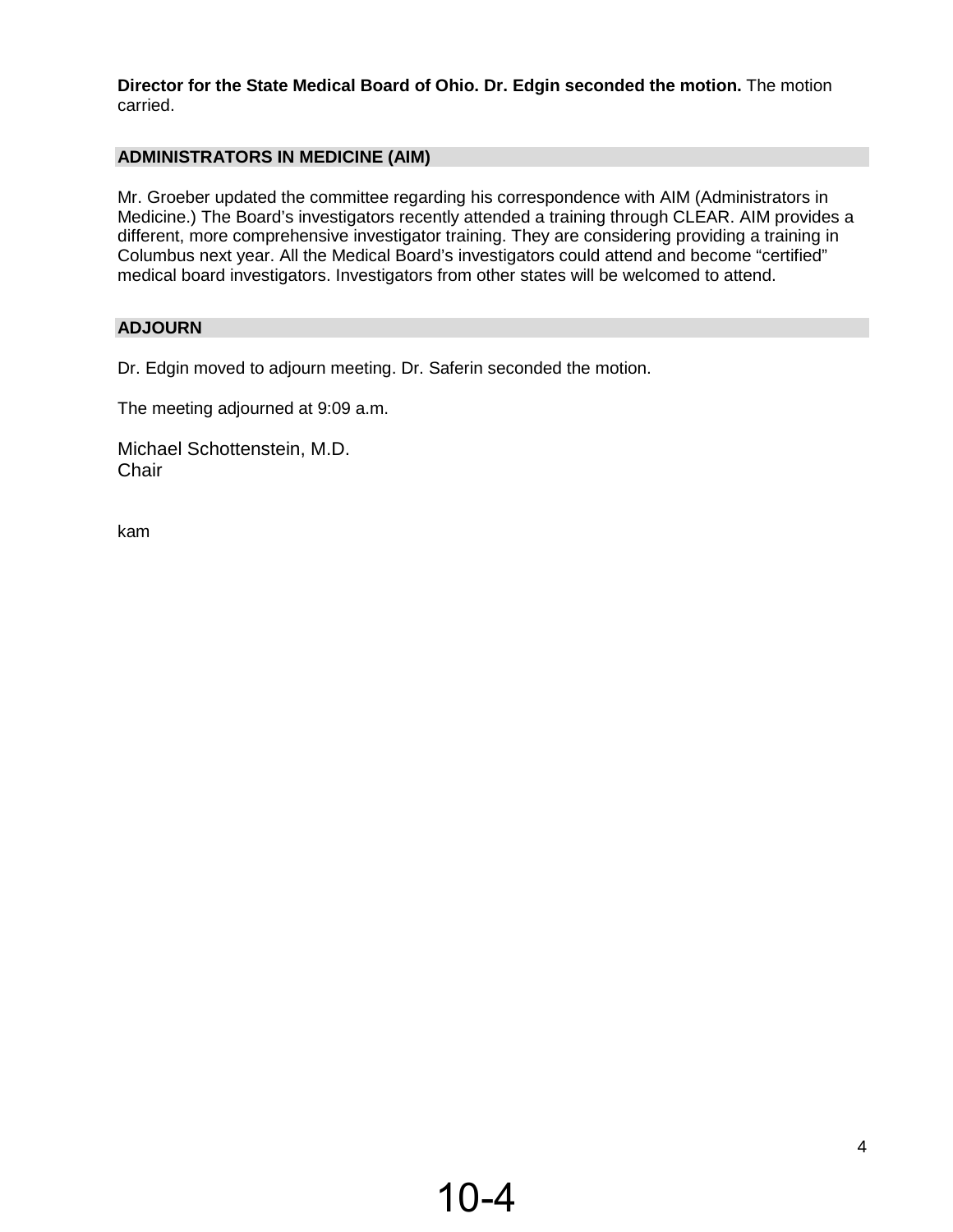## State Medical Board of Ohio

#### **COMPLIANCE COMMITTEE MEETING September 12, 2018 30 E. Broad St., Columbus, OH Administrative Hearing Room**

| <b>Members:</b>                                     | Staff:                               |
|-----------------------------------------------------|--------------------------------------|
| Michael Schottenstein, M.D., Chair                  | Alexandra Murray, Managing Attorney  |
| <b>Robert Giacalone</b>                             | Annette Jones, Compliance Officer    |
| Amol Soin, M.D.                                     | Angela Moore, Compliance Officer     |
| Ronan M. Factora, M.D.                              | Benton Taylor, Board Parliamentarian |
| Other Board member present:<br>Sherry Johnson, D.O. |                                      |
|                                                     |                                      |

Dr. Schottenstein called the meeting to order at 1:53 p.m.

#### **MINUTES REVIEW**

**Dr. Soin moved to approve the draft minutes from August 8, 2018. Dr. Factora seconded the motion.** The motion carried.

#### **INITIAL PROBATIONARY APPEARANCES**

#### **Erin B. Engel, D.P.M.**

Dr. Engel is making her initial appearance before the Committee pursuant to the terms of her June 13, 2018 Consent Agreement. Dr. Schottenstein reviewed Dr. Engel's history with the Board.

In response to questions from Dr. Soin, Dr. Engel stated that she has just completed the controlled substance prescribing course at Vanderbilt University and opined that it was fantastic. Dr. Engel stated that the prescribing course was very thorough and included different screening tools to assess patient risk factors.

Dr. Soin asked if Dr. Engel knew that she was breaking a Board rule when she was inappropriately prescribing medications for self-use. Dr. Engel replied that she did know she was breaking a rule. Dr. Soin asked if Dr. Engel had been self-medicating or if she had another issue with drugs. Dr. Engel answered that she had been self-medicating for pain. Dr. Soin asked if Dr. Engel is now being treated for pain by another practitioner. Dr. Engel answered that she is now being appropriately treated for her pain and she described the holistic approach of her treatment. Dr. Engel noted that she heard of a study that showed that people taking Aleve received the same, if not more, pain relief than those taking opioids. Dr. Engel added that she has realized that she is going to be in pain, but pain is okay and she has a structure in place to deal with it. Dr. Engel stated that she is also not afraid to reach out for help.

Dr. Soin asked about Dr. Engel's professional ethics course. Dr. Engel replied that her ethics course was wonderful and included a foundation of ethics, a history of ethics, ethical theory, and applicable scenarios. Dr. Soin asked if Dr. Engel feels her actions at the time of her violation had been unethical. Dr. Engel stated that she absolutely feels that her actions had been unethical.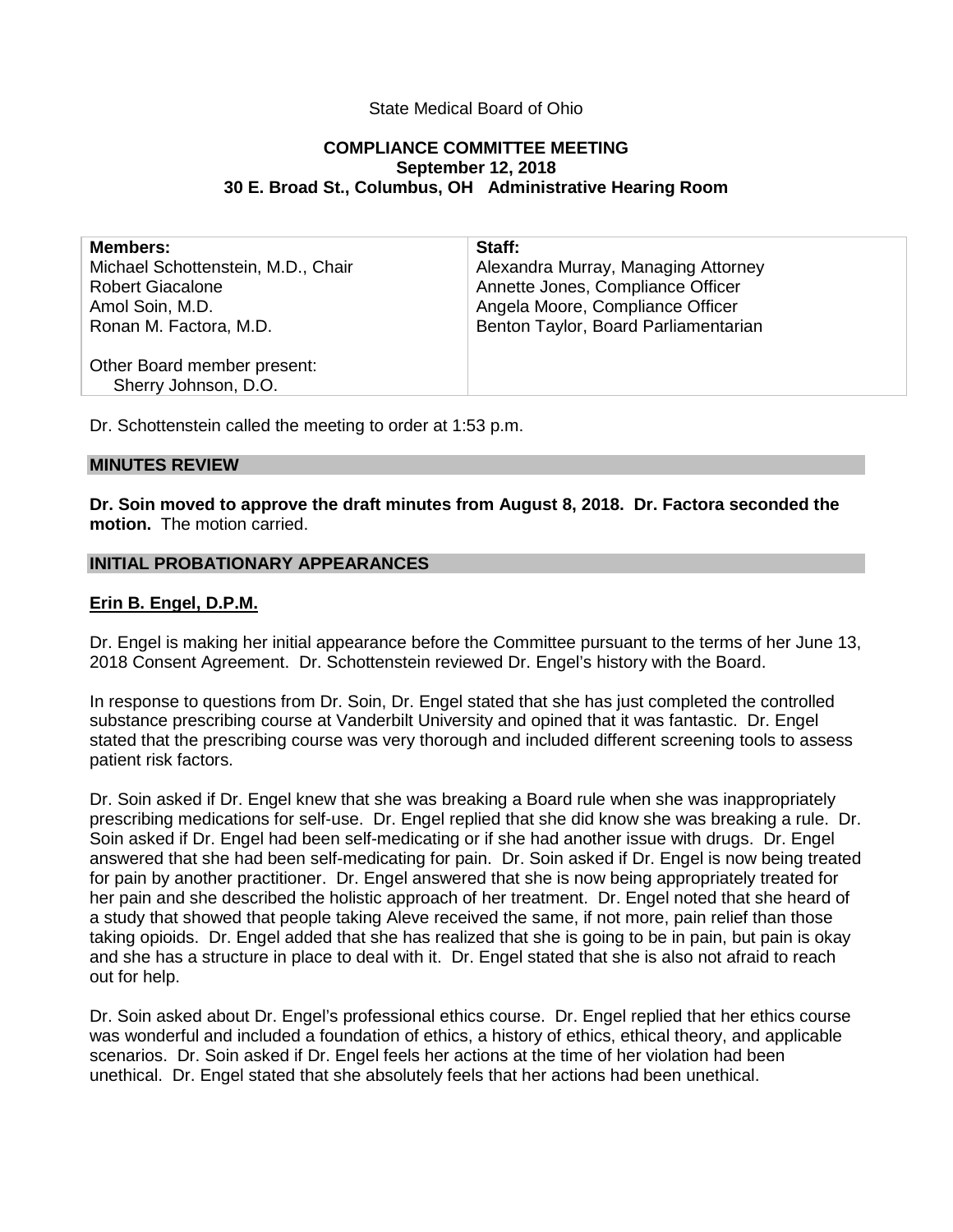Dr. Soin asked if Dr. Engel prescribes controlled substances in her practice. Dr. Engel answered that she does not prescribe controlled substances. Dr. Soin asked how Dr. Engel manages foot pain in her practice. Dr. Engel stated that she is a nursing home podiatrist practicing in several nursing homes. Dr. Engel stated that she typically writes a consultation and referral to the patient's primary physician, makes a note in the chart, and alerts the nurse about how urgent it is. Dr. Engel stated that she would not actually manage the treatment of the pain. Dr. Soin asked if Dr. Engel is aware of the Board's rules and regulations regarding pain if she ever finds herself in a position where she needs to manage pain. Dr. Engel replied that she is aware of the Board's rules.

Dr. Soin asked if Dr. Engel has any questions about her Consent Agreement. Dr. Engel responded that she has no questions.

Dr. Soin asked about Dr. Engel's long-term practice plans. Dr. Engel replied that practicing in a nursing home setting is very rewarding to her and she anticipates continuing that work.

Responding to questions from Dr. Schottenstein, Dr. Engel stated that her last date of prescription was November 30, 2017, and her first date of being clean was December 1, 2017. Dr. Engel's drug of choice had been hydrocodone. Dr. Engel stated that her program is going well and she has reached the point of feeling uplifted instead of discouraged and ashamed. Dr. Engel attends meetings, including caduceus meetings. Dr. Engel also uses Celebrate Recovery, which is modeled after Alcoholics Anonymous but is more faith-based and scripture-based. Dr. Engel added that she does not allow herself to be over-extended and she asks for help when needed. Dr. Engel also meets every other week with an individual counselor at Lindner.

Dr. Schottenstein asked if Dr. Engel is finding the 12 steps to be challenging. Dr. Engel stated that she does not find the 12-steps to be challenging, though it was difficult in Step 5 to write down how her use had affected her family and to look at what she has done. Dr. Engel stated that she is currently on Step 6.

Dr. Schottenstein asked if there are any continuing legal repercussions from Dr. Engel's actions. Dr. Engel answered that she is in a "In Lieu of Conviction" program and is therefore on probation.

**Mr. Giacalone moved to continue Dr. Engel under the terms of her June 13, 2018 Consent Agreement, with future appearances before the Board's Secretary or Designee. Dr. Soin seconded the motion**. The motion carried.

# **Muyuan Ma, M.D.**

Dr. Ma is making her initial appearance before the Committee pursuant to the terms of the Board's Order of June 13, 2018. Dr. Schottenstein reviewed Dr. Ma's history with the Board.

Responding to questions from Dr. Schottenstein, Dr. Ma stated that she has been holding up pretty well during these events. Dr. Ma stated that she has just finished her ethics conference on Friday. Dr. Ma added that she has submitted the *curriculum vitae* of a new psychiatrist for the Board's approval since her current treating psychiatrist will retire soon. Dr. Ma stated that things are going well and her ethics course was very helpful. Dr. Ma stated that she will take a disruptive physicians course in November. Dr. Ma stated that she is managing her stress and has not had any cycling of the mood, mood swings, or bad explosions of temper. Dr. Ma stated that she has not had feelings of being persecuted or singled out at work and has had no tension, drama, or conflict with coworkers, supervisors, or patients.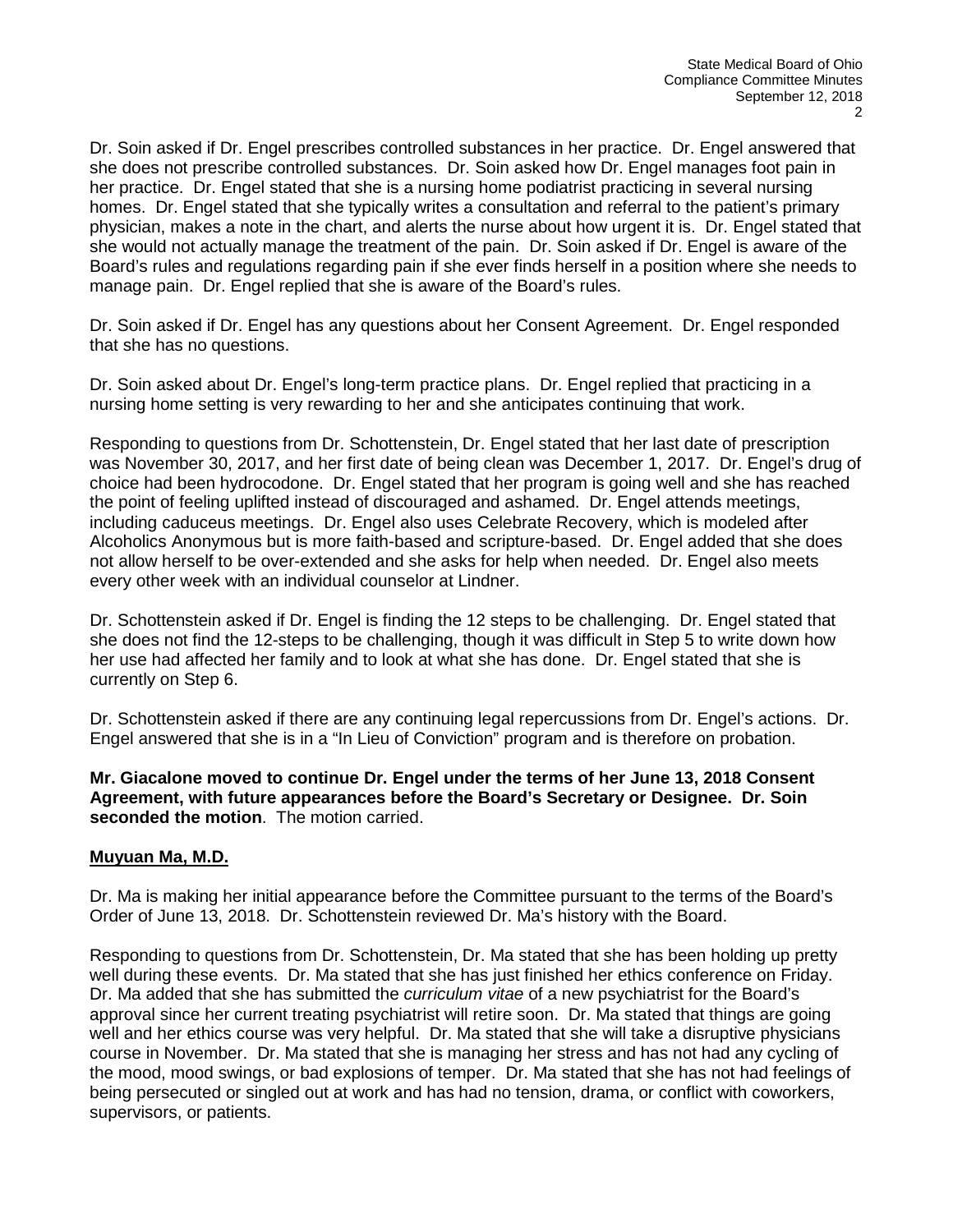Dr. Schottenstein asked questions regarding Dr. Ma's medication. Dr. Ma stated that her medication regimen is the same as before and she takes her medication regularly. Dr. Ma stated that her medication is helpful. Dr. Ma stated that the medication can be sedating, but she times it to make sure she is awake enough to drive safely to work. Dr. Ma stated that she gets good sleep and she does not drink alcohol.

Dr. Schottenstein asked if Dr. Ma has had any situations at work where she has received constructive criticism. Dr. Ma answered that she has received criticism at work, but she was unsure if she would call it constructive. Dr. Ma stated that she managed the criticism and maintains her composure when she received criticism.

Dr. Schottenstein noted that Dr. Ma is currently scheduling at the same place where she had formerly practiced medicine. Dr. Ma acknowledged that she is scheduling for Visiting Physicians at a different office than before. Dr. Schottenstein asked if Dr. Ma will be able to resume practicing medicine for that employer when her medical license is reinstated. Dr. Ma answered that she will have to reapply for her previous position and there was no guarantee that the position will be available to her.

Dr. Schottenstein asked if Dr. Ma's family has been supportive. Dr. Ma answered affirmatively. Dr. Schottenstein asked if Dr. Ma had any questions about her Board Order. Dr. Ma stated that she has no questions.

Dr. Soin asked if the restriction on Dr. Ma's medical license will be a problem in terms of insurance payors or potential employers. Dr. Ma replied that she was not sure if the restriction will be an issue.

**Dr. Soin moved to continue Dr. Ma under the terms of the Board's Order of June 13, 2018, with future appearances before the Board's Secretary or Designee. Dr. Factora seconded the motion**. The motion carried.

#### **APPROVAL OF REPORTS OF CONFERENCES**

Dr. Schottenstein observed that Donald L. Epstein, M.D., is still struggling. Ms. Murray stated that she and the Compliance staff have given Dr. Epstein some suggestions based on what has helped other physicians in the past. Ms. Murray noted that Dr. Epstein has also had conferences with Dr. Rothermel and Dr. Saferin present. Ms. Murray stated that, unfortunately, Compliance has exhausted its ability to help Dr. Epstein.

Regarding Steven S. McNutt, M.D., Dr. Schottenstein observed that Dr. McNutt was also the subject of one of the citations approved by the Board earlier today. However, at his office conference one month earlier it appeared that his recovery was going well. Ms. Murray stated that many of Dr. McNutt's non-compliance issues are related to his finances and his ability to pay for the drug testing service. Ms. Murray recalled that Dr. McNutt has had no issues with attending meetings or remaining sober. Dr. Schottenstein asked if, in Ms. Murray's opinion, today's additional citation was potentially triggering for Dr. McNutt or if Ms. Murray felt that Dr. McNutt would maintain his sobriety. Ms. Murray replied that Dr. McNutt is very committed to his sobriety. Ms. Murray stated that Dr. McNutt seems to understand that he is just in a difficult position and that the most important things are maintaining his sobriety and attending meetings.

**Dr. Soin moved to approve the Compliance Staff's Reports of Conferences for August 6, 7, & 9, 2018. Dr. Factora seconded the motion.** The motion carried.